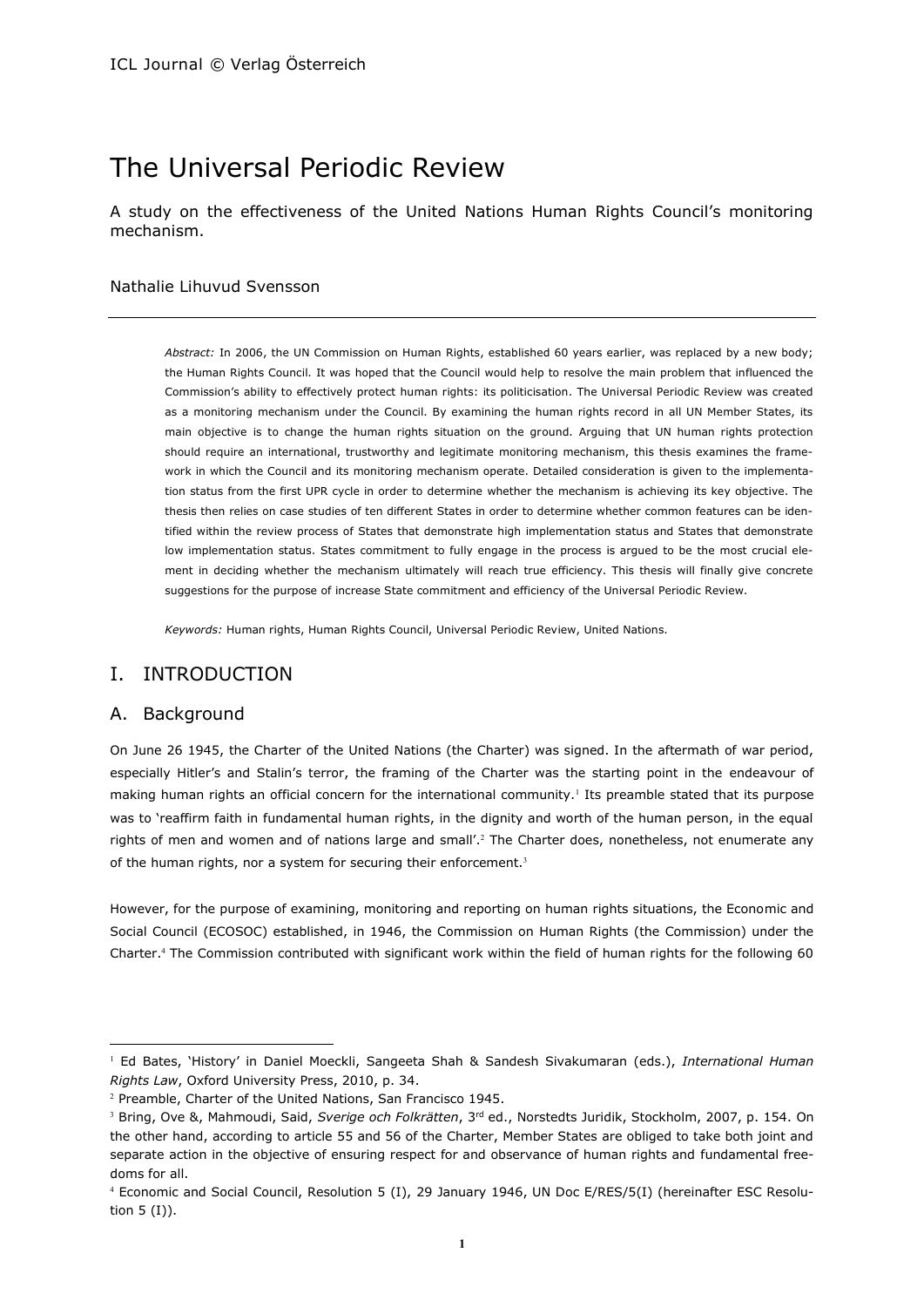years.<sup>5</sup> However, due to politicization of the body and gross human rights violators accepted as Members, it never grew as effective as desired (see chapter 2).<sup>6</sup>

During the World Summit in 2005 the Member States of the United Nations (UN) consequently decided to make a significant change in the UN human rights system. The UN Human Rights Council (HRC or the Council) was created, replacing the former Commission.<sup>7</sup> The reform was implemented with the purpose of establishing an organ with enhanced status<sup>8</sup> and with means to meet objectives with greater frequency than the former highly criticized Commission.<sup>9</sup> No other UN body has ever been abolished and replaced with a new institution for the purpose of achieving greater efficiency.<sup>10</sup>

The Council held its first session in June 2006.<sup>11</sup> One year later it adopted its institution-building package, providing elements to guide its future work and the establishment of procedures and mechanisms.<sup>12</sup> Considering the claims of bias in the former Commission and the claims of selectivity when electing which states to examine, the Council was created with an improved membership criterion. Furthermore, a key reform, set up to deal with some of the Commission's flaws, was a new human rights monitoring system; the Universal Periodic Review (UPR). The purpose of the UPR was to assess all human rights situations in all UN Member States, aiming at strengthening and supporting the already existing monitoring system.<sup>13</sup>

The crucial changes made gave promises for the Council and the UPR of being a functional and valuable tool for examining human rights situations in an objective, non-selective and transparent manner. However, the UPR may in no way be seen as a new innovation. The ECOSOC did, already in 1956, assign the Commission the responsibility for a similar procedure. This was, however, abandoned in 1980 since it was considered obsolete and of marginal usefulness.<sup>14</sup> Whether this new monitoring mechanism is of relevance or not is thus of significant importance to discuss. Especially considering that many argue that the institutional reform has not entailed an efficiency improvement and that the system still allows Member States to protect themselves and allies from external pressure for deficient human rights protection.<sup>15</sup>

<sup>5</sup> Nico Schrijver, 'The UN Human Rights Council: A New 'Society of the Committed' or Just Old Wine in New Bottles?' in *Leiden Journal of International Law*, Vol. 20, Issue 04, 2007, p. 821.

<sup>6</sup> Boyle, Kevin, 'The United Nations Human Rights Council: Origins, Antecedents, and Prospects' in *New Institutions for Human Rights Protection*, Kevin Boyle. (ed.), Oxford: Oxford, 2009, p. 26.

<sup>&</sup>lt;sup>7</sup> David Fisher, *Mänskliga rättigheter, En introduktion*, 6<sup>th</sup> ed, Norstedts Juridik, Stockholm,

<sup>2012</sup> p. 15.

<sup>&</sup>lt;sup>8</sup> The Council was established as a subsidiary organ of the GA, whereas the former Commission was one of a number of subsidiary bodies of ECOSOC. The differences between the former Commission and the Council will be discussed further in chapter 2.

<sup>9</sup> Boyle (2009), p. 12.

<sup>10</sup> Schrijver (2007), p. 822.

<sup>&</sup>lt;sup>11</sup> General Assembly Resolution 60/251, 'Human Rights Council', 15 March 2006, UN Doc. A/RES/60/251, (hereinafter GA Resolution 60/251).

 $12$  Human Rights Council Resolution 5/1, 'Institution Building of the United Nations Human Rights Council', 18 June 2007, UN Doc. A/HRC/RES/5/1, (hereinafter HRC Resolution 5/1). <sup>13</sup> Ibid.

<sup>14</sup> Nihal Jayawickrama,, *The Judicial Application of Human Rights Law: National, Regional and International Jurisprudence*, Cambridge, United Kingdom, 2002, p. 143; Commission on Human Rights, 'Report of the Sixth Session of the Commission on Human Rights', 19 May 1950, UN Doc. E/1681, para. 8. For further discussion on this mechanism and why it failed, see Philip Alston,

<sup>&#</sup>x27;Reconceiving the UN Human Rights Regime: Challenges Confronting the New UN Human

Rights Council' in *Melbourne Journal of International Law* 185, Vol. 7, 2006, pp. 207 - 13.

<sup>15</sup> Rosa Freedman, 'New Mechanisms of the UN Human Rights Council' in *Netherlands Quarterly of Human Rights*, Vol. 29, No.3, 2011, p. 323.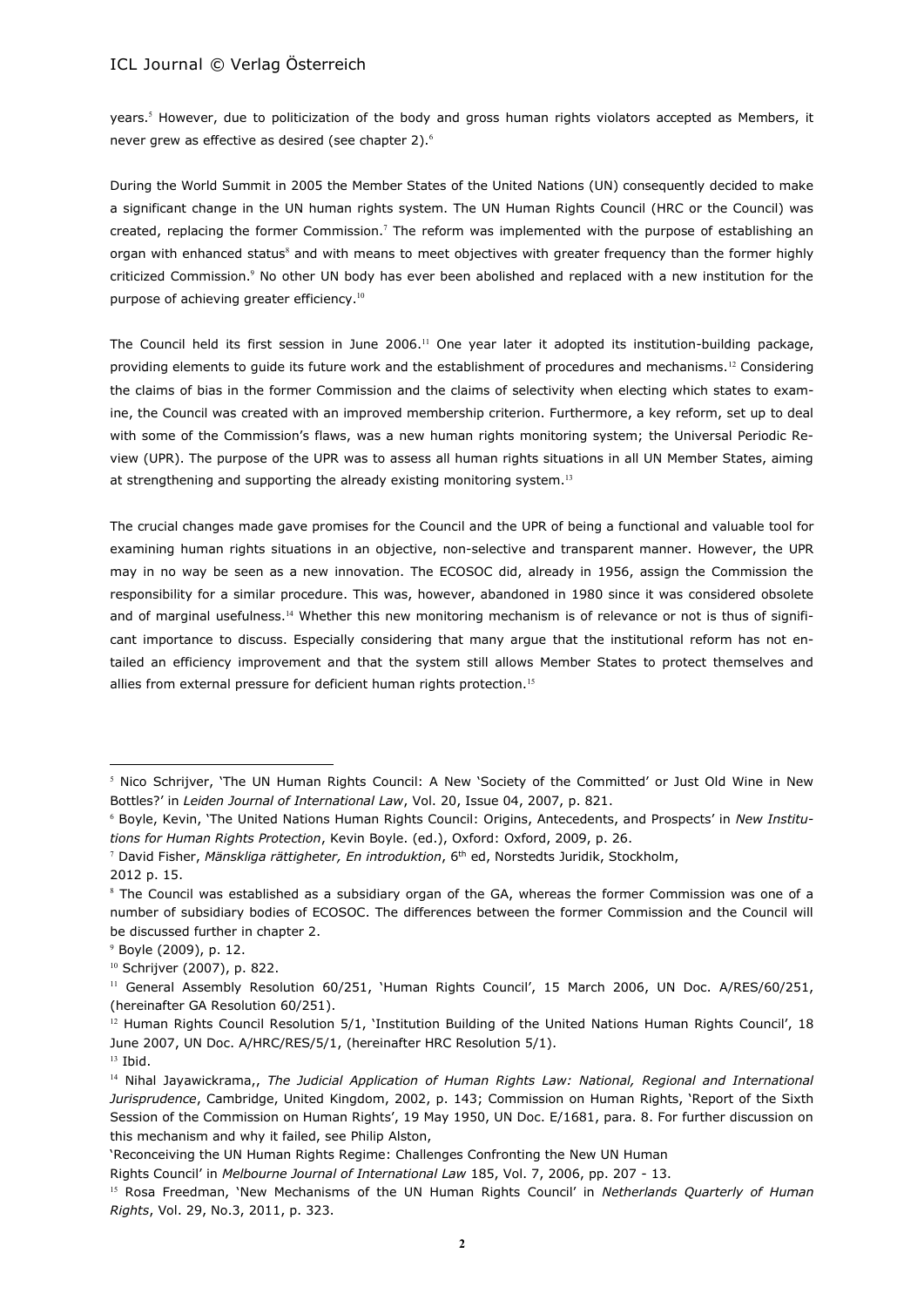Today, the most authoritarian regimes would not publicly oppose the principle that their citizens have certain fundamental human rights. Nevertheless, we can observe gross human rights violations from all over the world on a daily basis. Hence, by assessing human rights situations within all UN Member States, the establishment of the UPR may indeed be considered one of the most important innovations within the UN machinery.<sup>16</sup>

The above description forms the roughly sketched context in which the research questions of this thesis will be examined. Considering that the UN machinery is structured by international legal obligations setting the standards of how a sovereign State may treat its citizens, human rights protection should also require an international, trustworthy and legitimate monitoring mechanism. Consequently, the Council and its monitoring mechanism need to be thoroughly scrutinized for this very purpose.

# B. Purpose

The main objective of this essay is to, from an international law and human rights perspective, examine the effectiveness of the Council's monitoring mechanism; the UPR. Whether the reform of the UN human rights architecture and the establishment of the UPR has led to the desired improvement, and thus achieved efficiency, will permeate this thesis. Hence, both the architecture of the HRC and the UPR will be assessed with the ultimate intention of attempting to provide practical efficiency suggestions in regard to the monitoring mechanism.

Bearing in mind that one of the key objectives of the UPR is to change the human rights situation on the ground, true measure of efficiency of the mechanism is whether concerns addressed during the review actually promotes change.<sup>17</sup> Hence, this thesis will focus on the most virtual outcomes of the review, namely States' implementation records. By examining the architecture of the Council and its peer review mechanism, this thesis aims at finding characteristics within the review process that might prevent the mechanism from being efficient or negatively affecting its efficiency.

To summarize, the purpose is not to, in a detailed manner, account specifically for each State review, but rather to attempt to find a general understanding of how the process is conducted. By highlighting potential negative aspects, it is the author's intention to be able to suggest improvements of the review mechanism.

# C. Research questions

 $\overline{a}$ 

For an achievement of the purpose presented above, the main research question of this thesis is:

Can the monitoring mechanism the Universal Periodic Review be considered as effective from an international law and human rights perspective?

In order to answer that question, more specific issues will have to be examined and analyzed. Hence, this thesis will additionally endeavour to answer the following questions:

- (i) Are the flaws of politicization that caused the demise of the Commission, present within the Council and the UPR?
- (ii) To what extent are recommendations made during the reviews implemented by States?

<sup>&</sup>lt;sup>16</sup> Allehone M. Abebe, 'The role and future of the Human Rights Council' in Sheeran Scott, Sir Rodley Nigel, Sir Nigel Rodley (eds.), *Routledge Handbook of International Human Rights Law*, Rootledge, New York, 2013, p. 748.

<sup>&</sup>lt;sup>17</sup> See e.g. Sweeney and Saito, arguing that the only true measure of success of the overview mechanism is whether States implement recommendations and submit follow-up information on

this, Sweeney, Gareth. & Saito, Yuro, 'An NGO assessment of the new mechanisms of the UN Human Rights Council', in *Human Rights Law Review*, Vol. 9, No. 2, 2009, p. 203.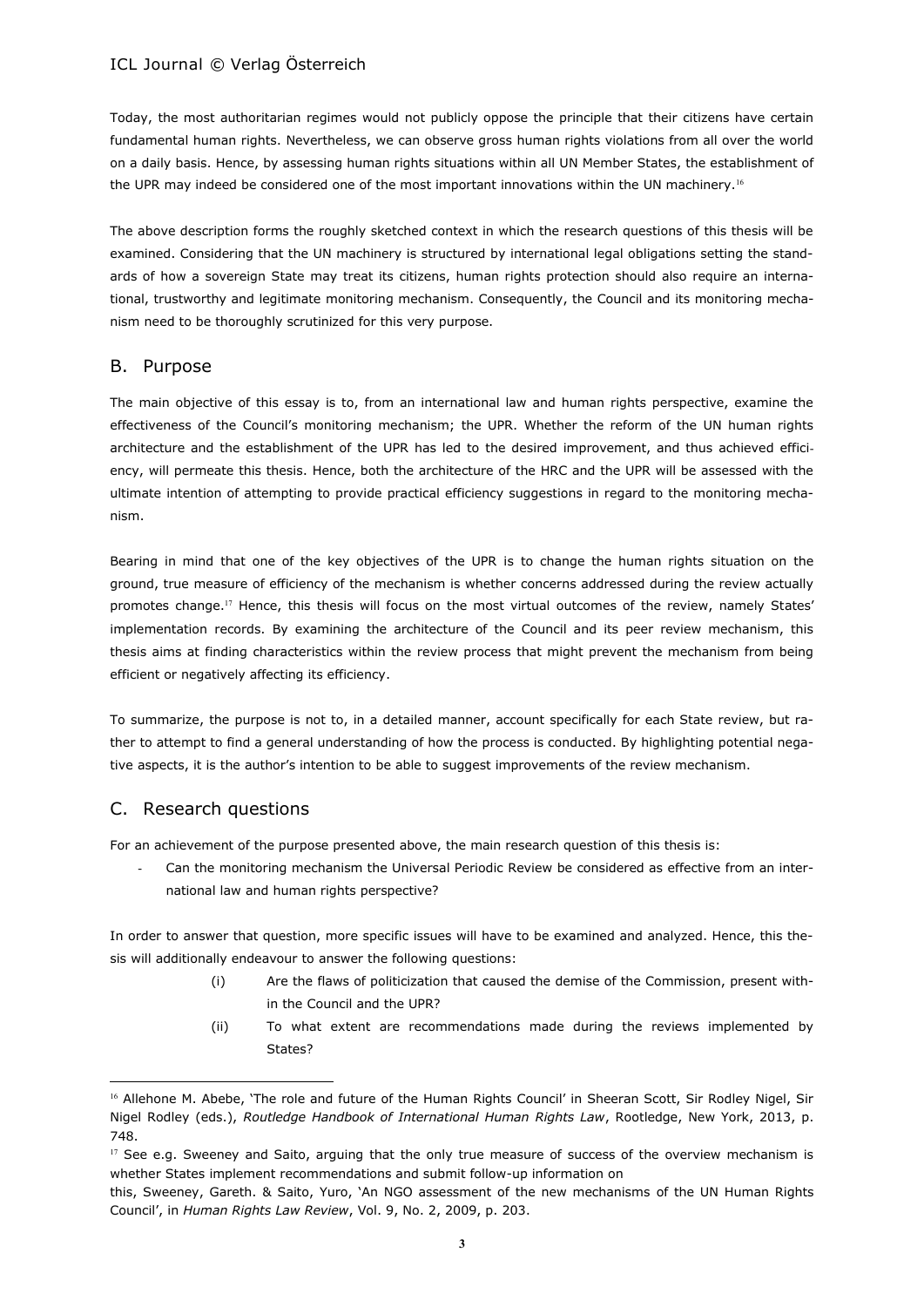(iii) Are there any differences in the review process in regard to States that demonstrates low implementation status compared to States that demonstrate high implementation status?

Finally, in regard to the analysis made, this thesis will attempt to give suggestions of efficiency improvements. Hence, the final question is:

(iv) Are there any efficiency improvements linked to the results that can be suggested?

# D. Method and materials

The focus of the thesis has required several different methodological approaches. The introductory part (chapter 2) mainly applies a traditional legal dogmatic research method. Thus, it will endeavour to provide a description of the Council and the UPR mechanism on the basis of recognized sources of international law.<sup>18</sup> To establish the applicable law, which may be described as relatively clear in the field of discussion, however, has not been the major challenge within the framework of this essay.

The second and main part of the paper (chapter 3-4) will somewhat differ from a strict traditional legal research method. This, since it will not only examine the applicable law and rules, but also try to analyze the dynamic process in which the UPR is conducted through. A legal comparative method will consequently be used for the purpose of establishing the level of implementation and comparing the process conducted in relation to the States examined. The method is illustrated by the author's ambition to go beyond a mere description of the framework of the Council and the UPR (which has been accounted for in the first part of the paper). The analysis will thus be made with respect to the considerations that originally motivated the design of the system. When examining the different review processes in the case studies presented in chapter 4, documents deriving from the website of the UN Office of the High Commissioner for Human Rights (OHCHR) and UPR info<sup>19</sup> has served as a basis for analysis. The analysis has been based on the descriptive presentation of the Council and the UPR accounted for in part two of the thesis. In those parts where a more detailed description of how the analysis has been conducted is warranted, such as which factors that have been taken into account in the comparison, this will be further accounted for adjacent to the case study.

Further, in the third part of the thesis, (chapter 5) the author has, after finding the situation unsatisfactory, presented and analyzed possible alternatives in regard to the current system and its purpose. Thus, with respect to the purpose and research questions of the thesis, an inevitable element of legal political nature can be found. The analysis has however been conducted in a loyal way where the process of the UPR has been assessed in relation to the interests that formed the monitoring mechanism. A free discussion, in regard to the efficiency suggestions made, has been avoided. A discussion of that character would risk becoming purely political and thus difficult to conduct with jurisprudential ambitions.

# E. Delimitations

 $\overline{a}$ 

This thesis will attempt to touch upon the elements of most significance in regard to whether the UPR can be considered as efficient or not. States implementation level is the most visual outcome of the review and a cru-

<sup>18</sup> Article 38 (1) of the Statute of the International Court of Justice outlines the sources of international human rights law as: treaties, custom, general principles of law, and, as subsidiary sources, judicial decisions and the writings of jurists. 'Soft law' instruments, i.e. resolutions of the UN GA and the work of human rights expert bodies may also be regarded as sources of human rights law, Christine Chinkin, 'Sources' in Daniel Moeckli, Sangeeta Shah & Sandesh Sivakumaran (eds.), *International Human Rights Law*, Oxford University Press, 2013, p. 103.

<sup>&</sup>lt;sup>19</sup> UPR-Info is an NGO that, since 2008, is working to promote the UPR. In 2011 it started a follow-up programme in which it collects information from all UPR stakeholders on the implementation of recommendations. From the first UPR cycle, 165 States have been assessed by mid-term, see http://followup.upr-info.org/.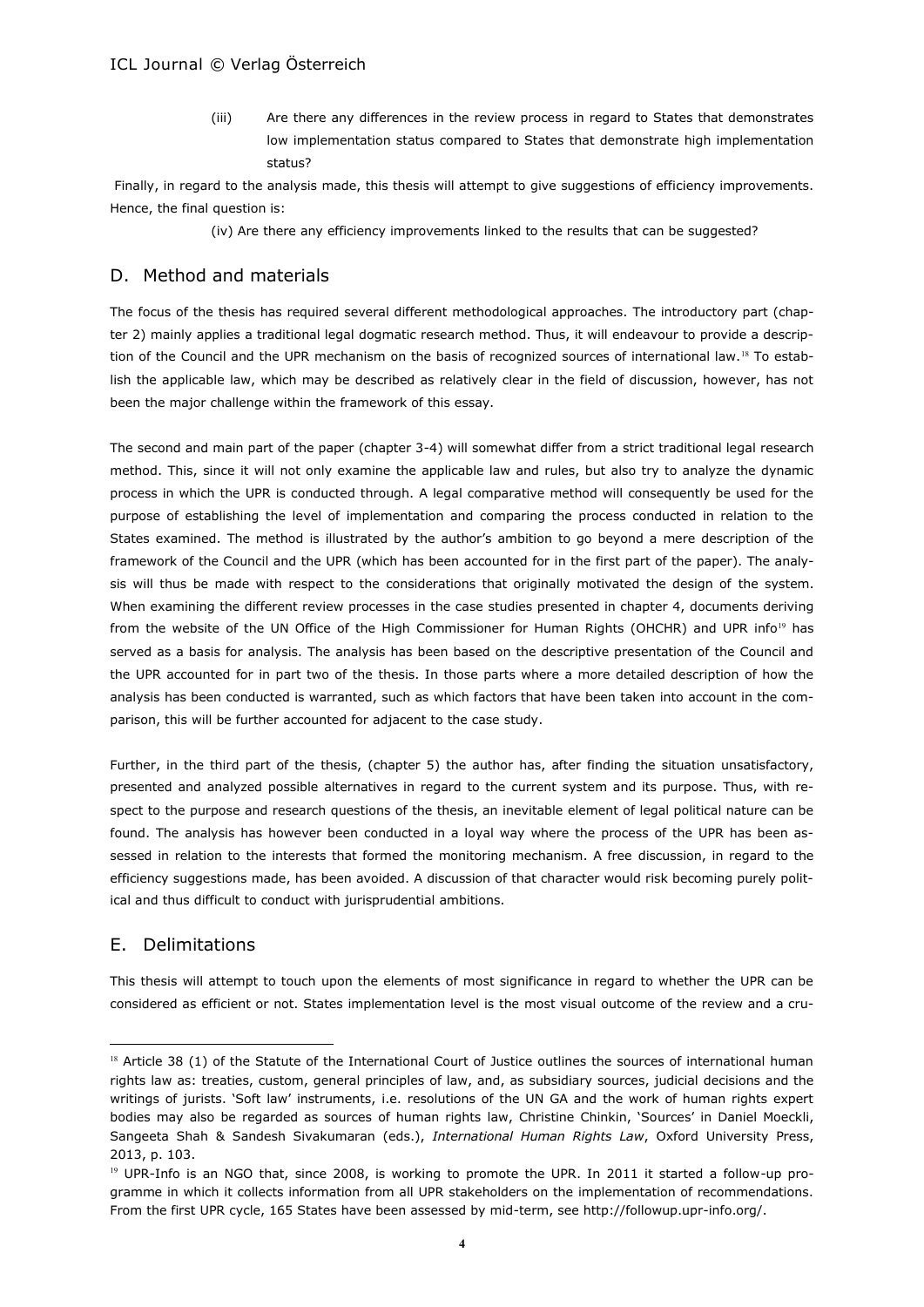cial sign of whether the process can be considered as effective or not. Hence, focus will be on implementation of recommendations made during the review and linked issues.

Naturally, not all factors have been possible to investigate when examining differences in the review processes regarding States with a high level of implementation of accepted recommendations compared to the ones with a low record. Obviously, many elements can be of relevance when analyzing the reasons as to why some states have failed in implementing their accepted recommendations and vice versa, not the least political, social and economic elements. While the analysis contain elements of such character, it has not been possible to, within the framework of this thesis, perform a detailed investigation of each country's specific circumstances. Inevitably, procedural elements will be focused upon, while of course consideration also is given to states different points of departure in regard to e.g. history, economy, democratic participation and other social situations.

# F. Outline

This study will initially describe the Council, in particular its emergence and mission. Furthermore, a detailed description of the Council's monitoring mechanism, the UPR, will be made. The second part of the thesis will focus on the level of implementations of accepted recommendations from the review sessions. The third part will rely on case studies of the experiences of ten different States; for the purpose of determine whether differences can be found in the review process of States that demonstrate a high level of implementation compared to States that demonstrate low results. The final part of the thesis will analyze the conclusions drawn in previous parts for the purpose of making concrete efficiency suggestions. Given the topic and objectives of this study, the disposition will not be structured in a classic manner where a final coherent analysis will follow an introductory part. Instead, it has been necessary to complement the descriptive section with a parallel analytical one, for a better pedagogical understanding.

Chapter 2 discusses the UPR in its context, i.e. international human rights protection. The chapter primarily provides an account for the history and functions of the Council and the purpose is to give the reader a deeper understanding of the field as a basis for the following chapters. The chapter is also characterized by dealing with research question (i), *inter alia* seeking to determine whether the establishment of the Council has managed to overcome the main flaws that characterized its forerunner. For this very purpose, both mechanisms established to overcome the key failures of the Commission, the UPR and the special sessions, will be looked into. However, a more detailed appraisal of the special sessions is outside the scope of this work, although aspects of the mechanism will be explored. In order to stay focused on the main research question of the thesis, the UPR is at the centre of attention within the context.

Chapter 3 particularly deals with research question (ii) and thus accounts for the level of implementation by the time of mid-term. The statistics are based on the author's own calculations based on the mid-term assessment of the UPR. The chapter is concluded with the author's observations and conclusions.

Chapter 4 deals with research question (iii) and analyses the review process of ten different States' that have been reviewed during the first cycle of the UPR.<sup>20</sup> The chapter provides for a comparative analysis and is concluded with a few remarks that have been noted so far during the second UPR cycle.<sup>21</sup>

Chapter 5 will recapitulate the principal findings of the previous chapters and thus also deal with research question (iv). The introductory part of the chapter presents a few general remarks followed by the author's efficiency suggestions. Seven concrete suggestions are presented for the purpose of increase the efficiency of the UPR.

<sup>&</sup>lt;sup>20</sup> The first cycle of the UPR came to an end in 2012.

 $21$  The second cycle of the UPR started in May 2012, and will hold its last session in 2016.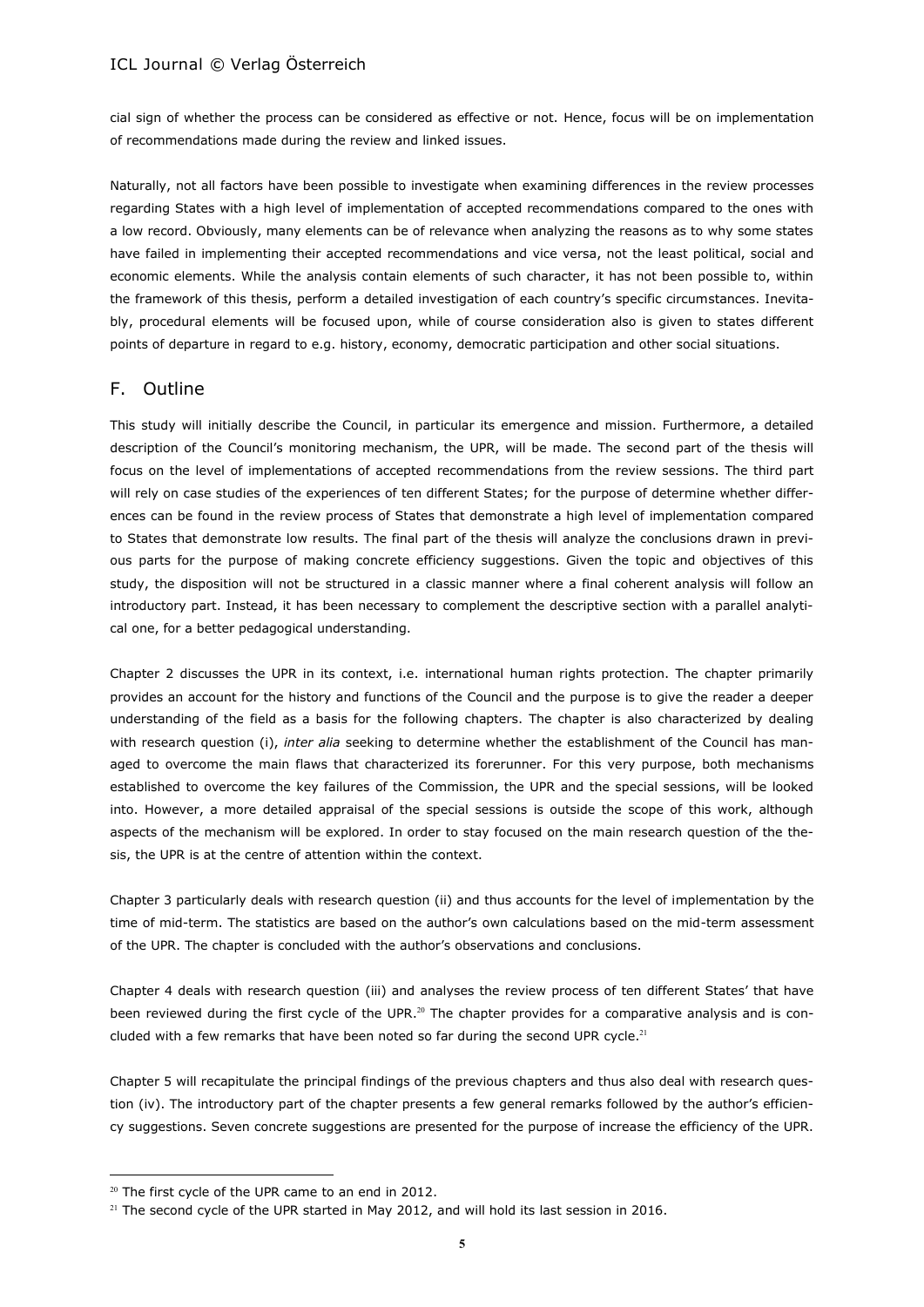Lastly, the chapter will present the thesis final remarks. The purpose is to reconnect with the objectives and research questions of the thesis.

# II. The Universal Periodic Review in Context

Within the context of traditional international law, the characteristics of the approach towards an implementation that is supposed to be undertaken is not specifically defined.<sup>22</sup> Basically, States only have to do what they commit themselves to do and there is substantial appreciation as to by which means they choose to do so.<sup>23</sup> However, in the field of international human rights law, a clearly different approach exists. The UN human rights treaty bodies have adopted a tripartite typology as to how human rights obligations should be secured; states must 'respect', 'protect' and 'fulfil' human rights.<sup>24</sup>

Human rights protection at the international level requires clear standards and efficient monitoring mechanisms. <sup>25</sup> There are currently three main characteristics of monitoring human rights law within the UN. Firstly, a political system consisting of the mandate given to the Council and through the special procedures.<sup>26</sup> Secondly, an administrative monitoring system, consisting of presentation of State reports before the treaty bodies. This surveillance system might be considered to, because of its character, fulfil merely a modest function of surveillance.<sup>27</sup> Thirdly, quasi-judicial paths consisting of complaints mechanisms before certain treaty bodies, for instance the Human Rights Committee.<sup>28</sup> All three systems have in common that they have recently been reformed or attempted to be reformed in purpose of improvement, that none of them can produce legally binding recommendations or documents and that neither are equipped with the mandate to impose sanctions.

This chapter will further account for the establishment of the Council, its functions and its mandate. Above all, a description of its monitoring mechanism, the UPR, will be accounted for. For an understanding of its functions and in order to make an efficiency evaluation, the description needs to be placed in an historical context. Further, to whetjer or not it can be considered to provide a trustworthy monitoring also needs to be examined in regard to the political environment it is operating within.

# A. From Commission to Council

In 1946, the ECOSOC, one of the principal organs of the UN, created the Commission on Human Rights and for sixty years thereafter, the Commission had the mandate to monitor States' respect for human rights.<sup>29</sup> In fulfilling this task, the Commission developed a monitoring system that could be initiated through resolutions from individual countries and the so-called special procedures. During the Commission's meetings countries could put

<sup>&</sup>lt;sup>22</sup> Frédéric Mégret, 'Nature of obligations' in Daniel Moeckli, Sangeeta Shah & Sandesh Sivakumaran (eds.), *International Human Rights Law*, Oxford University Press, 2010, p. 130.

 $23$  Ibid.

<sup>&</sup>lt;sup>24</sup> The obligation to respect means that States must refrain from interfering with or curtailing the enjoyment of human rights. The obligation to protect requires States to protect individuals and groups against human rights abuses. The obligation to fulfil means that States must take positive action to facilitate the enjoyment of basic human rights.

<sup>25</sup> Boyle (2009), p.77.

<sup>&</sup>lt;sup>26</sup> See further discussion on this in section 2.2 and 2.2.1.

<sup>&</sup>lt;sup>27</sup> These include, *inter alia*, the International Covenants on Human Rights, the Convention on the Rights of the Child, The Conventions against Racial Discrimination and Gender Discrimination, and the Convention against torture. Depending on the treaty, State Parties have agreed to periodically submit reports, engage in dialogues and consider recommendations.

 $28$  The third committee of the GA, the Human Rights Committee, is also debating and considering the human rights situations in different countries. Through the same body, resolutions are established, which later are adopted by the GA in plenum.

<sup>29</sup> Markus Schmidt, 'United Nations' in Daniel Moeckli, Sangeeta Shah & Sandesh Sivakumaran (eds.), *International Human Rights Law*, Oxford University Press, 2010, p. 396.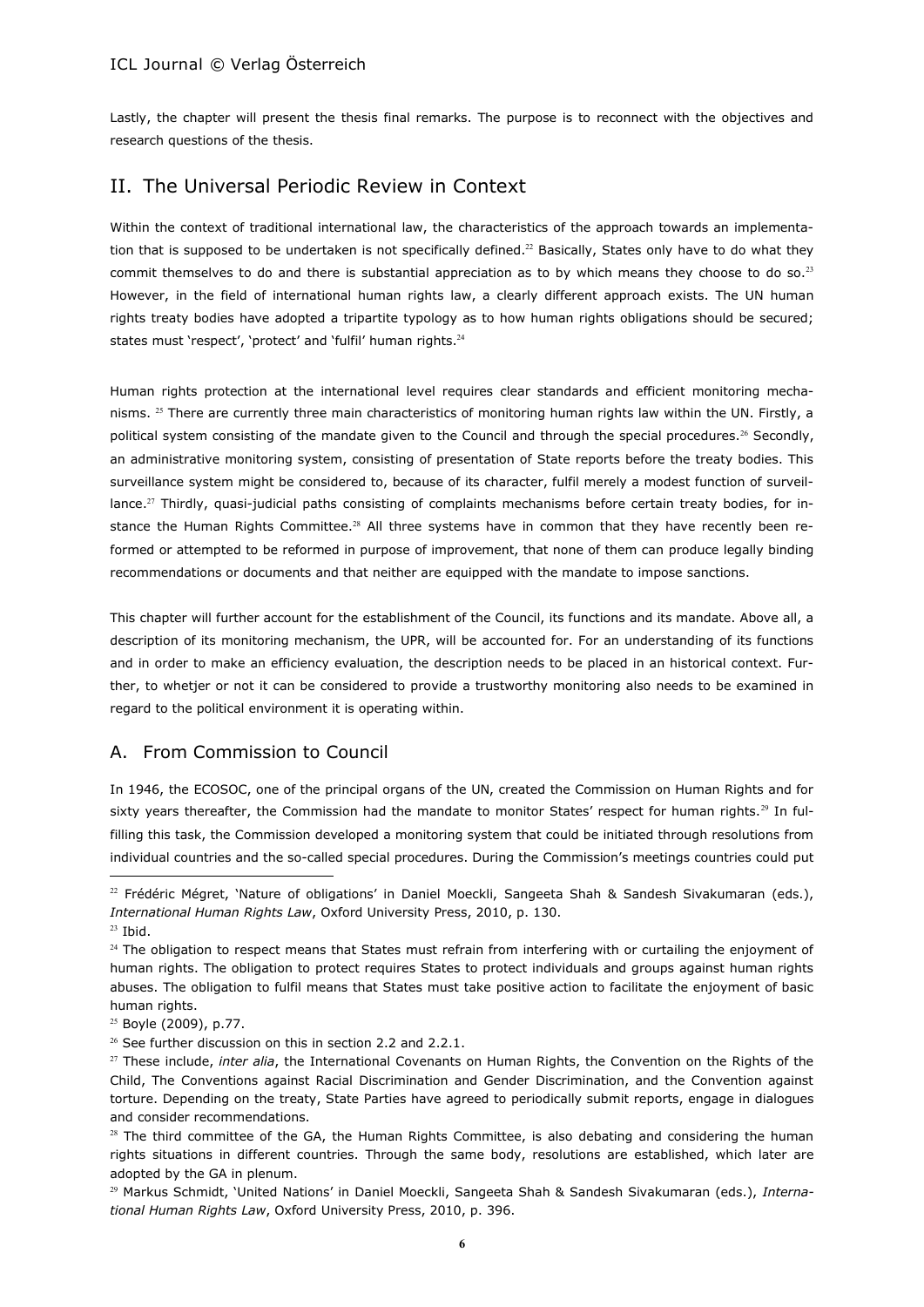forward resolutions to address specific issues or specific countries that violated human rights. The proposals were then discussed in the Commission and after negotiations, those resolutions that received sufficient support, were adopted.<sup>30</sup> Over the years, the Commission made numerous important contributions in the field of human rights. Through the establishment of the special procedure system, independent human rights experts served as special rapportuers investigating human rights situations in particular countries.<sup>31</sup> Further, the Commission allowed civil society to participate in its operations to an extent that could not be found in any other parts of the UN system.<sup>32</sup> Non-governmental organizations (NGO) thus played a great role in the work of the Commission since they could contribute with information that the Commission or the special rapporteurs not always had access to.

Although it recognized many human rights issues, it became clear that the Commission was a political body with members that were not experts within the field, but representatives of their country. Consequently, it inevitably became known for its unwillingness to genuinely investigate human rights issues.<sup>33</sup> Much criticism was directed towards the system for allowing human rights violators to become members in the Commission, since these countries could hamper efforts in improving human rights on the ground, through alliances and persuasion campaigns.<sup>34</sup> Further, it was argued that the debate in the Commission was narrow and that the body was selective in electing which countries to examine. Many argued that the North led the discussion and that the countries in the South were in disadvantage. The perception of rich countries taking advantage of the concept of human rights as a means to criticize the poor grew stronger.<sup>35</sup> Inevitably, the Commission increasingly became subject to criticism. Much attention was focused on the high level of politicisation and the fact that focus was directed to procedural rather than human rights issues. As a result of this, the Commission was very slow in reacting to human rights crises, and its credibility was undermined.<sup>36</sup>

In a UN report in 2005, former Secretary General Kofi Annan recognized the flaws of the Commission by stating:

> *The Commission's capacity to perform its tasks has been increasingly undermined by its declining credibility and professionalism… States have sought membership of the Commission not to strengthen the human rights but to protect themselves against criticism or to criticize others. As a result, a credibility deficit has developed, which casts a shadow on the reputation of the United Nations system as a whole.<sup>37</sup>*

After sixty years of fundamental progress within the field of human rights development, these remarks set the stage for the replacement of the Commission by a new inter-governmental body; the Council. On 15 March 2006, after months of thorny negotiations, the General Assembly (GA) Resolution 60/251 was adopted, establishing the Council.<sup>38</sup> One week later, the ECOSOC voted to dissolve the Commission and the fate of the Coun-

<sup>30</sup> Ibid.

<sup>31</sup> Ibid., p. 393.

<sup>32</sup> Ibid.

<sup>33</sup> Rosa Freedman, T*he United Nations Human Rights Council: A critique and early assessment*, Routledge, New York, 2013, p. 26.

<sup>&</sup>lt;sup>34</sup> Ibid., p. 26, f.

<sup>35</sup> Schrijver, (2007) p.812.

<sup>36</sup> Schmidt (2010), p. 397.

<sup>&</sup>lt;sup>37</sup> Addendum to 'In larger freedom', Human Rights Council: Explanatory note by the Secretary-General, 23 May 2005, UN Doc. A/59/2005/Add.1, para. 6.

<sup>&</sup>lt;sup>38</sup> GA Resolution 60/251, para. 1.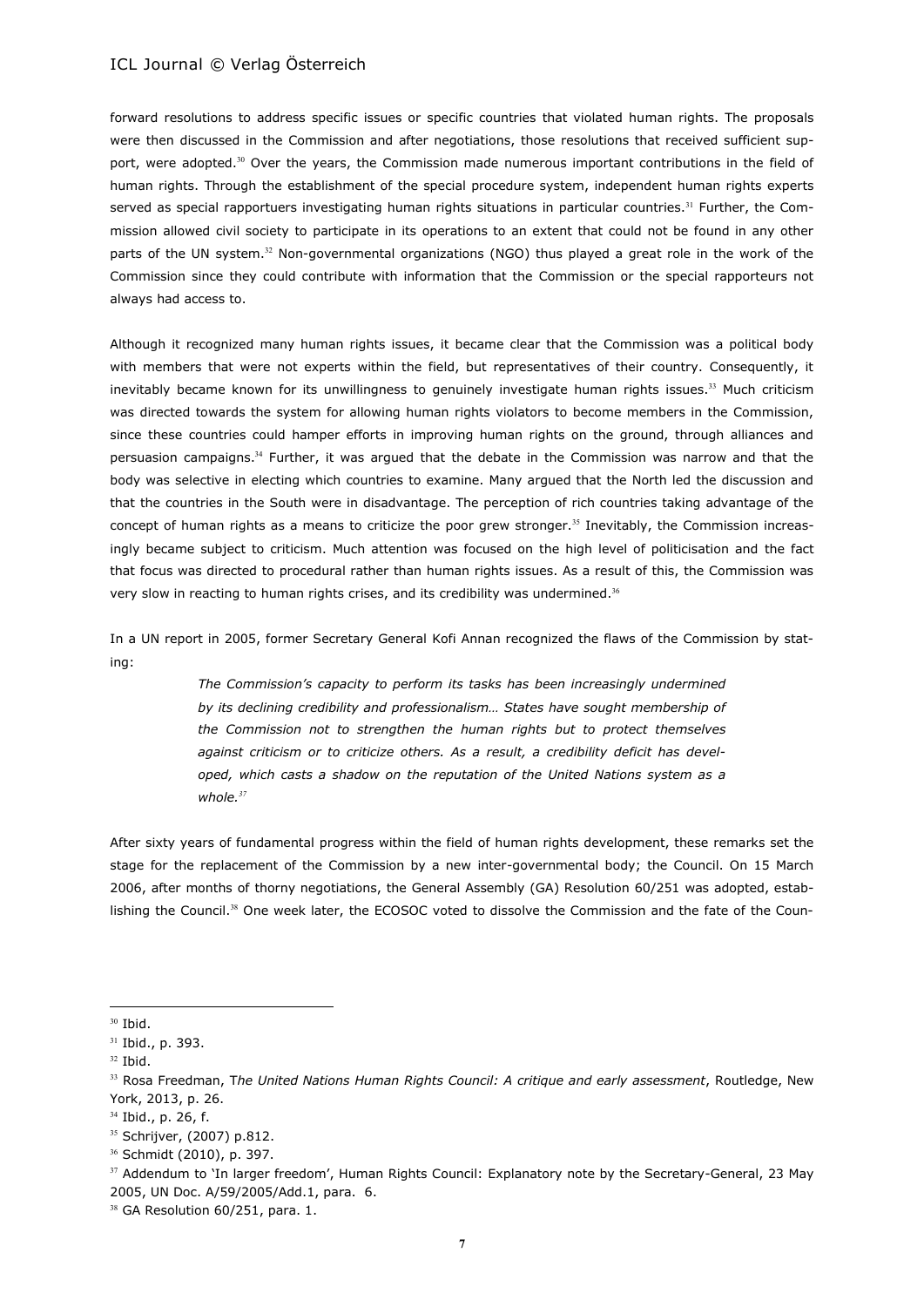cil's predecessor was sealed.<sup>39</sup>

# B. The Human Rights Council

As mentioned above, the Council was established for the purpose of being responsible for strengthening of promotion and protection of human rights.<sup>40</sup> In order to overcome the flaws of the Commission, two new mechanisms were created within the mandate of the Council; (i) the undertaking of a universal periodic review of the fulfilment of obligations and commitments regarding international human rights and (ii) addressing situations of gross and systematic violations of human rights through special sessions. The third way in which the Council has a mandate to deal with country situations is through (iii) special procedures.<sup>41</sup> The latter mandate has however remained its methods from the Commission.

The principal duties of the Council include: (i) to promote human rights education and learning, (ii) to serve as a forum for dialogue on thematic issues, (iii) to make recommendations to the GA on developing new human rights standards, (iv) to help prevent human rights violations through dialogue and cooperation, (v) to respond promptly to human rights emergencies and (vi) to undertake a 'universal periodic review' based on objective and reliable information, of the fulfilment of each State's commitment and duties in regard to international human rights.<sup>42</sup> This should be done in a way that reflects universality of coverage and equal treatment.<sup>43</sup> Although the Council has no power to make decisions regarding sanctions or referral to the International Criminal Court, $44$  the body is in such a unique authoritative position that its information can serve as support for e.g. the UN Security Council or the European Union (EU) when they impose sanctions or pressure on States.<sup>45</sup>

The institutional reform and the development of a new human rights monitoring body entailed at least four significant changes. Firstly, the successor of the Commission was given an enhanced status, reporting directly to the GA, compared to the Commission that was a subsidiary organ of the ECOSOC.<sup>46</sup> The purpose of making the Council a subsidiary body under the GA was to make its considerations more transferable, authoritative and prominent.<sup>47</sup> Secondly, in contrast to the Commission, that only met sex weeks per year, the Council was given a more frequent meeting schedule with a total meeting time of at least ten weeks per year and the possibility to hold special sessions (se 2.2.1).<sup>48</sup> Thirdly, a fundamental change in the system was the State selection process. Through the reform, the number of Members was intended to be relatively low. However, through a compromise between primarily States from the West, that wanted to have a small and 'sharp' body, and developing countries, that wanted to be abundantly represented, the number merely decreased from fifty-three to fortyseven Member States. However, in combination with the fact that Member States now were appointed by the

<sup>&</sup>lt;sup>39</sup> Economic and Social Council, Resolution 2006/2, Procedural Resolution on the Closure of the Work of the Commission, 27 March 2006, UN Doc. E/CN.4/2006/L.2.

<sup>40</sup> GA Resolution 60/251, para. 4.

<sup>41</sup> Ibid., paras. 3, 5 (e), 6 and 10; Schmidt (2010), p. 397, f.

<sup>&</sup>lt;sup>42</sup> GA Resolution 60/251, para. 5

 $43$  Ibid., para. 5 (e); HRC Resolution 5/1, para. 3 (c).

<sup>44</sup> Only the UN Security Council has such powers. See article 13 (b) of Rome Statute of the International Criminal Court, which enables the ICC to exercise jurisdiction in circumstances in which the UN Security Council has referred a situation to the Court when using its powers under Chapter VII of the UN Charter.

<sup>45</sup> For instance, on 22 December 2014, the Security Council decided to put the situation of systematic abuses in the DPRK on the agenda. This was the result of a resolution, adopted by the GA, to submit the report of the HRC Commission of inquiry in the country, to the Security Council, see Press Release GA/11604.

<sup>46</sup> Article 68 of the UN Charter explicitly required that a Commission 'for the promotion of human rights' be set up to assist ECOSOC in its work. Consequently, the Commission was established in 1946 through ESC Resolution 5(I), The Council was established in 2006, as a subsidiary organ of the GA, through GA Resolution 60/251. <sup>47</sup> Schmidt (2010), p.

<sup>48</sup> GA Resolution 60/251, para. 10.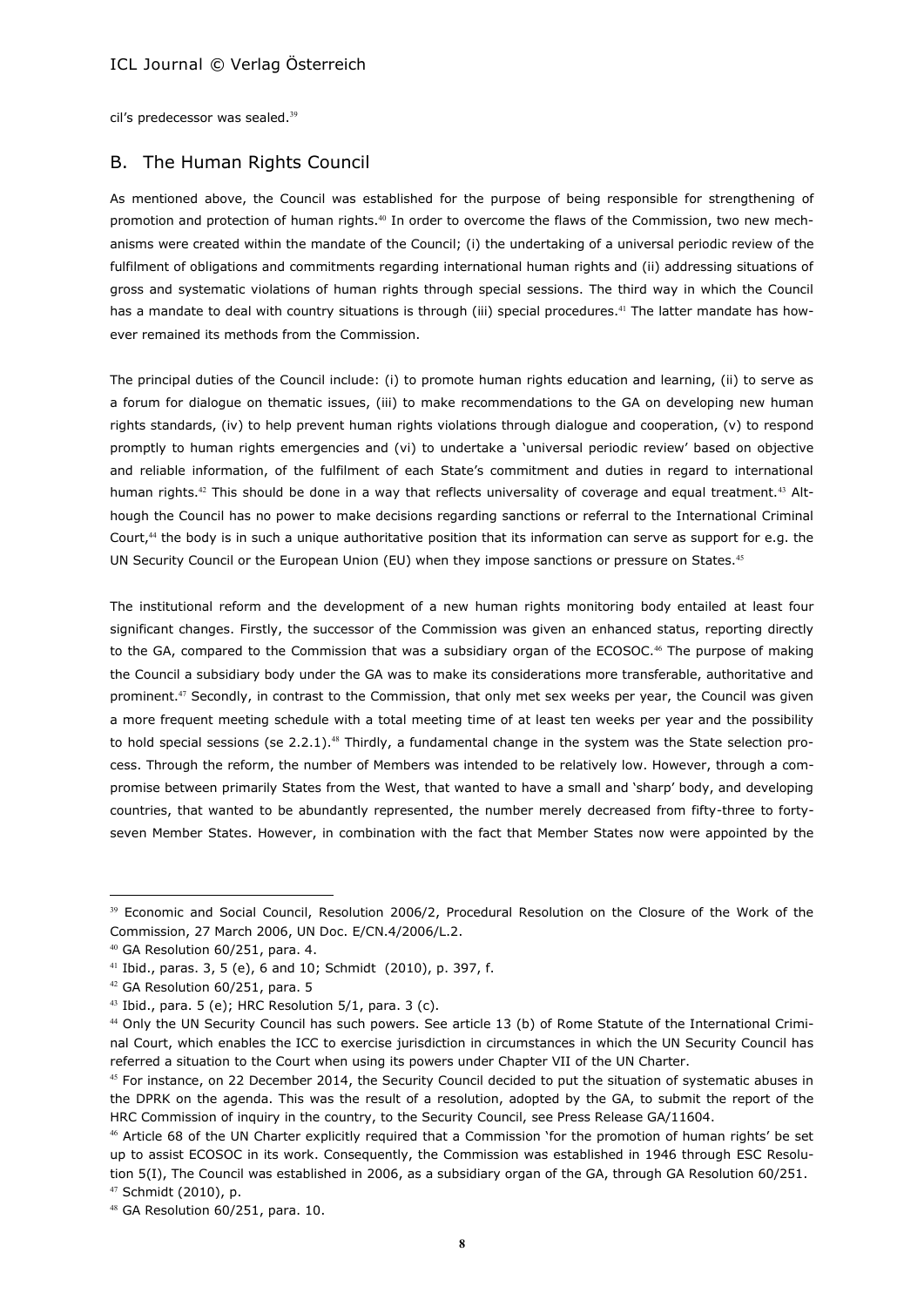GA with significant emphasis on the human rights records of the candidates.<sup>49</sup> This mere reduction was nevertheless considered to be a great success by most of the parties.<sup>50</sup> It was, in a way, a crucial change from the regulatory framework of the former Commission, which allowed States with questionable human rights records to become Members.<sup>51</sup> Fourthly, and lastly, as already indicated, the establishment of the new Council brought with it a unique monitoring process involving a peer review of the human rights situations in all 193 UN Member States, the Universal Periodic Review (see 2.3).

### 1. Special Sessions

GA Resolution 60/251 mandates that the Council 'be able to hold special sessions, when needed, at the request of a Member of the Council with the support of one third of the membership of the Council' also was established.<sup>52</sup> This mechanism thus enables the body to address acute specific human rights situations. Giving the Council a more frequent meeting schedule has indeed enabled the body to react more promptly to critical human rights issues. This has been demonstrated through, e.g. the special session of the Council on 2 October 2007 when it decided to act on the ominous situation of the Burmese people.<sup>53</sup> The most recent example is from January 2014, when The Council concluded its special session on the human rights situation in the Central African Republic. During the latter session it adopted a resolution in which it strongly condemned the continued and widespread violations of human rights.<sup>54</sup> There can be no doubt as to what importance the special sessions hold in regard to investigations into grave violations of human rights. Indeed the Council has the mandate to address human rights situations according to its special procedures; (see 2.2) for instance to establish commission of inquiries in different countries during its regular sessions. This can be demonstrated through e.g. the commission of inquiry on human rights in the Democratic People's Republic of Korea (DPRK) established in 2013, $55$  and the most recent example from 2014 on an established commission of inquiry into Eritrea.  $56$  However, as mentioned above, the special sessions are of particular importance, enabling the human rights machinery to respond to acute human rights violations. For instance, in 2011, the Council established a commission to investigate all alleged violations of international human rights law in the Syrian Arab Republic during a special session.<sup>57</sup>

Nonetheless, it has been argued that the politicisation that was claimed to characterize much of the work of the former Commission now has transferred into the Council's mandate to address specific country situations through special sessions.<sup>58</sup> The concept of regional groups and alliances in the Council plays a significant part in this allegation. For instance, an alliance of Council Members named the Organization of the Islamic Conference (OIC) is most likely responsible for the fact that many of the special sessions convened so far have focused on

<sup>49</sup> Note however that States also are elected with regards to a particular geographical quota. Africa are assigned thirteen seats, Asia thirteen seats, EEG six seats, the GRULAC eight seats and the WEOG seven seats.

<sup>50</sup> Bring & Mahmoudi (2007), p. 156.

<sup>&</sup>lt;sup>51</sup> The small body of voters of ECOSOC's fifty-four members decided which States that were to be given membership, and consideration was rarely given to human rights situations within the candidate States.

 $52$  Pursuant to para. 10 of GA Resolution 60/251, and in accordance with rule 6 of the rule of procedure of the Council as contained in the annex to HRC Resolution 5/1, the Council shall hold special sessions, when needed, at the request of a member, with the support of one third of the membership of the Council.

<sup>&</sup>lt;sup>53</sup> Human Rights Council, Resolution S-5/2, Report of the Human Rights Council on its Fifth Special Session, UN Doc. A/HRC/S-5/2, 2 October 2007.

<sup>54</sup> Human Rights Council Resolution, The human rights situation in the Central African Republic and technical assistance in the area of human rights, A/HRC/S20/L-21, 20 January 2014.

<sup>&</sup>lt;sup>55</sup> Human Rights Council, Resolution 22/13, Situation of human rights in the Democratic People's Republic of Korea, UN Doc. A/HRC/RES/22/13, 21 March 2013.

<sup>&</sup>lt;sup>56</sup> Human Rights Council, Resolution 26/L.9, Special Rapporteur on the rights of persons with disabilities, UN Doc. A/HRC/26/L.9, 20 June, 2014.

 $57$  Human Rights Council, Resolution S-17/2, Report of the Human Rights Council on its seventeenth special session, UN Doc. A/HRC/S-17/2, 22 August 2011.

<sup>58</sup> Schmidt (2010), p. 397.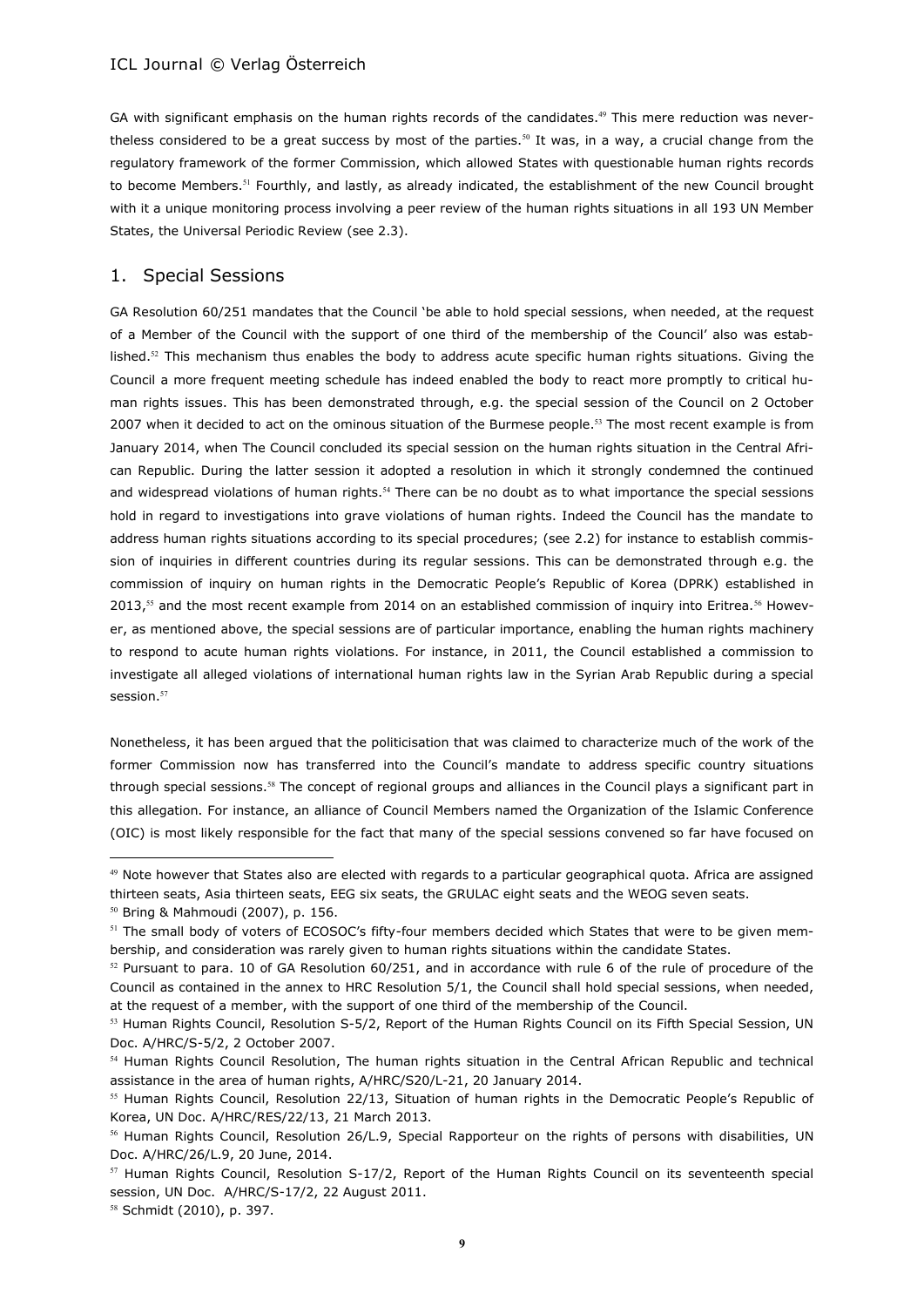$\overline{a}$ 

the human rights situation in the Israeli Occupied Territories.<sup>59</sup> This is specifically clear from the first 12 sessions, where many gross and systematic human rights violations could be observed, but however not dealt with by this procedure or the Council.<sup>60</sup> So far, no special sessions have been convened regarding States that may play a strategically or politically important role for Western States. Further, many sessions that Western Council Members have requested regarding countries within the African and Asian groups have been blocked with regard to those groups' unwillingness to support such sessions.<sup>61</sup>

Although the Council does not have the mandate to order sanctions, the body's inquires receive enormous public attention and human rights groups are certain that the findings of these investigations, based on thorough research, and the following public 'naming and shaming' can encourage abusive States towards change.<sup>62</sup> Nonetheless, a body comprised of representatives of governments will naturally work as a political body and despite progress made, investigations into grave violations of human rights in some countries have been blocked on political grounds, demonstrating that the Council has not conquered the deficiencies of the Commission.<sup>63</sup> Whether the Council and the mechanism of special sessions can live up to the principle of transparency, nonselectivity, inclusiveness and de-politicisation<sup>64</sup> thus remains yet to be demonstrated by future tests it will have to face.

In light of the above, it is no surprise that the Council has been subject to crucial criticism. Some argue that it, since its establishment, it has been as equally bad or even worse than its predecessor, where Member States did not seek to strengthen human rights but rather to escape scrutiny and criticize others.<sup>65</sup> Such claims could be observed even prior to the establishment of the Council.<sup>66</sup> Noteworthy is also that, although emphasis now should be put on human rights records regarding States candidacy for membership, its current composition illustrate that the Council not at all indicate respect for human rights by its Members in eligibility. China, Cuba and Saudi Arabia, to name a few, – Council Member States – demonstrate some of the world's worst human rights records. $67$ 

 $59$  At the time of writing, almost a third of the special sessions have focused on this issue, http://www.ohchr.org/EN/HRBodies/HRC/Pages/Sessions.aspx.

 $60$  For instance, the documented human rights violations following the Presidential elections in Iran in 2009, see e.g. 'Iran: Arrests and deaths continue as authorities tighten grip', Amnesty International Public Statement, 14 July 2009, during this period of time gross violations were also occurring in China, see e.g. 'People's Republic of China The Olympics countdown – broken promises', Amnesty International, July 2008.

 $61$  The African and Asian groups have, due to their regional country quota, a natural majority in the Council. DPRK, Zimbabwe, Venezuela, Russia and China have avoided scrutiny for similar situations as in the Israeli territories, 'The United Nations and Zimbabwe: Crimes Against Humanity', *The Economist,* 26 June 2008. Further, Iran, Libya and Syria have been protected from scrutiny by their political and regional allies, despite widespread human rights abuses, Freedman (2011), p. 320.

 $62$  BBC, News, 'Eritrea faces UN human rights probe', 27 June 2014, available at: http://www.bbc com/news/world-africa-28053443.

 $63$  This naturally also depends on which States that are members of the Council at the time. Nine States voted against an establishment of a commission of inquiry in Syria, including Russia, China, Bangladesh, Ecuador, Gabon, and Pakistan. Furthermore, seven States were absent during the voting. However, the support of one third of the members was achieved. Voting record available at: http://www.ohchr.org/Documents/HRBodies/HRCouncil/SpecialSession/Session16/VotingChart.pdf.

<sup>&</sup>lt;sup>64</sup> As mentioned above, the Council's work should be based on these principles, HRC Resolution 5/1; Human Rights Council Resolution 5/2, Code of Conduct for Special Procedures Mandate-holders of the Human Rights Council, UN Doc. A/RES/5/2, 18 June 2007.

<sup>65</sup> Lisa Schlein, UN Human Rights Council Criticized For Politicization, Voice of America, 26 November, 2006 available at http://www.unwatch.org/site/apps/nl/content2.asp?c=bdKKISNqEm G&b=1319279&ct=3268373.

<sup>66</sup> See for instance the United States, which voiced concerns at the creation of the Council as to whether the body would be able to overcome the flaws of the Commission, Freedman (2013), p. 4.

 $67$  Current Membership of the Human Rights Council, 1 January - 31 December 2014, available at: <http://www.ohchr.org/EN/HRBodies/HRC/Pages/CurrentMembers.aspx>, UN Watch, 'Electing the 2014-2016 Members of the UN Human Rights Council', Presented at United Nations Headquarters, New York, 4 November,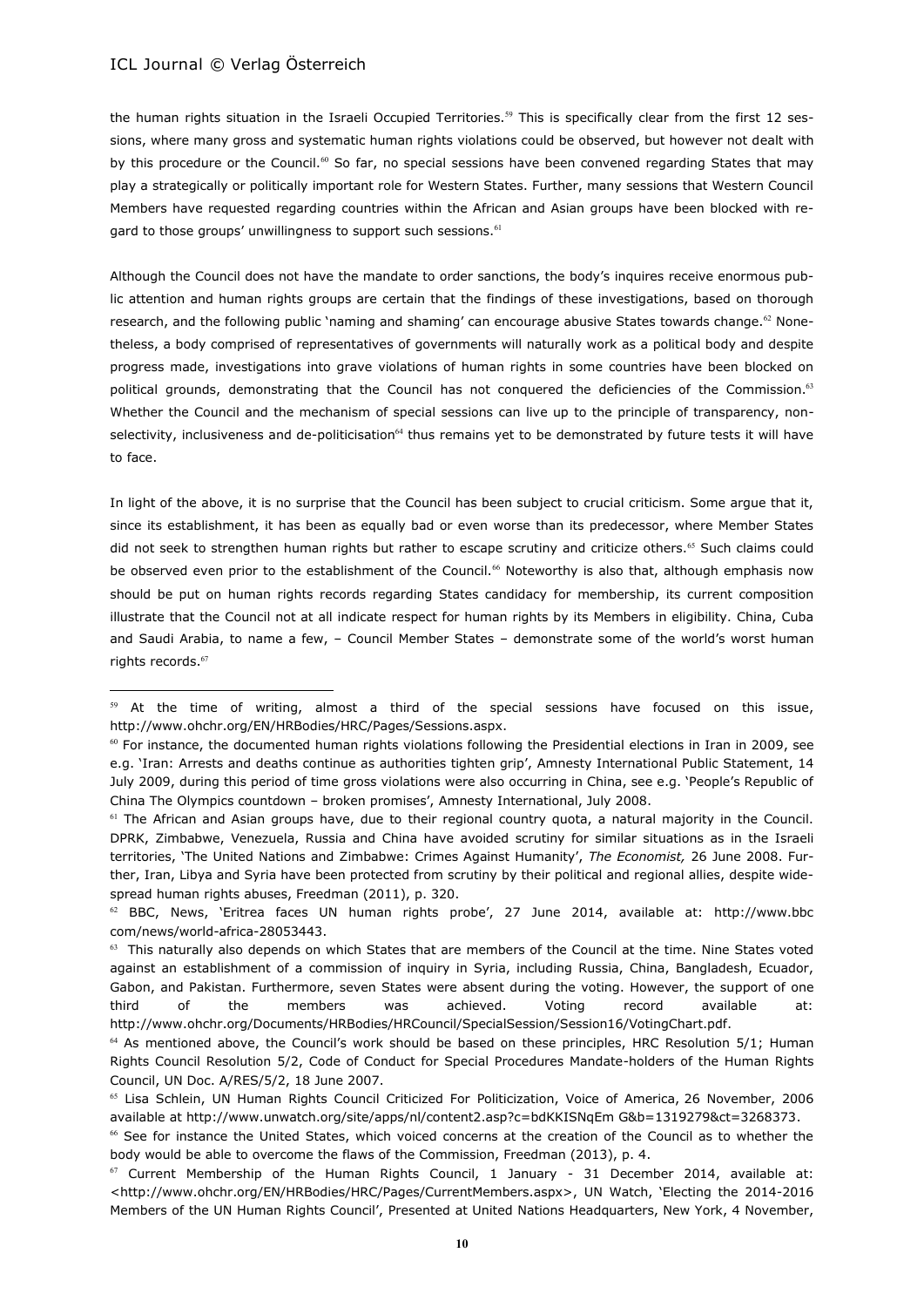The function of the UPR, on the other hand, is to assess each State's fulfilment of its human rights obligations and commitments, based on objective and reliable information, in a manner that ensures universality of coverage and equal treatment with respect to all States.<sup>68</sup> The sections below will seek to determine whether the UPR, the second mechanism within the Council created to overcome the main flaws of the Commission, has managed to conquer the failings.

# C. The Universal Periodic Review

The establishment of the UPR is often described as one of the most important innovations of the HRC. $\degree$  The basic elements are set out in Resolution 60/251, which mandates the Council to:

> Undertake a universal periodic review, based on objective and reliable information, of the fulfilment by each State of its human rights obligations and commitments in a manner which ensures universality of coverage and equal treatment with respect to all States; the review shall be a cooperative mechanism, based on an interactive dialogue, with the full involvement of the country concerned and with consideration given to its capacity-building needs; such a mechanism shall complement and not duplicate the work of treaty bodies.

Its objectives include: (a) improving human rights situations on the ground, (b) assessing positive developments and challenges that countries are facing in fulfilling their human rights obligations, (c) sharing best practices and (d) promoting technical and international cooperation.<sup>70</sup> In particular, the instrument has a unique universal character in a sense that it monitors *all* human rights situations in *all* UN Member States, i.e. nearly all States in the world.<sup>71</sup> Furthermore, the review is based on international human rights key instruments (see 2.3.2) and thus all human rights issues can be addressed, from Civil and Political Rights (CP-rights), $72$  to Economic, Social and Cultural Rights (ESC-rights).<sup>73</sup> This view in universality, i.e. that all States should be scrutinized after the same benchmarks, allocated the same amount of time, treatment and resources, has however been criticised. To avoid too much attention on States that might take away valuable time from gross violations elsewhere, it has instead been argued that proportionate treatment has to be emphasized rather than equality within the process.<sup>74</sup>

### 1. How does it work?

At the outset, it is alluring to believe that the UPR only exists of one process, the actual review. Three important phases can however be identified from the UPR cycle: (i) the preparation of the review, including gathering of information regarding the human rights situation in the State under Review (SuR), (ii) the review within the UPR Working Group (WG), including the interactive dialogue and (iii) the implementation phase and follow-up to the review.

<sup>2013,</sup> available at: <http://www.unwatch.org/site/apps/ nlnet/content2.aspx?c=bdKKISNqEmG&b=1330819 &ct=13382479>.

 $68$  GA Resolution 60/251, para. 5(e).

<sup>69</sup> See e.g. The Universal Periodic Review Mechanism: Joint Statement to the First Session of the Human Rights Council, 27 June 2006, available at: http://hrw.org/en/news/2006/06/27/universal-periodic-review-mechanism.  $70$  HRC Resolution 5/1, para. 4.

 $71$  GA Resolution 60/251, para. 5(e).

<sup>72</sup> CP-rights include, *inter alia*, the right to life, the right to freedom from slavery, the right to freedom from torture and the right to a fair trial.

<sup>73</sup> ESC-rights include, *inter alia*, the right to food, health, housing and education.

<sup>74</sup> Freedman (2013), p. 303.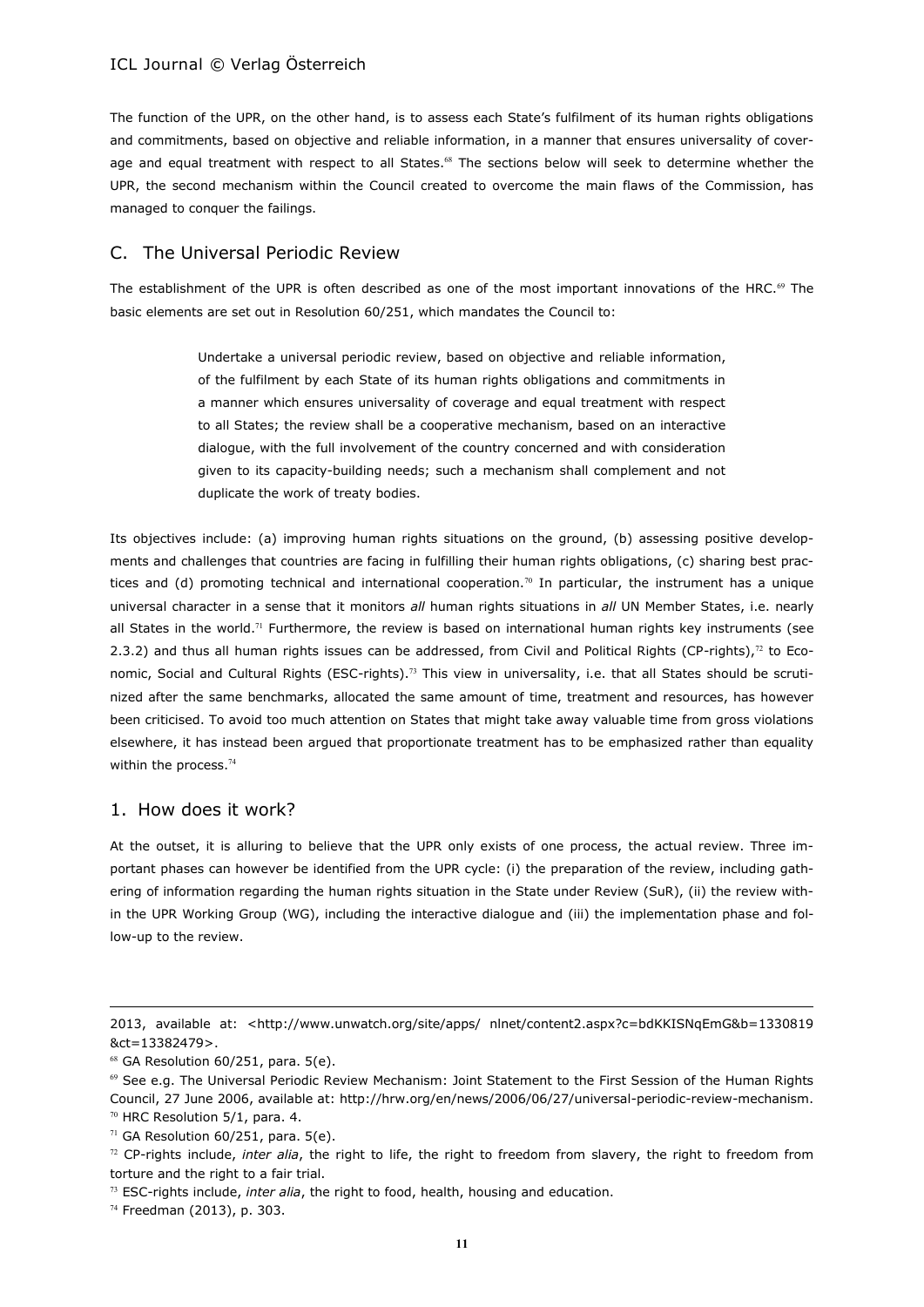(i) Three main documents forms the basis of the review: (a) a national report, (b) a compilation of UN information and (c) a summary of other stakeholders information.<sup>75</sup> The SuR prepares a national report, not allowed to exceed 20 pages. The Council's General Guidelines encourage States to prepare their reports based on broad national consultation involving all relevant stakeholders.<sup>76</sup> Further, the OHCHR prepares a compilation of ten pages containing information from treaty bodies and special procedures. The OHCHR also provides an additional summary of ten pages containing information from NGOs and the civil society regarding the human rights situation in the SuR.<sup>77</sup>

(ii) The review of the human rights situation of each State takes place in one of the three WG sessions held each year. However, each State is only reviewed once every four and a half year.<sup>78</sup> The WG is composed of the forty-seven Council Members.<sup>79</sup> However, all UN Members can attend and participate. UN observers, agencies and civil society can attend as well, but they are not allowed to take the floor.<sup>80</sup> The WG review lasts for three and a half hours<sup>81</sup> starting with a presentation of the national report, followed by the interactive dialogue including comments, questions and recommendations from other States. The SuR, with 70 minutes at its disposal, may respond to statements at any stage. Other States are allocated 140 minutes during the review.<sup>82</sup> Prior to the review, the Council, by the drawing of lots, selects three of its Members to act as the role of *troika*. Their role is to facilitate the review, transmit advanced questions received from States to the SuR and to help draft the report of the WG.<sup>83</sup> However, the *troika* has not been mandated with any other powers than to facilitate the process. A SuR may request one of the *troika* members to be from its own region, <sup>84</sup> or reject a spot within the group.<sup>85</sup> At the end of the review, the Secretary of the Council, with help of the *troika*, drafts a report of the WG. This report is a summary of all statements and recommendations made during the review. During one of the Council's plenary sessions, a few months later, the report is adopted. Through this session, the SuR, other States and civil society have the possibility to express their final remarks on the review. This is the only stage when NGOs and civil society can take the floor.<sup>86</sup>

(iii) The single most important phase of the UPR is the implementation phase. This is the only element that, concretely, can measure the realization of the UPR goal; the improvement of the human rights situations on the ground. It will also determine efficiency and credibility of the mechanism and demonstrate States engagement in the promotion and strengthening of human rights. Naturally, the SuR is primarily responsible for implementing the outcome of the review. However, States are encouraged to conduct broad consultations with other

<sup>75</sup> HRC Resolution 5/1, para. 15.

 $76$  Human Rights Council Decision 6/102, Follow-up to Human Rights Council resolution 5/1, UN Doc. A/HRC/DEC/6/102, 27 September 2007.

 $77$  HRC Resolution 5/1, para. 15.

 $78$  This is however, a reform following the review of the UPR by the HRC in 2011, Human Rights Council Decision 17/119, 'Follow-up to the Human Rights Council resolution 16/21 with regard to the universal periodic review', 19 July 2011, UN Doc. A/HRC/DEC/17/119 (hereinafter HRC Decision 17/119). During the first cycle, each State was reviewed every fourth year.

 $79$  GA Resolution 60/251, para. 7; HRC Resolution 5/1, para. 18 (a).

<sup>80</sup> HRC Resolution 5/1, para. 18.

<sup>81</sup> This is, however, also a reform following the review of the UPR in 2011, HRC Decision 17/119, part. III. During the first cycle, as the case studies in chapter three will be based upon, the maximum length of time allowed for the review was three hours, GA Resolution 60/251, para. 22.

 $82$  These 140 minutes are divided by the number of states willing to speak.

 $83$  HRC Resolution 5/1, paras. 4 (a) and 18 (d).

<sup>84</sup> In order to have a regional understanding of cultural sensitivities or issues.

<sup>85</sup> For instance, Pakistan rejected to be a part of the *troika* facilitating the review of India in 2008, due to political tensions between the States.

<sup>86</sup> HRC Resolution 5/1, para. 31.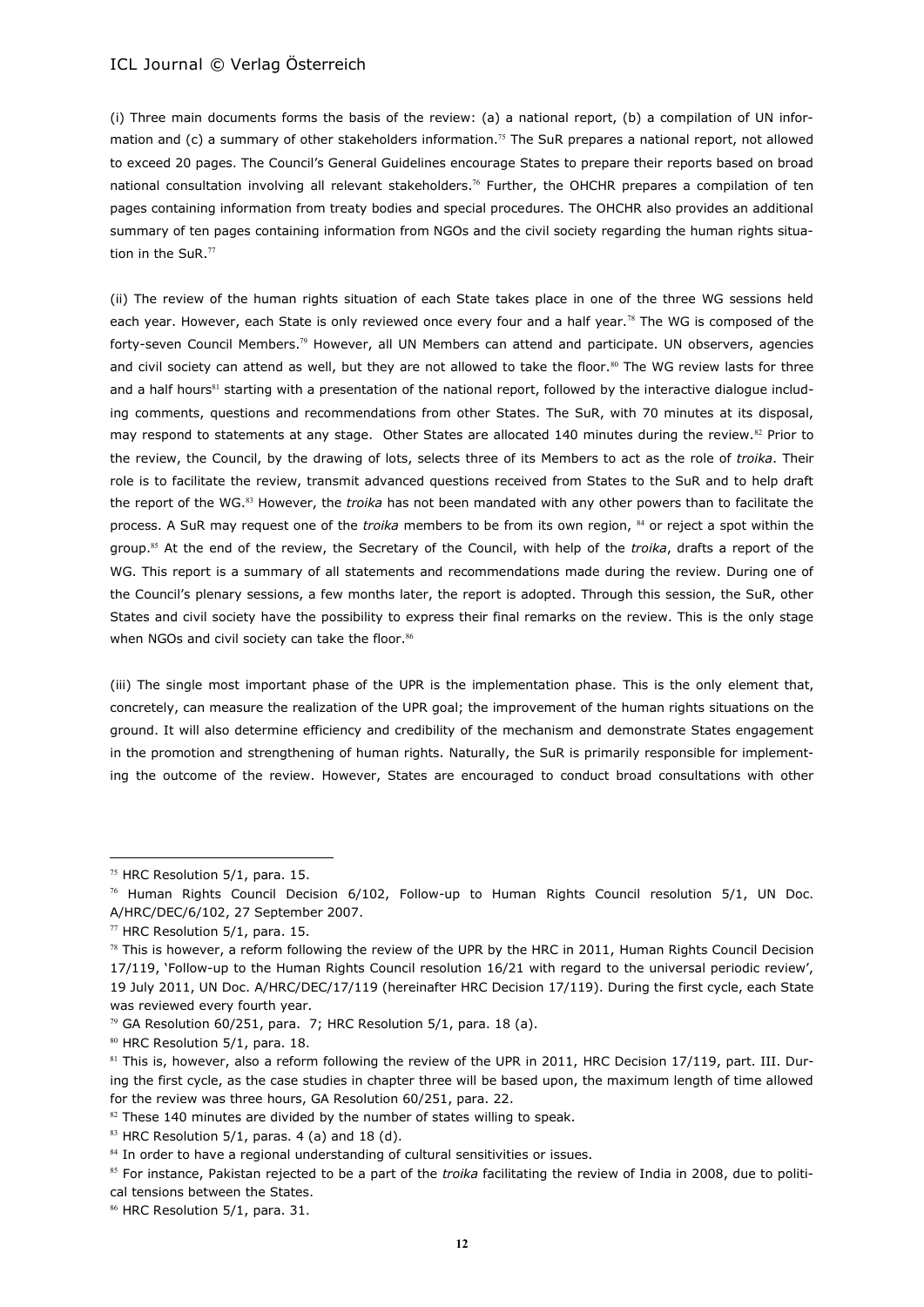stakeholders, including civil society and NGOs, during the follow-up phase.<sup>87</sup> Hence, non-State actors are indeed involved in the review process. As mentioned above, they have a chance to submit information prior to the WG review regarding the human rights situation in each SuR. However, the reports are summarized by the UN into one single document and this does not have the same authority as the other two documents serving as basis for the review.<sup>88</sup> Furthermore, NGOs are merely entitled to observe the review and not allowed to take the floor until the end of the UPR process, just before the adoption of the final WG Report. Consequently, NGOs and civil society cannot be considered as having a significant impact on the outcome of the review.

There are, however, ways for NGOs and civil society to play a role in the UPR process as a whole. Involvement in the implementation phase is crucial and non-State actors play an important role in using the recommendations made to engage in a constructive dialogue with governments. Further, although States are encouraged to submit mid-term reports this is not mandatory,<sup>89</sup> nor is there an official follow-up mechanism within the UN system. However, considering reporting at the next and subsequent review as the culmination of the review,<sup>90</sup> much reliance is given to NGOs and civil society, which have proven to be valuable in this context.<sup>91</sup>

### 2. Sources

The obligations addressed during the review are set out in HRC Resolution 5/1. Thus, the basis of the Council's work under the UPR consists of the UN Charter, the Universal Declaration of Human Rights (UDHR), UN human rights instruments to which the state is party and the State's voluntary pledges and commitments.<sup>92</sup> Consideration should also be given to applicable international humanitarian law.<sup>93</sup> Accordingly, the reviewed States are assessed according to universally recognized standards and their commitments and obligations. In contrast to treaty body reviews, only focusing on States' obligations under ratified treaties, the UPR thus offers a review of universal coverage of human rights obligations.

The above however raises the question regarding the relationship between the scrutiny that States are facing through the UPR, and the obligations and commitments they are already bound by. This needs to be put in the context of the very nature of the UPR mechanism. The documents stating the mandate of the Council overall agree in that it is one of international dialogue and cooperation.<sup>94</sup> Bearing this in mind, a State's rejection of a recommendation cannot be seen as an undermining of the legal rule of issue, but rather reluctance to be monitored on that particular implementation during its next review.<sup>95</sup> Hence, the UPR must naturally be seen as a platform of discussion and cooperation in respect of international human rights situations worldwide. On the other hand, regarding acceptance of recommendations, consents in this intergovernmental forum could be seen

<sup>87</sup> Human Rights Council, Resolution 16/21, '*Review of the work and functioning of the Human Rights Council',*  12 April 2011, UN Doc. A/HRC/RES/16/21 (hereinafter HRC Resolution 16/21), paras. 17 and 8.

<sup>88</sup> The national report and the UN report. See also section 2.3.2.

<sup>89</sup> Ibid., para. 18.

<sup>&</sup>lt;sup>90</sup> See e.g. HRC Resolution 16/21, para .17.

<sup>&</sup>lt;sup>91</sup> In absence of submitted mid-term reports, there are examples of when NGOs have taken over this task. See e.g. India. Further, the NGO UPR-Info collects information from all stakeholders within the UPR process and conducts their own mid-term assessments, see http://followup.upr-info.org.

 $92$  Including statements made by States while seeking membership to the Council.

 $93$  HRC Resolution 5/1, paras. 1 and 2.

<sup>94</sup> Human Rights Council, Advisory Committee, Preliminary study on enhancement of international cooperation, UN Doc. A/HRC/AC/12/CRP.2, 19 February 2014, p. 9, f.

<sup>95</sup> Elvira Dominguez Redondo, 'Is there life beyond Naming and Shaming in Human Rights Implementation?' in *New Zeeland Law Review*, Vol. 4, 2012, p.38. However, there are also States that have rejected recommendations on the ground that they do not consider them as universally recognized human rights principles (see chapter 3), Mainly regarding sexual discrimination and sexual orientation rights, Freedman (2011), p. 310. See also discussion in chapter 2.3.5.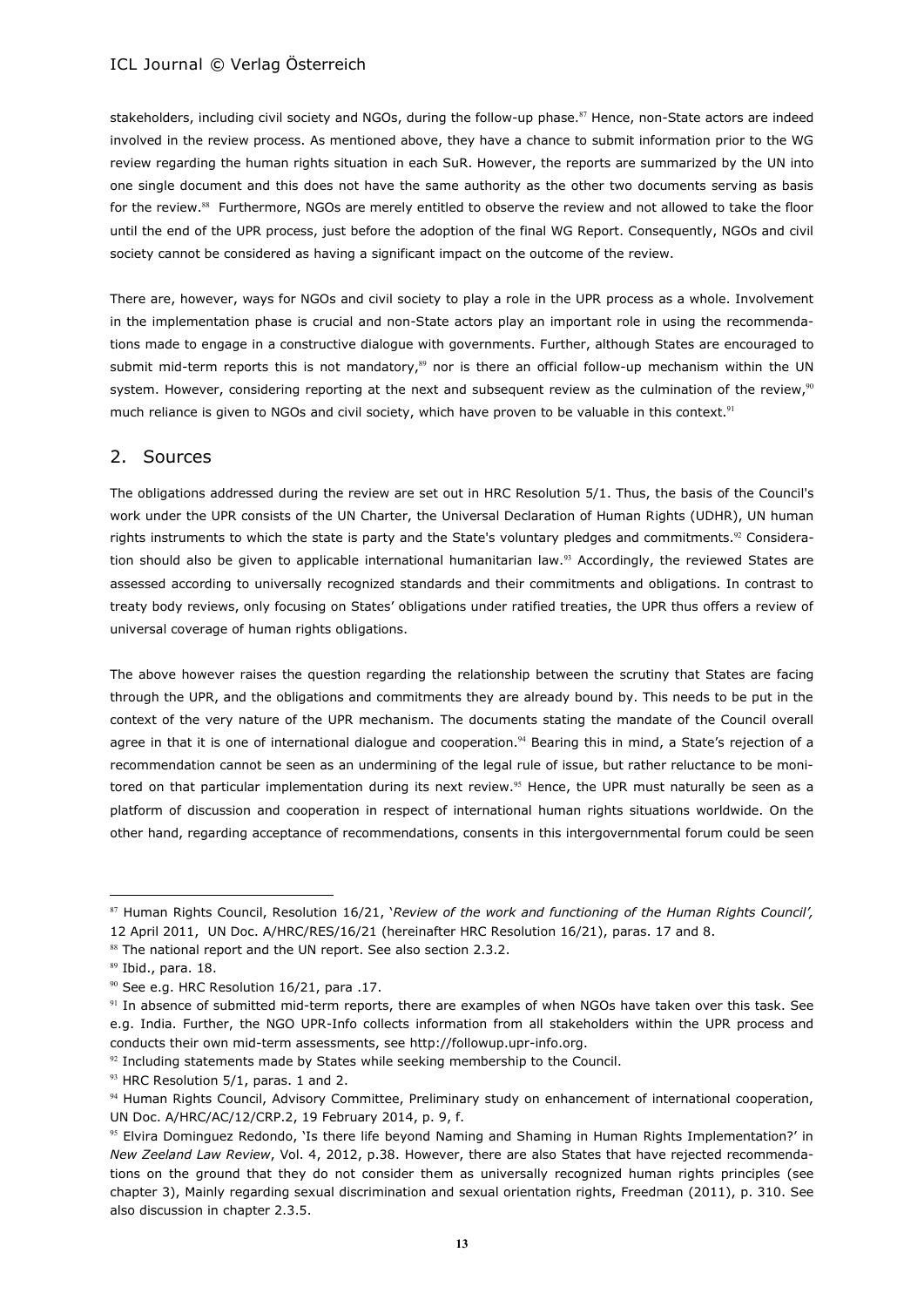as unilateral acts of States and thus creating legal obligations.<sup>96</sup> Taking into account the high level of participation of States in the UPR,<sup>97</sup> this forum could possibly also serve as evidence of *opinio juris*<sup>98</sup> and thus strengthen the development of customary law. However, this would require a conception of a minimization of the objective criteria confirming the legality of the norm; state practice.<sup>99</sup>

In addition, there are also certain questionable elements in respect to the broad conception of standards of human rights that function as a ground for the review. The assignment that was given to the Council through GA Resolution 60/251 was to undertake a universal periodic review, based on objective and reliable information, of the fulfilment by each State of its obligations and commitments on human rights in a way that guarantees universal coverage and equal treatment with respect to all states.<sup>100</sup> Considering that the UN is a system purely structured on law, i.e. public international law instruments, its protection of human rights should also require clear substantive and procedural law.<sup>101</sup> A few comments with respect to this can therefore be stated.

Firstly, by allowing both binding and non-binding instruments<sup>102</sup> to form the basis of review, this could result in unclear and imprecise legal standards and thus a rather uncertain basis of assessment.<sup>103</sup> This is specifically since not all States agree on commitments and obligations being of the same legal character.<sup>104</sup> Nonetheless, it might as well be a step forward in improving the indivisibility of human rights and consequently represent a significant feature of the review.<sup>105</sup>

Secondly, duplication in respect to other treaty bodies reporting procedures appears problematic (see 3.2.4). The UPR offers no specific guidelines in regard to whether issues already addressed by treaty bodies should be raised during the review process or not. Nonetheless, some argue that fears of the UPR mechanism, resulting in undermining and reducing of the effectiveness of the reporting procedures before the treaty bodies have been unjustified.<sup>106</sup> However, vagueness in this area is dangerous; duplication involves confusion and conceivably lower protection,<sup>107</sup> something that could hinder a clear approach towards implementation of human rights.

Indeed, the sources serving as a base for the review might include a rather broad and vague conception of human rights standards. However, operating as a platform of discussion involving all States in the world, the

<sup>96</sup> Nuclear Test Case (*Australia v France*) (Merits) [1974] International Court of Justice, paras 43 and 50, f. In this case, the Court emphasized the fact that the French statements were made publicly and therefore intended to be communicated to the world at large.

<sup>97</sup> Nearly one hundred per cent during the first cycle.

<sup>98</sup> *Opinio juris* is the subjective element (along with the more objective element; State practice) necessary to establish a legally binding custom. *Opinio juris* is referring to the belief that an action was carried out because it was a legal obligation.

<sup>99</sup> This has been discussed in international law doctrine. Brian Lepard is of the opinion that the evidentiary role of State practice should be reduced in cases where States have made universal statements to all other States to behave in certain way. That the norm is not complied with is just another reason to make it obligatory through the status of *opinio juris*, Brian D Lepard, *Customary International Law. A New Theory with Practical Applications,* Cambridge University Press, New York, 2010, p.124.

 $100$  GA Resolution 60/251, para. 5 (e).

<sup>101</sup> Boyle (2009), p. 77.

<sup>102</sup> As mentioned above, the UPR is based on the UN Charter, human rights treaties to which a State is party, and 'applicable international humanitarian law (a formulation that seems to cover both treaty and customary rules), binding instruments of international law or binding customary rules, on the UDHR and voluntary pledges and commitments undertaken by the State, i.e. soft law instruments.

<sup>103</sup> Boyle (2009) p. 77, f.

<sup>104</sup> Ibid., p. 80, ff.

<sup>105</sup> Elvira Dominguez Redondo, 'The Universal Periodic Review of the UN Human Rights Council: An Assessment of the First Session' In: *Chinese Journal of International Law*, Vol. 7, 2008, No. 3, 726.

<sup>106</sup> Schmidt (2010), p. 397.

<sup>107</sup> Boyle (2009), p. 87.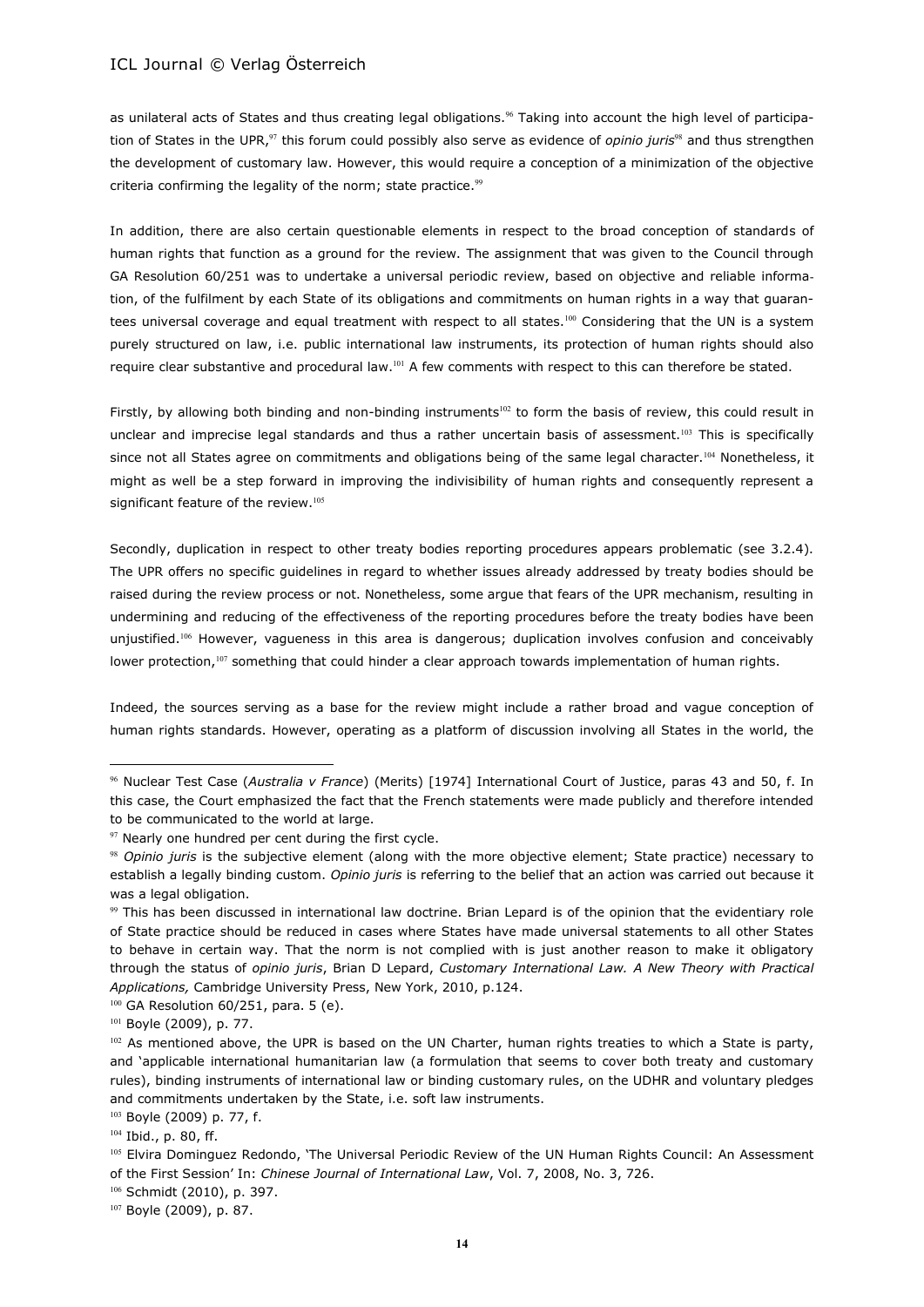basis can also be considered a crucial innovation on the general understanding of the standards States should meet. The combination of universal and country-specific standards also has to be considered a great success, since it allows unique country assessments without particular difficulties in examining consistency and universality of human rights.

# 3. The UPR Reform Process

As assigned by its founding document, the Council Member States were to conduct a review of its functioning five years after its establishment. This review took place in 2010-2011 and, through HRC Resolution 16/21, revised modalities for the functioning of the Council were adopted.<sup>108</sup> The final reform package contained however only modest reforms in regard to the UPR.

Key elements included *inter alia*: (a) that States, prior to the plenary session, should clearly communicate its position on all received recommendations during the review,<sup>109</sup> (b) that States, in order to emphasize all stakeholders involvement in the process, were encouraged to conduct broad consultations with all relevant stakeholders on the follow-up<sup>110</sup> (c) that other relevant stakeholders, in order to encourage NGOs to provide views and perspective on State compliance with accepted recommendations, were encouraged to include information on the follow-up to the preceding review in their contributions prior to the review,<sup>111</sup> (d) that the number of sessions per cycle and the number of SuR:s each was reduced to fourteen,<sup>112</sup> (e) that the duration of each review was increased from three hours to three and a half,<sup>113</sup> (f) that all States will be given the floor, even if this means that the speaking time will be reduced from three to two minutes or that the total time will be divided by the number of speakers, (g) that States now are encouraged to, on a voluntary basis, provide the Council with a mid-term update on follow-up to accepted recommendations,<sup>114</sup> (h) that the second and subsequent cycles of the review should focus on, the implementation of the accepted recommendations and the developments of the human rights situation in the relevant State.<sup>115</sup>

With respect to the main weaknesses that were addressed during the first UPR cycle, one of the most profound changes following the reform package can be considered to be that all States now are allowed to take the floor. During the first UPR cycle, manipulation of the speaking time, resulting in that States had to deliver their written statements after the review, could often be observed. Regional and political allies frequently took the floor to commend the SuR and to make positive statements, which took up valuable time for States wishing to ask questions or deliver tangible recommendations.<sup>116</sup> However, as a result of the reform package in 2011, the speaking time was extended in order to enable all States to take the floor. Further, the list of speakers was decided to be arranged by alphabetical order and that the drawing of lots would decide the first speaker.<sup>117</sup>

Nonetheless, fact remains that only three and a half hours are allocated for the interactive dialogue. Although three minutes shall be allocated for Member States and two minutes for Observing States, the speaking time is

<sup>&</sup>lt;sup>108</sup> HRC Resolution 16/21.

<sup>109</sup> Ibid., para. 16.

<sup>110</sup> Ibid., para. 17.

<sup>&</sup>lt;sup>111</sup> Ibid., para. 8.

<sup>112</sup> Ibid., para. 3; HRC Decision 17/119, part I.

<sup>&</sup>lt;sup>113</sup> HRC Decision 17/119, part. III.

<sup>&</sup>lt;sup>114</sup> HRC Resolution 16/21, para. 18.

<sup>115</sup> Ibid., para. 6.

<sup>116</sup> Abebe, Allehone Mulugeta, 'Of Shaming and Bargaining: African States and the Universal Periodic Review of the United Nations Human Rights Council,' in *Human Rights Law Review,* Vol. 9, No.1, 2009, p. 19.

<sup>&</sup>lt;sup>117</sup> HRC Resolution 16/21; Appendix, 'Modalities for establishing the list of speakers for the Working Group on the Universal Periodic Review,' para. 3.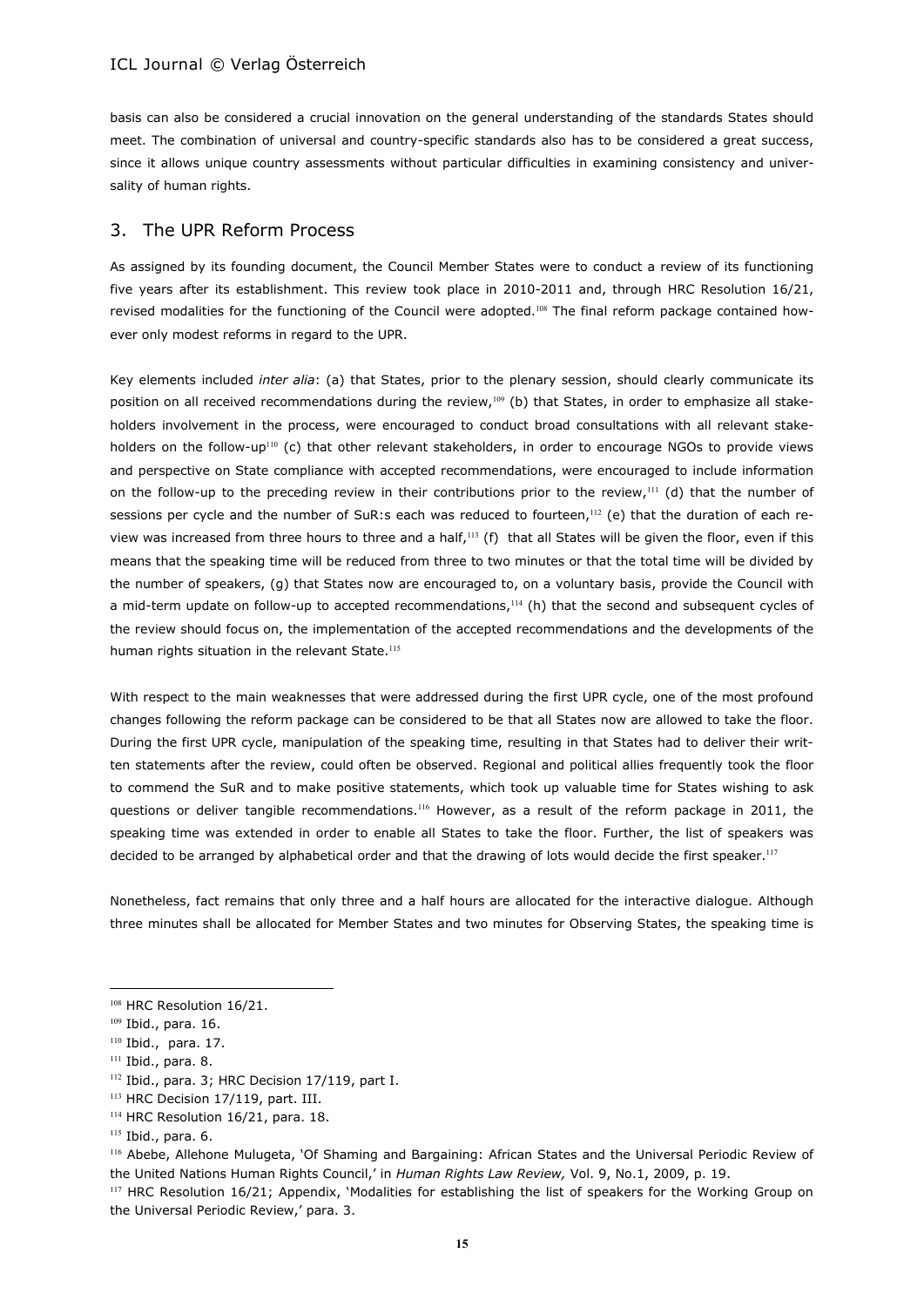in general divided among all delegations in order to enable for as many as possible to take the floor.<sup>118</sup> The preceding issue in regard to the speaking time being allocated to so called 'friendly States' acting in favour of the SuR could result in that universality did not permeate the process and that important issues and recommendations were not voiced during the review. Following the reform, it however appears as if manipulation of the speaking time could still be an issue. If necessary, time will be reduced to two minutes per speaker, or the total of 140 minutes will be divided by the number of speakers. Consequently, irrelevant statements could still reduce the time allocated for substantial recommendations, questions or statements.

# 4. The Non-Confrontational Approach

The UPR was created as a cooperative dialogue and each State obviously has crucial discretion as to whether it chooses to accept or not accept recommendations given during the review. Indeed, the freedom in decisionmaking is an important part of the review, guaranteeing State sovereignty. However, considering that recommendations might address serious issues that can lead to fundamental changes of the human rights situation in the country (e.g. category 5 recommendations), rejections need to be valid.<sup>119</sup> There are however several examples within this context demonstrating the weakness of the review process.

Firstly, there are a few examples of when States have rejected recommendations on questionable grounds, such as because the recommendations were not 'universally recognized human rights nor conform to its existing laws, pledges and commitments',<sup>120</sup> and because the State claimed to be free to adopt laws 'based on their own moral standards and national traditions'.<sup>121</sup> These reasons for rejection contradict Article 27 of the Vienna Convention on the Law of Treaties, stating: 'A party may not invoke the provisions of its internal law as justification for its failure to perform a treaty'.<sup>122</sup>

Secondly, contradictions between the image portrayed by the SuR and the issues raised by other stakeholders during the review have been identified from UPR sessions.<sup>123</sup> By denying human rights violations, important recommendations can easily be rejected by the SuR during the review. For instance, Chad has denied the existence of child soldiers within its borders during both its reviews and thus rejected recommendations relating to this issue.<sup>124</sup> Discrepancy of the picture regarding human rights situations can also be noted from the first review of Israel. NGOs that submitted information prior to the review and many of the delegations that made statements during the review expressed their concerns about the human rights situation within the occupied territories. However, the SuR chose to only present the situation within its recognised borders.<sup>125</sup>

Thirdly, non-participation is naturally a serious threat towards the UPR mechanism. By acknowledging recommendations, but only confer them minimal or deterring actions, or claim that implementation is scheduled or

<sup>118</sup> During the 19th session of the WG (April - May 2014), 155 States took the floor and the highest number of recommendations ever made during one session was made.

<sup>&</sup>lt;sup>119</sup> A great difference can here be observed between the UPR and the treaty-body monitoring mechanisms, where a situation in which States are not trustworthy in their good will and responsibility recommendations can require mandatory implementation.

<sup>&</sup>lt;sup>120</sup>See Uzbekistan, Egypt and Turkmenistan, FIACAT, 'Universal Periodic Review: An Ambivalent Exercise,' Report and Recommendations, April 2008 – December 2009, 2009, p. 19. Available at http://www.upr-info.org/- Articles-and-analyses-.html.

<sup>121</sup> Ibid.

<sup>&</sup>lt;sup>122</sup> Article 27, Vienna Convention on the Law of Treaties (adopted 23 May 1969, entered into force 27 January 1980).

<sup>123</sup> FIACAT (2009), p. 15.

<sup>&</sup>lt;sup>124</sup> Human Rights Council, Report of the Working Group of the Universal Periodic Review, Chad', UN Doc. A/HRC/12/5, 5 May 2009, para. 54; Human Rights Council, Report of the Working Group of the Universal Periodic Review, Chad, UN Doc A/HRC/25/14, 29 October 2013, para. 102.

<sup>125</sup> FIACAT (2009), p. 16.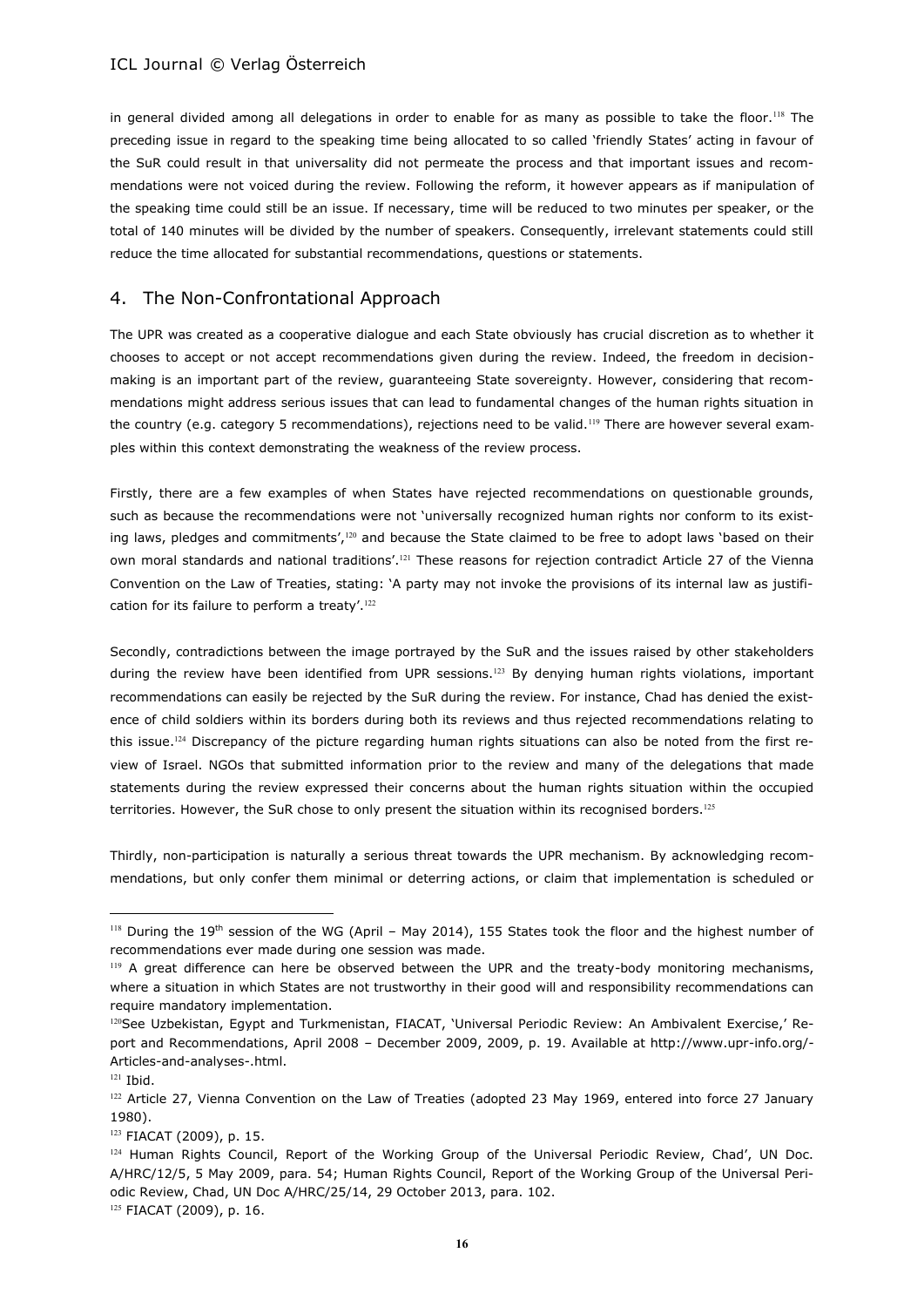planned, a State can easily avoid further criticism within the review mechanism. In a not as enigmatic way, States can naturally also decide to not participate at all in the review, which Israel did during the fifteenth session of the UPR.<sup>126</sup> Considering that State cooperation is such a significant element of the process, it has been generally accepted that States are obliged to participate. Consequently, there are no provisions on how to deal issues of non-cooperation.<sup>127</sup> However, in January 2013, the Council urged the State of Israel to resume its cooperation with the UPR<sup>128</sup> It also requested the President of the HRC to take all appropriate steps and measures, in accordance with his mandate, to urge the State to resume its cooperation with the mechanism. The Council further considered this approach to be a precedent to be applied to all similar non-cooperation in the future.<sup>129</sup>

Finally, in this context it is worth mentioning the doctrine of Responsibility to Protect (R2P), which was established through the UN human rights reform in 2005.<sup>130</sup> The UPR function in a context of greater global respect for human rights as reflected in e.g. this principle. However, the approach of examining each State on a cooperative, interactive and 'friendly' level might not be seen as quite as aggressive as the approach flowing from the R2P doctrine.<sup>131</sup> Developed upon an understanding of compliance with universally agreed norms and values, both approaches should be able to increase respect of human rights globally and in particular develop an understanding of a more flexible interpretation of the concept of national sovereignty.<sup>132</sup> Consequently, an international public forum promoting interaction and dialogue around human rights issues and working on solving human rights issues on the ground should be able to reduce the need for more aggressive actions based on the R2P doctrine. Therefore, a non-confrontational interactive system, involving all States to participate, although not equipped with any mandates to impose sanctions or produce legally binding documents, should be able to play a significant complementary role in the strengthening of the human rights situation on the ground.

# D. Observations and Conclusions

Bearing in mind that the Council replaced a former highly criticized organ for efficiency reasons, it is not surprising that it has been subject to intense scrutiny since its establishment. The underlying conflicts have, naturally, not disappeared with the mere replacement of the Commission by a new institutional body.

However, looking at the review mechanism as a work in progress, there is hope for the UPR to be able to provide an adequate control of the human rights situation in Member States. So far, the vast majority of SuRs have engaged in a constructive and open dialogue with the Council.<sup>133</sup> Only a few States have sought to manipulate the dialogue by seeking to avoid the discussion on human rights issues.<sup>134</sup> However, the UPR relies on universality, meaning that any State that boycotts the review will seriously harm and weaken the mechanism.

<sup>126</sup> UPR Info, '*Universality preserved: Israel expected to be reviewed on Tuesday 29 October 2013*', December 2013, available at: http://www.upr-info.org/en/news/universality-preserved-israel-expe cted-be-reviewedtuesday-29-october-2013. See also discussion under chapter 4.7.

<sup>127</sup> Freedman (2011), p. 300.

<sup>&</sup>lt;sup>128</sup> Human Rights Council, Report of the Human Rights Council on its seventh organizational meeting, UN Doc. A/HRC/OM/7/1, 29 January 2013 (hereinafter Decision OM/7/L.1).

<sup>&</sup>lt;sup>129</sup> The review of Israel was rescheduled for the seventeenth session where Israel decided to participate.

<sup>&</sup>lt;sup>130</sup> The R2P establish that States must protect its people from genocide, crimes against humanity, war crimes and ethnic cleansing. The international community also has a responsibility to assist the State to fulfil its primary responsibility, General Assembly Resolution 60/1. World Summit Outcome, UN Doc. A/RES/60/1, 24 October 2005.

<sup>&</sup>lt;sup>131</sup> Considering that the R2P approach focuses on the international community's responsibilities in acting against serious crimes, and that reviews like the UPR take on a more gentle approach by raising less acute matters and respecting national sovereignty at all times.

<sup>132</sup> Edward R. McMahon, *The Universal Periodic Review: A Work in Progress*, Friedrich-Ebert-Stiftung, Dialogue on Globalization, 2012, p. 26.

<sup>133</sup> All States participated in the UPR process during the first cycle.

<sup>134</sup> Schmidt (2010), p. 396.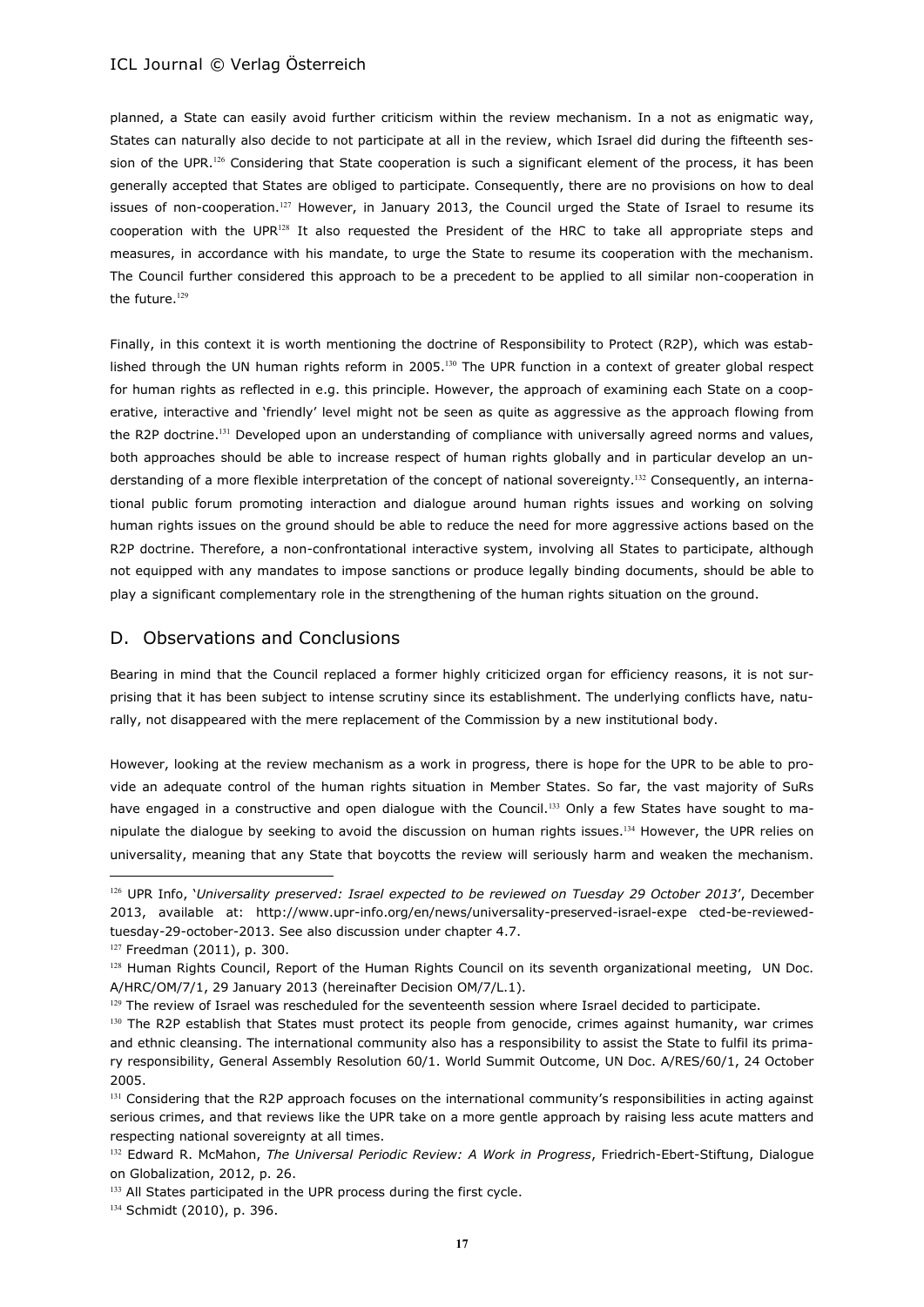Considering the very weak steps outlined in the decision taken by the Council, following Israel's nonparticipation, the approach used for non-cooperation is unlikely to act as a disincentive to prevent other States from the same behaviour. However, the decision was adopted by consensus – hopefully demonstrating States concern to preserve the universality of the UPR.

As reflected in this chapter, the Council is infected by politicisation and it appears as if many of the flaws that caused the Commission's abolishment, are present within the Council. Politicisation and bias have been demonstrated within the special sessions of the Council, where scrutiny of gross human rights violations within some States has been avoided. Furthermore, despite the UPR reform in 2011, the shortcomings addressed from the first cycle of the UPR remain unresolved. State engagement so far provides a promising future for a transparent review and of human rights improvement within States. Nonetheless, it stands clear that the mechanism is dependent upon the good will of States<sup>135</sup> and its future will thus be determined by their political will to generate a genuine international platform for a transparent review and improvement of human rights protection.

# III. Level of Implementation

# A. Background

As a preliminary remark it may be noted that promoting equal, universal and non-discriminatory minimum standards of human rights in a political environment naturally is not an easy task. Especially not when the same standards are to be applied to Western States, developing countries and superpowers alike. Furthermore, it can be noted that States from the West and States from the South had different motivations for the creation of the UPR and thus also different expectations for its outcomes.<sup>136</sup> Many States considers human rights as primarily Western concepts<sup>137</sup> and some argue that State behaviour in the UPR also is dependent on this understanding.<sup>138</sup> Some have even argued that the mechanism ultimately will be shaped by non-allies with the West and the South.<sup>139</sup>

Further, it would be naive to believe that behind every accepted recommendation lies a genuine will of implementation. Although States willingness to act is the primary requirement in achieving adequate results,<sup>140</sup> low implementation records certainly also need to be put within the context of 'insufficient capacity', such as financial, administrative or technical shortcomings.<sup>141</sup> However, although these elements admittedly are of crucial nature, a key part of the process to assess is certain procedural elements that either prevents the mechanism to be efficient or negatively affecting its efficiency. The sections below will therefore primarily account for midterm implementation results with respect to different procedural elements.

<sup>&</sup>lt;sup>135</sup> Olivier de Frouville, 'Building a Universal System for the Protection of Human Rights: The Way Forward', in M Cherif Bassiouni and William Schabas (eds.) *New Challenges for the UN Human Rights Machinery*, Intersentia, Cambridge, 2011, pp. 241 & 253.

<sup>136</sup> Freedman (2011), p. 296.

<sup>&</sup>lt;sup>137</sup> Ulrika Sundberg 'Five years of working in the UN Commission of Human Rights', in Gudmundur Alfredsson, Jonas Grimheden, Bertrand.G. Ramcharan and Alfred Zayas (eds.) *International Human Rights Monitoring Mechanisms*, The Raoul Wallenberg Institute human rights library, 2009, 2<sup>nd</sup> ed., p.160.

<sup>&</sup>lt;sup>138</sup> Edward McMahon; Marta Ascherio, 'A Step Ahead in Promoting Human Rights? the Universal Periodic Review of the UN Human Rights Council' *in: Global Governance*, Vol. 18, 2012, No. 2, p.

<sup>139</sup> Alston (2006), p. 206.

<sup>140</sup> Statement by His Excellency Mr. Sihasak Phuangketheow, President of the Human Rights Council, Global Observatory on Human Rights – UPR Watch, Improving Implementation and Follow-up - Treaty Bodies, Special Procedures, Universal Periodic Review, Report of Proceedings, 22-23 November, 2010.

<sup>141</sup> Joachim, J., Reinalda, B., Verbeek, B., *International Organizations and Implementation: Enforcers, Managers, Authorities?* Routledge, London, 2007, p.8.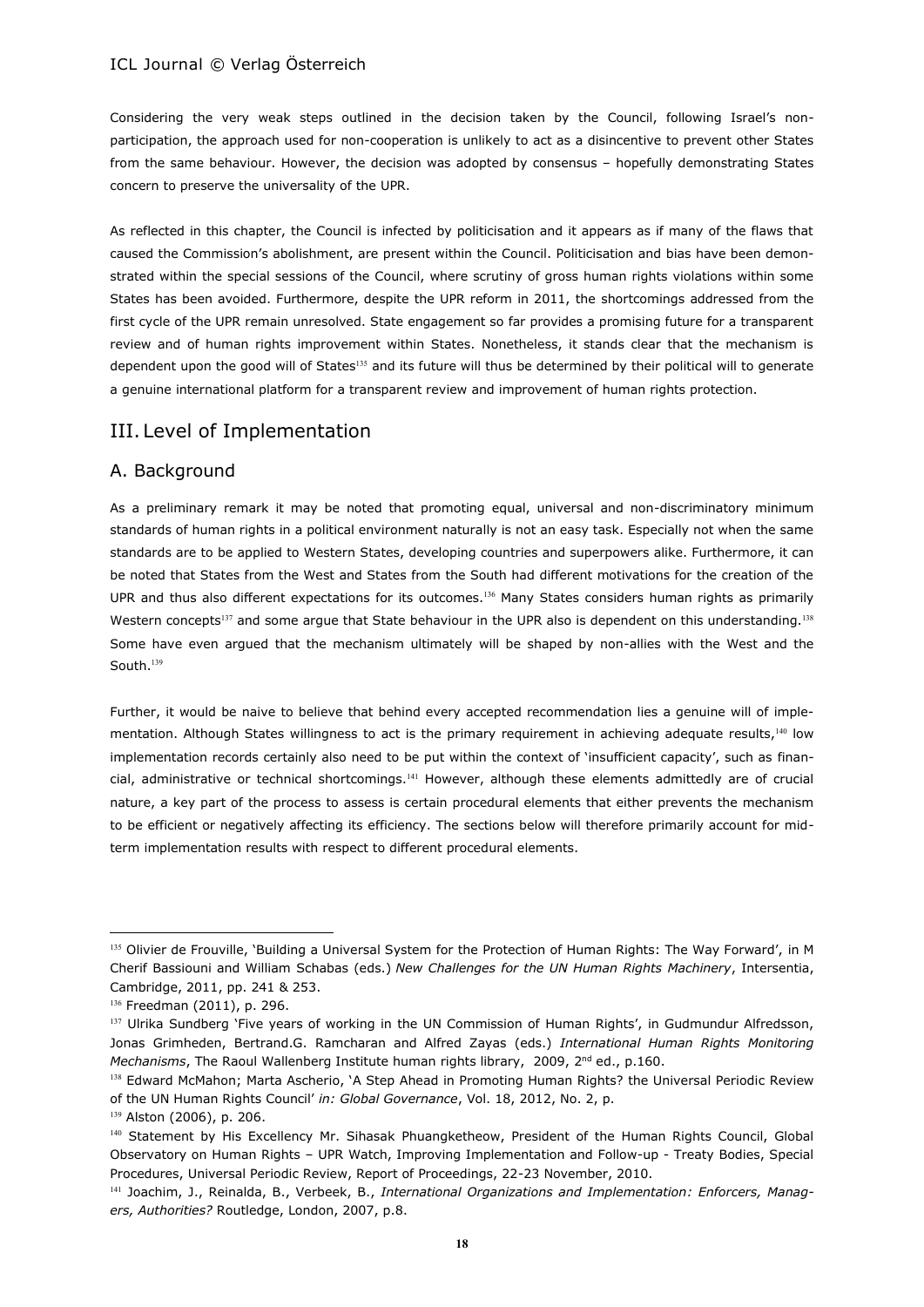# B. Implementation Status

The top five issues raised during the first cycle were (a) international instruments (b) women's rights (c) rights of the child (d) torture and other cruel, inhuman or degrading treatment or punishment and (e) justice.<sup>142</sup> There are three possible degrees of implementation: (i) not implemented, (ii) partially implemented and (iii) fully implemented.<sup>143</sup> By the time of mid-term, around 18 percent of all recommendations made during the first UPR cycle were fully implemented and around 30 percent of them partially implemented. 4 percent of the recommendations were not given sufficient information for in order to determine the implementation status. Thus, it can be observed that 48 percent of the recommendations made during the first cycle of the UPR were not implemented at mid-term.<sup>144</sup>

# 1. Implementation by Regional Group

Following a presentation of the global implementation status by mid-term, the numbers can also be identified according to the different regional groupings.<sup>145</sup> As the figure below demonstrates, the most promising rates of implementation lie within the EEG. The Africa group demonstrated a moderate level of fully implemented recommendations. However, partially implemented recommendations were still high. The Asian group had the highest rate of non-implemented recommendations and also the lowest rate of fully implemented recommendations; only 11 per cent.

| <b>Regional Group</b> | - Fully     | <b>Partially imple-</b> | Not         | <b>Not</b><br>$-25-$ |
|-----------------------|-------------|-------------------------|-------------|----------------------|
|                       | implemented | mented                  | implemented | sessed               |
| Africa                | 18%         | 32%                     | 46%         | 4%                   |
| Asia                  | 11%         | 22%                     | 63%         | 4%                   |
| <b>EEG</b>            | 27%         | 36%                     | 34%         | 3%                   |
| <b>GRULAC</b>         | 12%         | 37%                     | 47%         | 4%                   |
| <b>WEOG</b>           | 24%         | 29%                     | 44%         | 3%                   |

# 2. Implementation by Response

 $\overline{a}$ 

The primary responsibility to implement the recommendations naturally lies with the SuR.<sup>146</sup> For that reason; States are expected to pronounce their own position in regard to the recommendations they receive during the

<sup>&</sup>lt;sup>142</sup> The author has collected and assessed this data through the OHCHR's website and UPR-Info's database, available at http://www.ohchr.org/en/hrbodies/hrc/pages/hrcindex.aspx and http://www. uprinfo.org/database/statistics/.

<sup>&</sup>lt;sup>143</sup> 'Not implemented' indicates that no action has been undertaken so far. 'Partially implemented' means that the State has taken some action to improve the human rights situation. 'Fully implemented' reflects full compliance with a recommendation.

<sup>144</sup> These numbers are based on the author's assessments made on the basis of UPR-Info's mid-term implementation reports, available at http://www.upr-info.org/followup. The author has also collected and assessed data and information through the OHCHR's website and UPR-Info's database, available at http://www.ohchr.org/en/hrbodies/hrc/pages/hrcindex.aspx and http://www. upr-info.org/database/statistics/.

<sup>&</sup>lt;sup>145</sup> The 193 UN members act not only as individual States but also under certain geographical groupings. In order to ensure an equitable geographical quota in relation to regional and political interests a certain number of States represents a geographical area based on the number of countries in that region, The different groups are the African Group (Africa), the Asia-Pacific Group (Asia), the Eastern European Group (EEG), the Latin American and Caribbean Group (GRULAC) and the Western European and Others Group (WEOG), [Official UN list](http://www.un.int/wcm/webdav/site/gmun/shared/documents/GA_regionalgrps_Web.pdf)  [of Regional Groups,](http://www.un.int/wcm/webdav/site/gmun/shared/documents/GA_regionalgrps_Web.pdf) available at: http://www.un.org/depts/DGACM/RegionalGroups.shtml.

<sup>&</sup>lt;sup>146</sup> However, the aim of the UPR is to ensure that all countries are accountable for progress or failure in implementing the recommendations.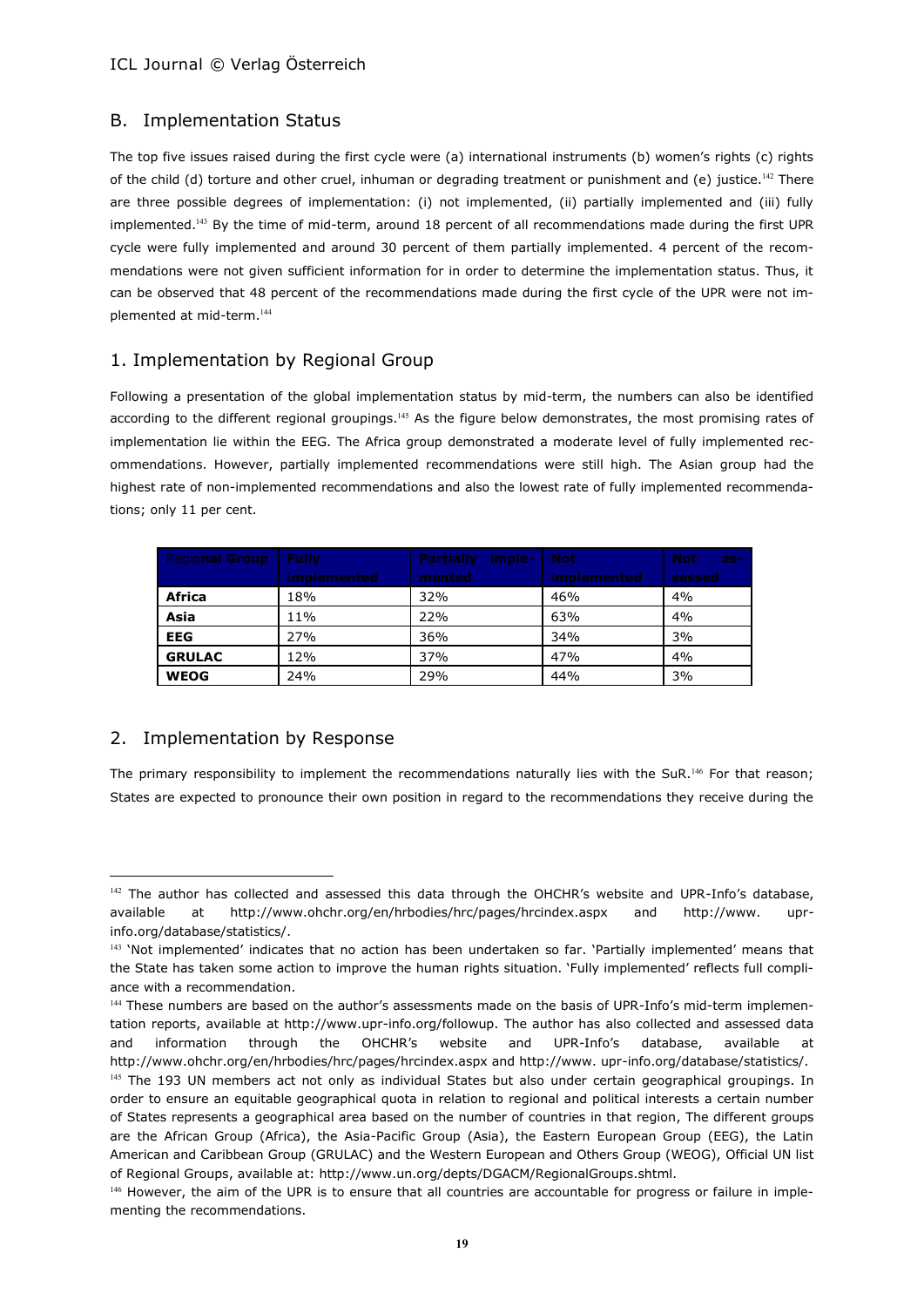sessions. This is done through a categorization of either 'accepted' or 'noted'.<sup>147</sup> During the first cycle of the UPR, States accepted a high number of recommendations; around 73 per cent.<sup>148</sup> Noted recommendations were 25 per cent, and voluntary pledges $149$  2 per cent.

| Response     | <b>Fully implemen-</b> | <b>Partially</b> | im-   Not implemen- | <b>Not</b><br>$as-$ |
|--------------|------------------------|------------------|---------------------|---------------------|
|              | ted                    | plemented        | ted                 | sessed              |
| Accepted     | 21%                    | 34%              | 41%                 | 4%                  |
| <b>Noted</b> | 5%                     | 14%              | 77%                 | 4%                  |
| Voluntary    | 35%                    | 32%              | 21%                 | 12%                 |
| pledges      |                        |                  |                     |                     |

As the figure above demonstrates, voluntary pledges had the highest rate of implementation.<sup>150</sup> Further, recommendations that were not accepted were not implemented to the same degree as accepted recommendations. However, 19 per cent of the non-accepted recommendations had still been taken action upon. Consequently, whether a State accepts recommendations or not is absolutely essential in regard to implementation status.

# 3. Implementation by Action Categories

The recommendations made during the review session can be divided into different categories of strength, from category 1 (minimal action) to category 5 (specific action).<sup>151</sup> Each category is illustrated below.

i) Category 1 recommendations can be demonstrated by the following recommendation given by Chad to Mauritius: *'Call on the international community to support Mauritius by providing all assistance needed to improve its programmes for the protection and promotion of human rights'.<sup>152</sup>* Directed to other States, or calling upon the SuR to request financial or other assistance, or to share best practices, implementation of category 1 recommendations requires very little effort and costs.<sup>153</sup>

ii) Category 2 recommendations in general request the SuR to continue, persevere or to maintain a certain action, e.g. asking to: *'Continue to reform and upgrade its detention system in order to improve the situation of inmates'.<sup>154</sup>* Naturally, implementation of this kind of recommendations can, under accurate political and economical circumstances, be considered as uncomplicated to implement.<sup>155</sup>

iii) Category 3 recommendations may also be considered as relatively trouble-free,<sup>156</sup> in general calling upon the SuR to consider, reflect upon or review something, e.g.: *'Consider establishing a separate national human rights institution at the very earliest.'<sup>157</sup>*

<sup>147</sup> States cannot reject recommendations they receive during the review, instead both accepted and noted recommendations will be included in the outcome report, HRC Resolution 5/1, para. 30.

<sup>148 21 356</sup> recommendations were made during the first cycle. 15 636 were accepted and 5 720 noted, see supra note. 142.

<sup>149</sup> Voluntary commitments expressed by the SuR during the review.

<sup>&</sup>lt;sup>150</sup> Note however, that these were only 2 % of the recommendations during the first cycle.

<sup>151</sup> This classification system was created by Professor Edward McMahon, University of Vermont, UPR-Info, 'Beyond Promises, the impact of the UPR on the ground, 2014, p. 20, available at: http://www.uprinfo.org/sites/default/files/general-document/pdf/2014\_beyond\_promises.pdf.

<sup>152</sup> Human Rights Council, Report of the Working Group on the Universal Periodic Review, Mauritius, UN Doc. A/HRC/11/28, 3 March 2009, para. 32.

<sup>153</sup> UPR-Info (2014), p. 21.

<sup>&</sup>lt;sup>154</sup> Recommendation made by Norway to Chile during the first UPR cycle, Human Rights Council, Report of the Working Group on the Universal Periodic Review, Chile, A/HRC/12/10, 4 June 2009, para. 35.

<sup>155</sup> UPR-info (2014), p. 22.

<sup>156</sup> Ibid., p. 23.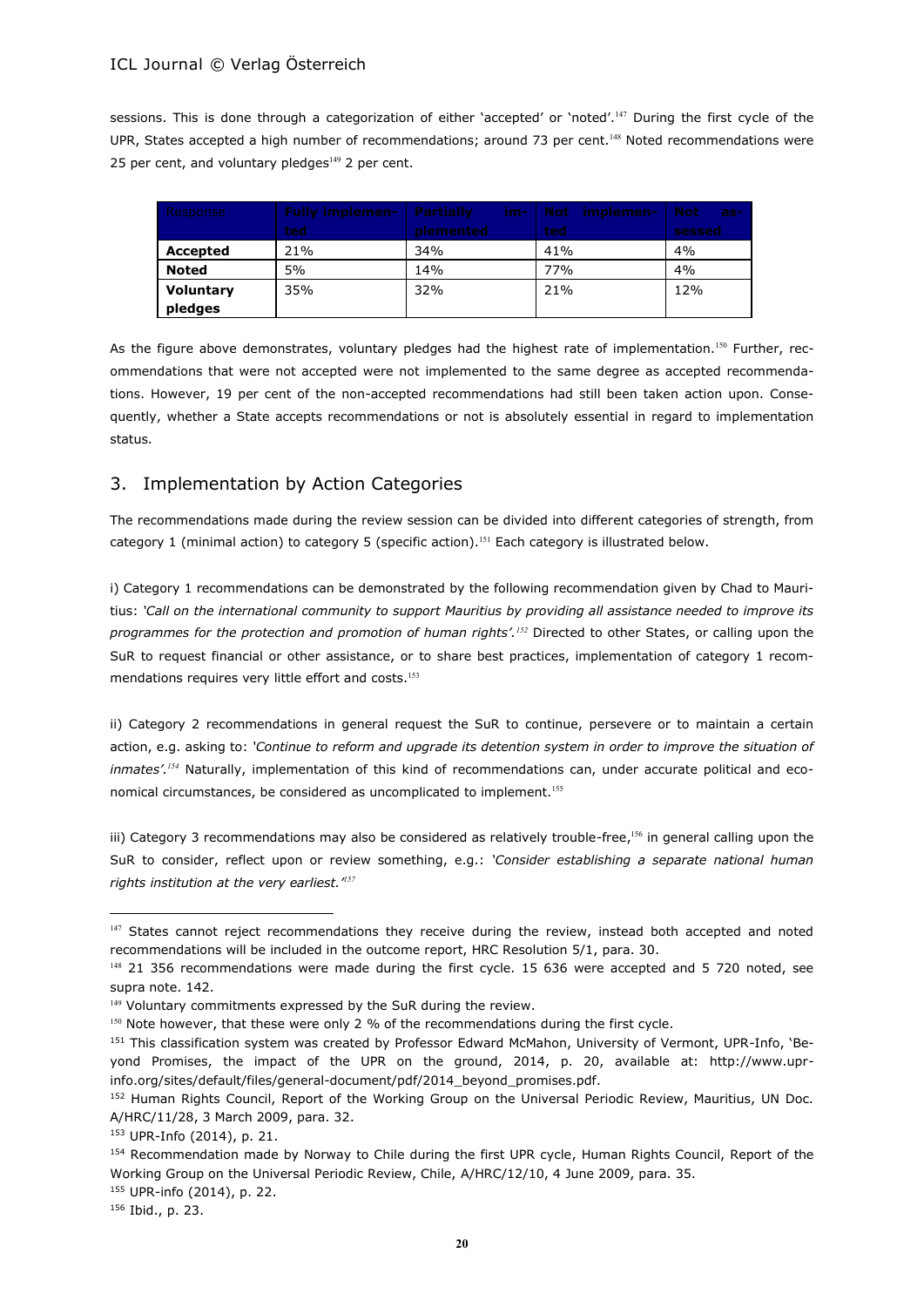iv) Similarly to recommendations of category 1-3, category 4 may also be considered as relatively easy to implement.<sup>158</sup> This recommendation made by Algeria to Nepal during the first UPR cycle: '*Step up its efforts to reduce poverty, particularly rural poverty'*, illustrates the vagueness of category 4 recommendations.<sup>159</sup> Since they contain a general element, not asking for a substantial outcome, they are also difficult to assess. Even a small effort by the SuR might therefore be assessed as partially or fully implemented.

v) The most action-oriented recommendation is category 5, in general asking for action on specific issues and requiring a concrete outcome.<sup>160</sup> An example can be drawn from the review of the United States where Venezuela recommended to: '*Close Guantanamo and secret centers of detention in the world, punish agents that torture, disappear and execute persons who have been arbitrarily detained, and compensate victims'*. <sup>161</sup> This category of recommendations naturally requires the greatest potential cost, considering specific and tangible outcomes are requested.<sup>162</sup>

Recommendations calling for technical assistance and sharing best practices (category 1), continue an effort in a certain matter (category 2), consider an action (category 3) and recommendations calling for a general action (category 4) are indeed in line with the objectives of the UPR. However, recommendations of specific and action-oriented character, naturally, are the most effective ones to improve the human rights situation on the ground.<sup>163</sup>

During the first cycle of the UPR, recommendations containing a call for general action (category 4) were approximately thirty-nine per cent, while specific action oriented (category 5) recommendations were almost thirty-five per cent.<sup>164</sup> However, as the figure below demonstrates, recommendations calling for technical assistance or sharing best practices (category 1) are the ones that are most likely to be implemented. Recommendations containing a specific-oriented demand (category 5) are implemented the least.<sup>165</sup>

| Action<br>cate- | <b>Fully implemen-</b> | <b>Partially imple-</b> | <b>Not</b>  | Not asses- |
|-----------------|------------------------|-------------------------|-------------|------------|
| gory            | ted.                   | mented                  | implemented | sed        |
| Category 1      | 33%                    | 23%                     | 23%         | 24%        |
| Category 2      | 30%                    | 34%                     | 31%         | 5%         |
| Category 3      | 26%                    | 21%                     | 48%         | 6%         |
| Category 4      | 16%                    | 36%                     | 45%         | 3%         |
| Category 5      | 13%                    | 22%                     | 62%         | 3%         |

In view of the above presented implementation results, accepting recommendations of category 1, 2 and 4 naturally seems to be an opportunity for the SuR to be able to demonstrate high implementation rates by mid-

 $\overline{a}$ 

<sup>165</sup> Supra note. 144.

<sup>&</sup>lt;sup>157</sup> Recommendation made by India to Portugal during the first UPR cycle, Human Rights Council, Report of the Working Group on the Universal Periodic Review, Portugal, UN Doc. A/HRC/13/10, 4 January 2010, para. 35. <sup>158</sup> Ibid., p. 24.

<sup>159</sup> Category 4 recommendations can further contain elements like: take measures, steps towards, engage with, respect, encourage, promote or intensify, see supra note. 142.

<sup>160</sup> UPR-Info (2014), p. 25.

<sup>&</sup>lt;sup>161</sup> A recommendation that the United States accepted but, however, had not implemented by mid-term, see supra notes. 142 and 144.

<sup>&</sup>lt;sup>162</sup> In general requesting to undertake, establish, ratify, adopt or implement something, see supra note. 142.

<sup>163</sup> UPR-Info (2014), p. 20.

<sup>164</sup> During the first UPR cycle, recommendations containing minimal action (category 1) were 2 %, considering action (category 2) 10 %, continuing action (category 3) 14%, general action (category 4) 39% and specific action (category 5) 34%, supra note. 142.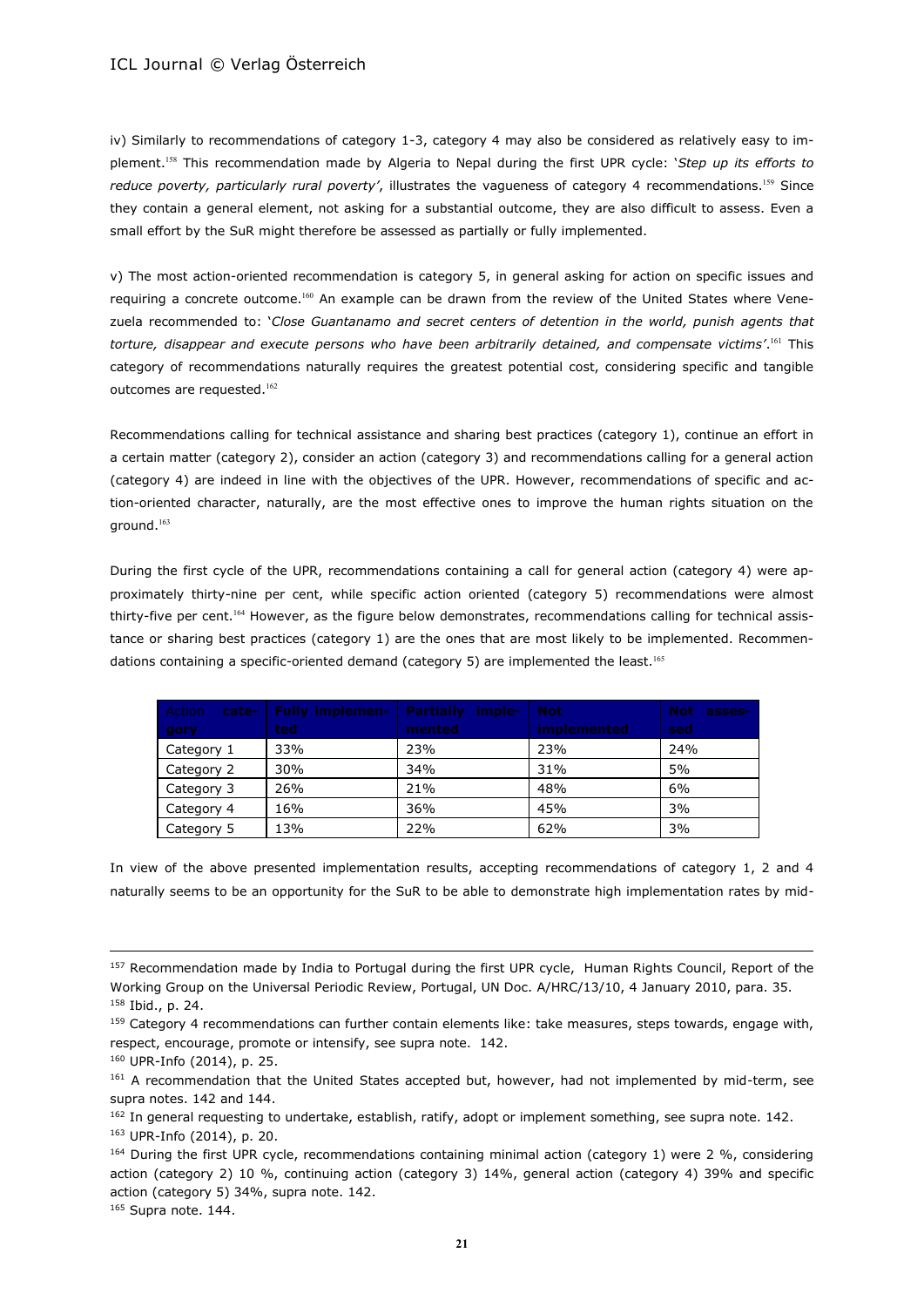term, despite lack of improvement on the ground.<sup>166</sup> The fact that a majority of the recommendations made during the first cycle contained a call for a general action (category 4) is therefore a part of a worrying structure. A call for a general action gives the SuR a considerable margin of appreciation in the means of implementation, since their character makes it very hard to measure implementation.

To summarize, what action-category a recommendation belongs to might play a crucial role in States implementation records on the ground. This is because States seem more keen to accept recommendations that require less effort from them. Non-specific recommendations also give great autonomy for the relevant State to define how recommendations are to be implemented and without a specific action contained in each recommendation it could be hard for a SuR to understand what is required from it.<sup>167</sup>

# 4. Other Aspects Influencing Implementation

In addition to the above-demonstrated factors that evidently negatively influence implementation of recommendations, a number of other different aspects (besides political will) could be expected to influence the implementation, or non-implementation, of recommendations.

### *(i) Number of recommendations*

The number of recommendations has grown steadily for each peer review session, and for some States the number of recommendations was unreasonably large during the first cycle.<sup>168</sup> Recommending States could make up to four or five recommendations in each review and a total number of 150 recommendations were not uncommon. Naturally, overlapping and lack of focus therefore became evident, factors that can lead to unmanageable situations for both the SuR during the implementation phase as well as for other stakeholders during the follow-up period.<sup>169</sup> This phenomenon does not promote serious and sustained engagement on the ground and might thus be a crucial factor regarding States implementation status.

### *(ii) Regional and political alliances*

As discussed above (especially in chapter 2.3.5), objectivity sometimes seem to be absent in the reviews of States, demonstrated *inter alia* by discrepancies of the picture on human rights situations in States.<sup>170</sup> This element becomes even more worrying when considering the trend observed by UN Watch in that political and regional groups plays an important role in how States examine each other.<sup>171</sup> Others have made similar observations of different approaches taken during the review. The African and Asian groups are argued to take on a soft approach when reviewing States within their own groupings and the GRULAC, while a tougher approach has been observed by them towards the EEG and the WEOG.<sup>172</sup> Furthermore, various manipulative tactics, i.e. taking up valuable time with positive statements during the review, by African States and OIC members to protect allied States from scrutiny have been observed.<sup>173</sup> Developing States are also argued to seek to avoid criticism by focusing on advice and assistance, while States from the West concentrate on more detailed rec-

<sup>166</sup> UPR-Info, *On the Road to Implementation*, Geneva, October 2012, p. 16.

 $167$  Joint statement delivered by 19 NGOs during the Council's general debate on its  $25<sup>th</sup>$  session, 21 March 2014. Available at: http://www.upr-info.org/sites/default/files/news/2014\_03\_21\_upr\_info\_ joint\_statement\_gd\_item6\_specificity\_recommendations.pdf

<sup>&</sup>lt;sup>168</sup> See e.g. Algeria, China, Pakistan, the United Kingdom, Ukraine and the United Arab Emirates.

<sup>&</sup>lt;sup>169</sup> Emma Hickey, 'The UN's Universal Periodic Review: Is it Adding Value and Improving the Human Rights Situation on the Ground?', in *ILC Journal*,, ILC Thesis, Verlag Österreich, Vol. 7, No., 2013, p.44.

<sup>&</sup>lt;sup>170</sup> See example on Chad denying the existence of child soldiers mentioned in chapter 2.3.5.

<sup>171</sup> UN Watch, A Mutual Praise Society, 2009, p.3. Report available at http://www.unwatch.org/atf/ cf/{6DEB65DA-BE5B-4CAE-8056-8BF0BEDF4D17}/Mutual%20 Praise%20Society.pdf.

<sup>172</sup> McMahon (2010) pp.23 & 35.

<sup>173</sup> Freedman (2011), p. 309.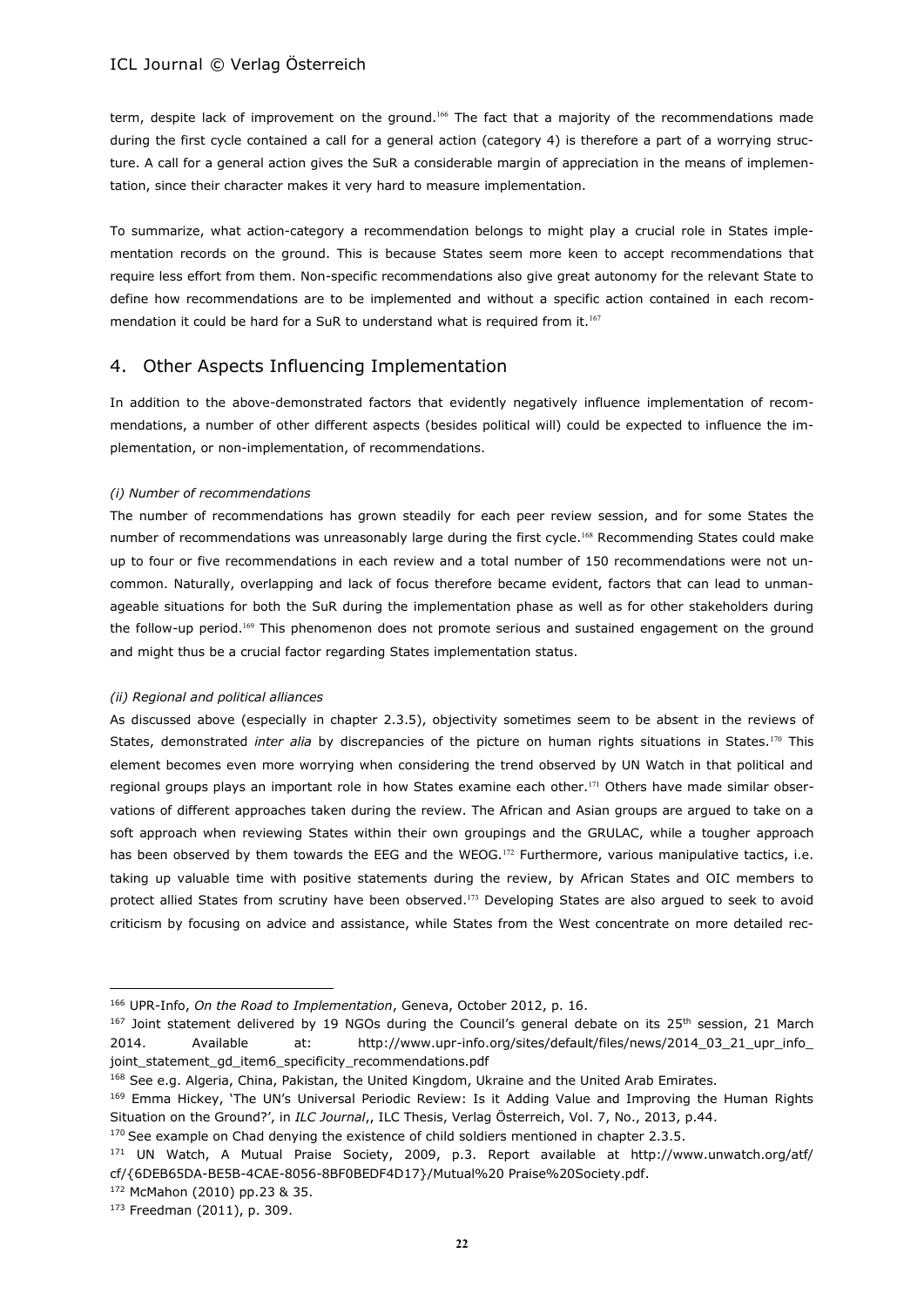ommendations.<sup>174</sup> Naturally, this conduct results in non-objectivity, which can hinder real issues to be raised. This will ultimately undermine the review's outcome to be able to improve human rights within the SuR.

#### *(iii) Lack of collaboration between different stakeholders*

During the WG review, there seem to be no real consistency as to whether findings and recommendations originating from treaty bodies and special procedures are referred to.<sup>175</sup> Nor are there any guidelines regarding whether a differentiation should be made in the final WG report regarding recommendations that have already been issued by treaty bodies and recommendations issued by States during the review.<sup>176</sup> These practical gaps naturally have an affect on records of implementation. In this matter, lack of cooperation could result in situations where issues that have already been addressed in a different process might be emphasized again in the UPR.<sup>177</sup> For natural reasons and due to the time constraints during the review, this might result in unclear information regarding implementation of the issue of matter. Hence, if a State accepts a certain recommendation that has already been discussed in a different forum, and perhaps already implemented, this might result in unreliable data in regard to implementation status.

#### *(iv) Technical and Financial Assistance*

The most obvious part of implementation requires the involvement of the concerned SuR and also of other stakeholders. However, for an achievement of implementing accepted recommendations, technical and financial assistance is for some crucial in addressing issues raised during the UPR. The UPR Voluntary Trust Fund was, through Resolution 6/17, established for this very purpose, i.e. to assist developing countries in their involvement in the UPR process.<sup>178</sup> Through the same resolution, the Voluntary Fund for Financial and Technical Assistance was created to help countries in the implementation phase of the review.<sup>179</sup> Regrettably, the two financial mechanisms created to facilitate the participation of developing States within the mechanism, and support its follow-up at the national level, have been underfinanced.<sup>180</sup> States that may need support in implementing relevant UPR recommendations can consequently not receive adequate financial and technical assistance in order to enable implementation of their pledges made during the UPR.

### C. Observations and Conclusions

Considering the follow-up period as the most crucial phase of the UPR, being able to demonstrate concrete achievements since the interactive dialogue, the results presented by mid-term after the first cycle indeed indicates a very promising future for the mechanism. Half way through the implementation phase, States demonstrate a global result of 48 per cent of partially and fully implemented recommendations.

In view of one of the main objectives of the UPR; to change the human rights situation on the ground, there are however a few worrying elements from the review process that can be identified. A majority of the recommendations made during the first cycle were of general character, which was also reflected in the implementation status. Indications of that States accept these recommendations that require little effort from them, not resulting in tangible results on the ground, can thus be observed. The numbers presented by mid-term therefore need to be considered within this context. Further, in regard to non-implementation, the number of recommendations and recommendations that are not action-oriented or detailed enough to facilitate their implementation could impede State action. Observations of political and regional alliances within the UPR further seem to be

<sup>174</sup> Ibid., p. 311.

<sup>175</sup> Hickey (2013), p. 51, f.

<sup>176</sup> Ibid.

<sup>&</sup>lt;sup>177</sup> Ibid.

<sup>178</sup> Human Rights Council, Resolution, 'Establishment of funds for the universal periodic review mechanism of the Human Rights Council,' 28 September 2007, UN Doc. A/HRC/6/17.

<sup>179</sup> Ibid.

<sup>180</sup> Hickey /2013), p. 16.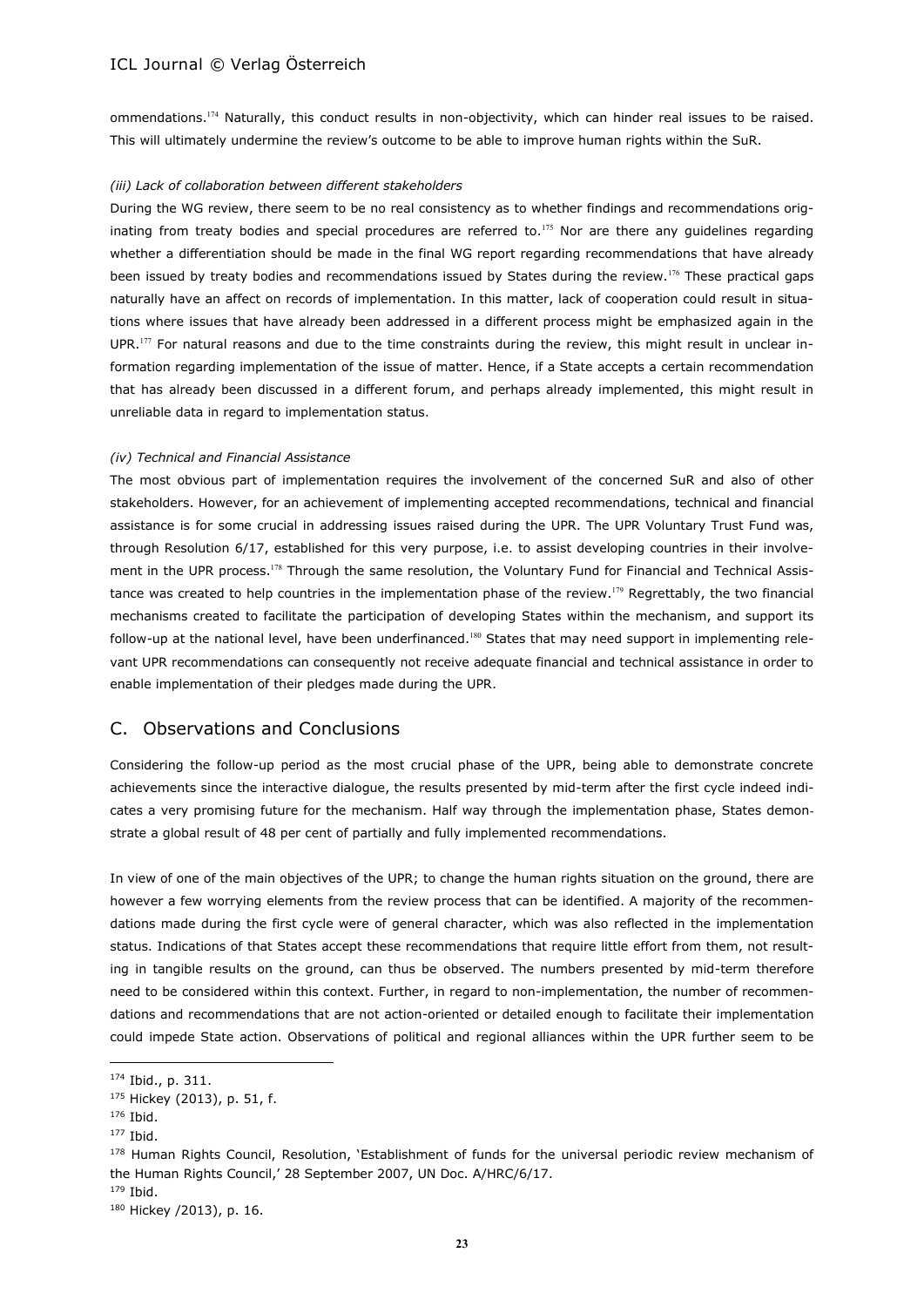hindering an objective review of the SuR. This naturally can result in gross human rights violations not being addressed properly, thus affecting the improvement of human rights on the ground. A fundamental part for implementation to be carried out is also technical and financial assistance, an element currently deficient and inadequate within the UPR.

Based on the above, the challenge ahead is to ensure that the norms and standards of the international human rights systems are translated into actions. For an achievement of this, the above observations need to be addressed.

# IV. Case Studies

Under this chapter, the review process in regard to two States from each UN regional group will be examined. As already mentioned, all States have not yet been assessed within the framework of the second UPR cycle. Consequently, it is not possible to examine all States' progress made from the first cycle up until the subsequent cycle. In order to examine the different review processes on an equal and consequent basis, the different States have been examined on the basis of implementation level by mid-term; around two and a half years after their review.<sup>181</sup>

The States examined have been chosen from two criteria. Firstly, they naturally fall within the specific boundaries of the region. Secondly, one of the States within the regional group shows some of the best records in implementing accepted recommendations by the time of mid-term assessment, whereas one of the States record is low.<sup>182</sup> With respect to those parameters, the following States were chosen for the case study below: Mauritius and Egypt (African Group), Malaysia and Nepal (Asian Group), Romania and Belarus (EEG), Chile and Mexico (GRULAC) and finally Portugal and the United States (WEOG).<sup>183</sup> Note, however, that these States not necessarily demonstrates *the* best or *the* worst status within their regional group. Access to information regarding implementation status will naturally play a role when considering the accuracy of the results. Hence, consideration has also been given to the number of recommendations that information has been provided for within the framework of mid-term assessment.

Although the author has endeavoured to provide an overall background of each State, it is important to acknowledge the fact that there are aspects that have not been addressed at all or dealt with in an in depthmanner. That includes areas such as trade, migration, sanctions, conflicts, corruption etc.

# A. Africa

 $\overline{a}$ 

Initially can be observed that Mauritius, unlike Egypt, is ranked as a free State, meaning that it reaches a certain level of respect regarding political rights and civil liberties.<sup>184</sup> It is considered as one of the world's most successful democracies and has enjoyed years of constitutional order.<sup>185</sup> Mauritius is also one of the few social and economic success stories in Africa, compared to Egypt where continuing political turmoil has paralyzed

<sup>181</sup> Within the framework of UPR-Info's follow-up programme, information has been provided from all UPR stakeholders on the implementation of recommendations in 165 States.

<sup>&</sup>lt;sup>182</sup> These conclusions are based on the author's assessment on information and data collected from the UPR-Info follow-up programme, supra notes. 142 and 144.

<sup>183</sup> Note however that the United States has chosen to not be a member of any of the regional groups, and thus only attends meetings of the WEOG as an observer.

<sup>184</sup> Freedom House Annual Ranking. Available at: https://freedomhouse.org/report/freedom-world/freedomworld-2014#.VKVnWOCq5ew.

<sup>185</sup> BBC Monitoring, Mauritius country profile. Available at: http://www.bbc.com/news/world-africa-13882233. All country profiles can be accessed through http://news.bbc. co.uk/2/hi/country\_ profiles/default.stm.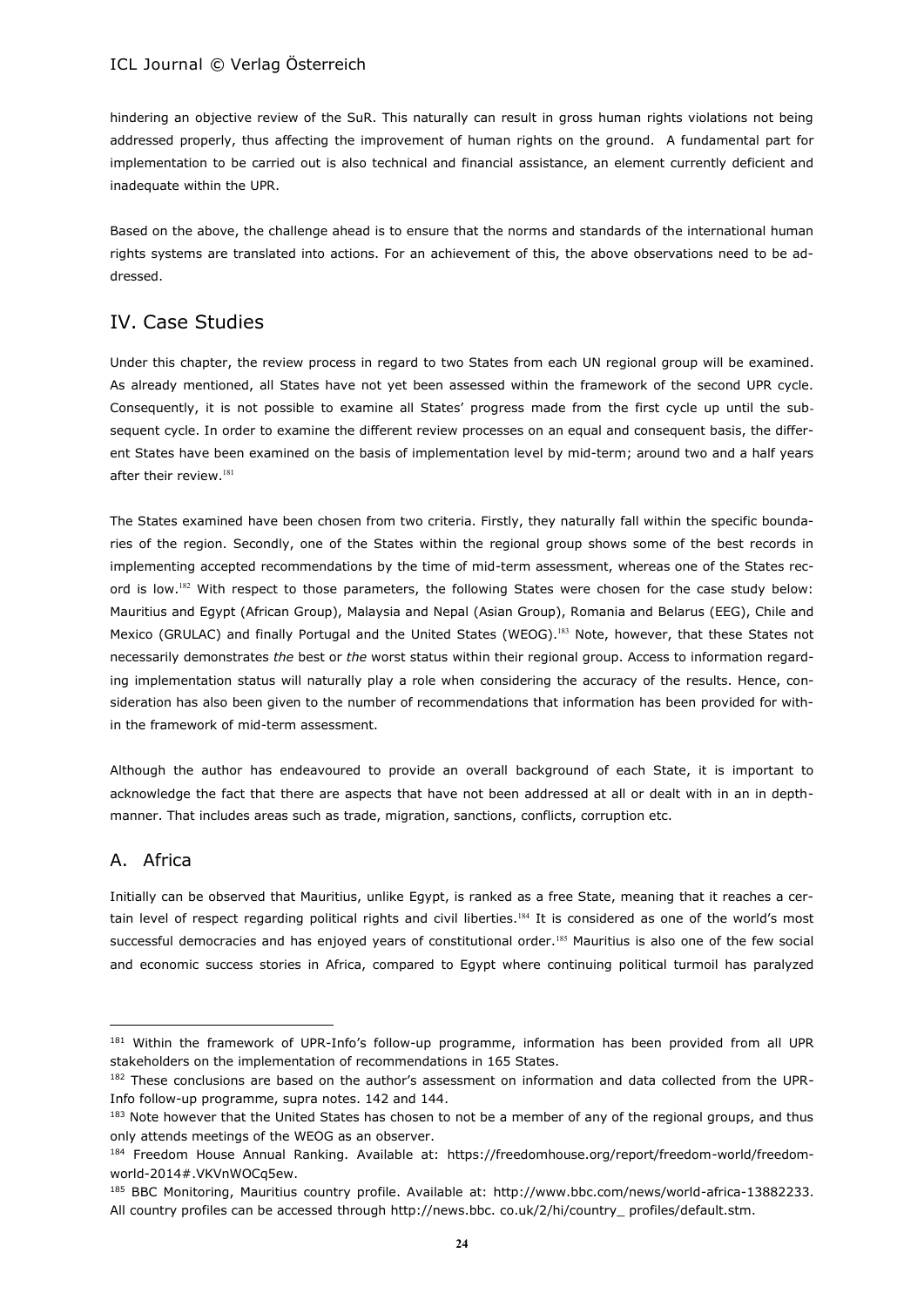government efforts to address issues regarding country resources and economy.<sup>186</sup> Although Mauritius indeed is a State with high human development, both States are categorized as developing countries.<sup>187</sup> Further, Mauritius is, unlike Egypt, not a member of the OIC.<sup>188</sup> Like almost all other African countries,<sup>189</sup> both States are however members of the Non-Aligned Movement (NAM).<sup>190</sup>

# 1. Mauritius – Characteristics of the review process

Mauritius was, during the first UPR cycle, reviewed in February 2009.<sup>191</sup> On 8 September 2008, the Council decided that the *troika* were to consist of Zambia, Malaysia and Slovakia.<sup>192</sup> The *troika* transmitted a list of advanced written questions from five States to the SuR prior to the review.<sup>193</sup> During the interactive dialogue, Mauritius received 93 recommendations and accepted 66 of these.<sup>194</sup> Five other stakeholders were involved in the process – one national human rights institution (NHRI) and four NGOs. The three most raised issues during the session were (i) rights of the child, (ii) international instruments and (iii) women's rights.<sup>195</sup> Most States making recommendations belonged to the WEOG group, closely followed by States from Africa.<sup>196</sup> Although WEOG States delivered more comprehensive statements during the interactive dialogue,<sup>197</sup> the SuR in general received positive comments; *commending* Mauritius for the success achieved in eradication of absolute poverty, *welcoming* the establishment of several national institutions for the protection of human rights and *congratulating* the fact that the SuR prepared its national report in cooperation with national stakeholders. States taking the floor without making recommendations, but only positive statements, were exclusively members of the NAM or African States.<sup>198</sup> Noteworthy is that a majority of the recommendations Mauritius chose to accept were of non-specific character.<sup>199</sup> Hence, it rejected a considerable number of action-oriented recommendations, many originating from the WEOG group.<sup>200</sup>

#### a. Implementation assessment

By mid-term Mauritius had, compared to other States within the African group, a high record of implemented recommendations. Almost 40 per cent were fully implemented, and 35 per cent partially implemented.<sup>201</sup> Consequently, around 75 per cent of the recommendations, both accepted and not accepted,<sup>202</sup> had triggered an

<sup>191</sup> Human Rights Council, Report of the Working Group on the Universal Periodic Review, Mauritius, UN Doc. A/HRC/11/28, 13 February 2009 (hereinafter Working Group Report, Mauritius, 2009), para. 1. <sup>192</sup> Ibid.

<sup>&</sup>lt;sup>186</sup> Ibid. Mauritius economy is ranked as the  $8<sup>th</sup>$  freest in the world, compared to Egypt's, which is ranked as 135<sup>th</sup> in the same index.

<sup>187</sup> According to World Bank data, available at: http://data.worldbank.org/.

<sup>188</sup> Mauritius however requested full membership in 2002.

<sup>189</sup> With the exception of the newly created South Sudan and the unrecognized states of Sahrawi Arab Democratic Republic and Somaliland.

<sup>190</sup> Members of the NAM, available at: http://www.nam.gov.za/media/040802b.htm.

<sup>&</sup>lt;sup>193</sup> The Czech Republic, Latvia, the Netherlands, Denmark and Germany submitted advanced written questions, Working Group Report, Mauritius, 2009, para. 4.

<sup>194</sup> Ibid., paras. 81, 81 and 82.

<sup>&</sup>lt;sup>195</sup> Supra note. 142.

<sup>196</sup> Ibid.

<sup>&</sup>lt;sup>197</sup> See e.g. statements delivered by delegations such as the UK, Germany, New Zealand and Italy, Working Group Report, Mauritius, 2009, paras. 50, 51, 55 and 70 respectively.

<sup>&</sup>lt;sup>198</sup> See e.g. Senegal, Chad, Nigeria, Burundi, Barbados and the Democratic People's Republic of Korea, Working Group Report, Mauritius, 2009, paras. 27, 34, 48, 64, 73, 74.

<sup>199 4</sup> minimal action, 6% (category 1), 17 continuing action, 26% (category 2), 7 considering action, 11% (category 3), 24 general action, 36% (category 4), and 14 specific action, 21% (category 5), see supra note. 142.

<sup>&</sup>lt;sup>200</sup> Out of the total 27 not accepted recommendations, 10 were of action-oriented character, supra note. 142. <sup>201</sup> Supra note. 144.

<sup>&</sup>lt;sup>202</sup> Out of 69 recommendations that had triggered an action by mid-term, 15 were not accepted during the review, supra notes. 142 and 144.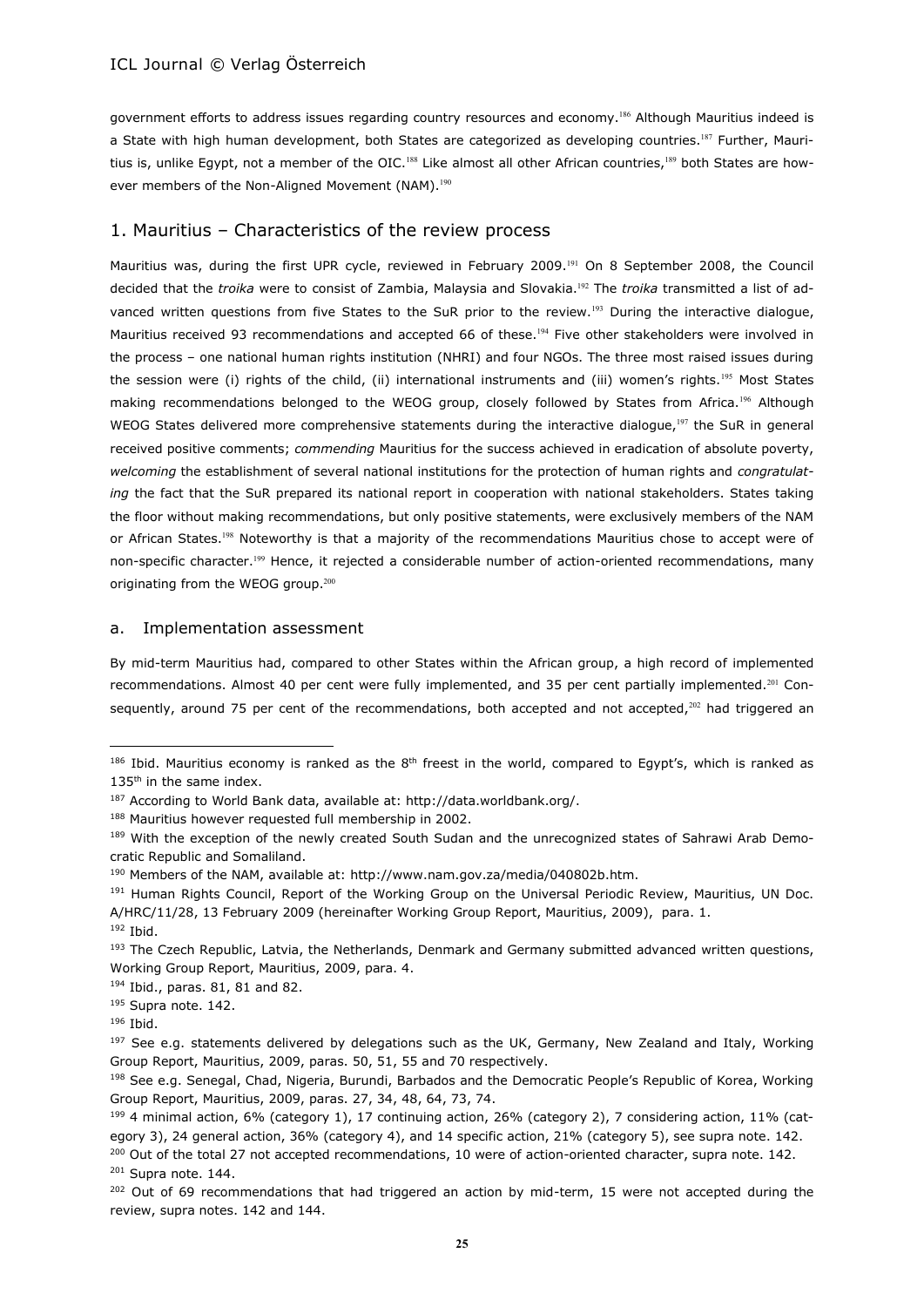action by the time of mid-term. A majority of the recommendations that had not been implemented were action-oriented, i.e. category 5 recommendations.<sup>203</sup> Recommendations that had been fully or partially implemented were instead mainly of general character; category 4. The most raised issues during the review were also the issues that the SuR had taken action on by mid-term. However, these issues could also be frequently observed in recommendations that had not been implemented, although of a more action-oriented character (category 5 recommendations). Regarding the mid-term assessment, comments regarding implementation were mainly submitted by the SuR itself and not by other stakeholders.<sup>204</sup>

# 2. Egypt – Characteristics of the review process

Within the framework of the first UPR cycle, Egypt was reviewed in February 2010. The Council selected China, Italy and Madagascar to facilitate the review.<sup>205</sup> Egypt received a total of 171 recommendations and accepted 135 of these. Statements by 44 delegations could not be delivered during the dialogue owing to time constraints.<sup>206</sup> A total of 37 other stakeholders were involved in the process; one NHRI, one Regional Intergovernmental Organization (RIO) and 35 other stakeholders representing civil society.<sup>207</sup> Further, a list of questions prepared in advance by 11 States was transmitted to the SuR prior to the review.<sup>208</sup>

The three most raised issues during the review were (i) international instruments, (ii) women's rights and (iii) torture and other CID treatment.<sup>209</sup> States from the WEOG were the most active ones in making recommendations, while States from the African group barely made any.<sup>210</sup> However, States taking the floor to only make a positive statement were exclusively States members of the NAM, the OIC or African States.<sup>211</sup> From their statements and recommendations made, recurring themes were that they *welcomed*, *commended* or *appreciated* efforts taken or the progress made in the area of human rights.<sup>212</sup> WEOG States, on the other hand, in general referred directly to the issue – in order to thereafter ask on actions taken or to make a recommendation.<sup>213</sup> Many recommendations contained a specific action (category 5), although a large number also called for a general action (category 4). A majority of the recommendations the SuR chose to accept also contained a general element, while almost half of the category 5 recommendations not were accepted.<sup>214</sup> Another characteristic from this review is that Egypt considered a total of 34 recommendations, mainly regarding counter-terrorism or freedom of opinion and freedom of the press, as already implemented and consequently, many of these were not

<sup>&</sup>lt;sup>203</sup> 14 out of 23 recommendations that had not been implemented were of action category 5, supra notes. 142 and 144.

<sup>&</sup>lt;sup>204</sup> UPR-Info, 'Mid-term Implementation Assessment Report, Mauritius,' p. 3.

<sup>205</sup> Human Rights Council Report, Report of the Working Group on the Universal Periodic Review, Egypt, UN Doc. A/HRC/14/17, 19 February 2010 (hereinafter Working Group Report, Egypt, 2010)., para. 1.

<sup>&</sup>lt;sup>206</sup> These were however posted on the extranet of the UPR when they were available, Ibid.

<sup>&</sup>lt;sup>207</sup> Human Rights Council, Summary prepared by the Office of the High Commissioner for Human Rights, in accordance with paragraph 15 (c) of the annex to Human Rights Council resolution 5/1, Egypt, UN Doc. A/HRC/WG.6/7/EGY/3, 7 February 2010.

<sup>208</sup> Argentina, Czech Republic, Denmark, Germany, Ireland, Latvia, Netherlands, Norway, Sweden, Switzerland and United Kingdom of Great Britain and Northern Ireland, Working Group Report, Egypt, 2010, para. 4. <sup>209</sup> Supra note. 142.

<sup>210</sup> Ibid.

<sup>&</sup>lt;sup>211</sup> Delegations of Bahrain, Oman, India, Nigeria and the Republic of Congo, Working Group Report, Egypt, 2010, paras. 33, 35, 38, 65 and 87.

<sup>&</sup>lt;sup>212</sup> See e.g. statement by Lebanon in Working Group Report, Egypt, 2010, para. 29. See also statements made by delegations of Bahrain, Oman, Kuwait, Azerbaijan, Tunisia, Venezuela, Morocco, Qatar, The United Arab Emirates, Syria, India, Indonesia, Jordan, Belarus, Malaysia, China and Nigeria, paras. 33, 35, 45, 46, 60, 62, 30, 34, 36, 37, 38, 40, 41, 43, 44, 51 and 65.

<sup>&</sup>lt;sup>213</sup> See e.g. statement by Austria, Ibid., para. 57. See also statements made by Ireland, Switzerland, Belgium, Germany and Canada, paras. 67, 71, 72, 86 and 59.

<sup>214</sup> 4 minimal action, 3% (category 1), 32 continuing action, 23,5% (category 2), 13 considering action, 9,5% (category 3), 55 general action, 40% (category 4), and 33 specific action, 24% (category 5), supra note. 142.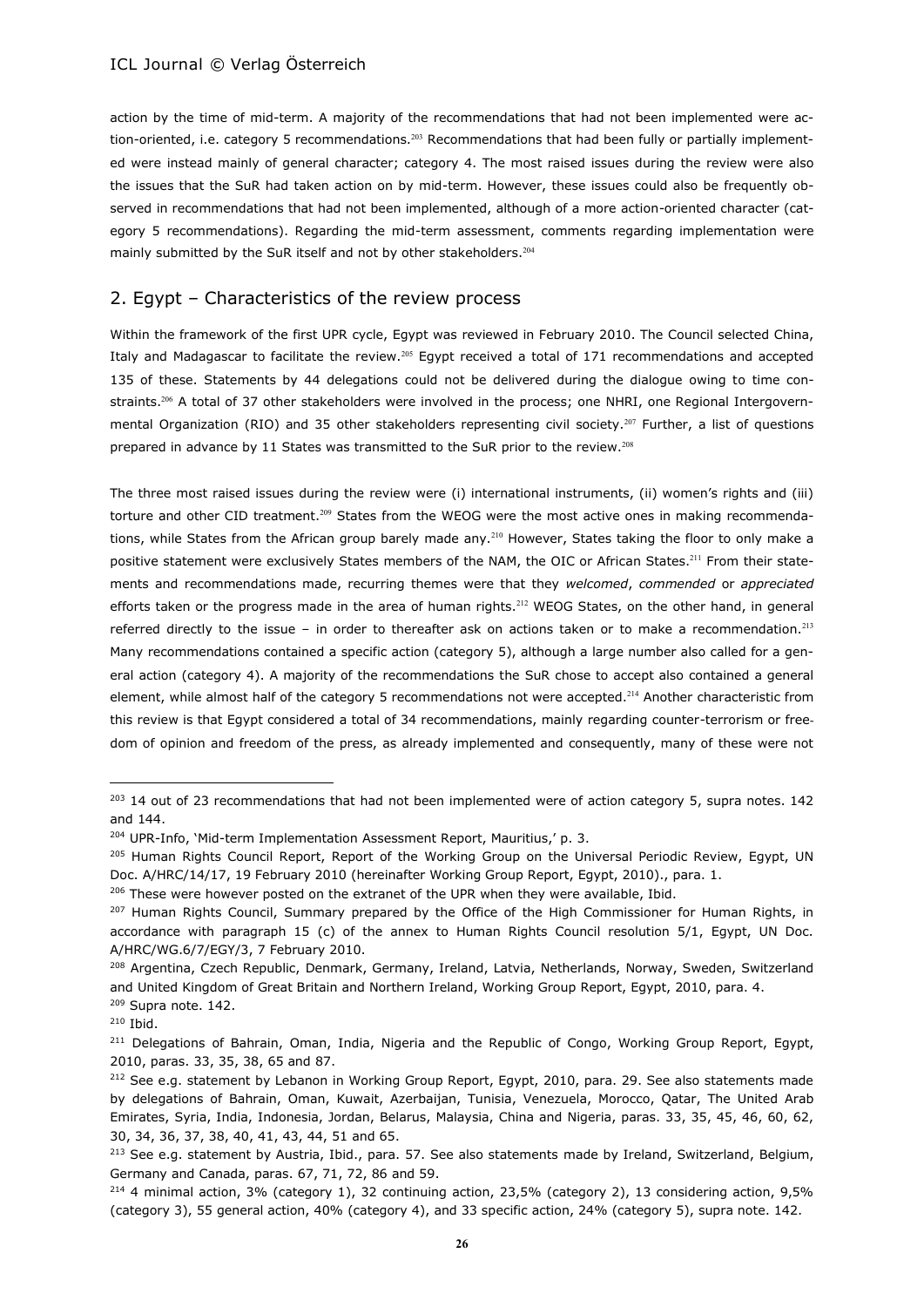accepted.<sup>215</sup> Egypt, *inter alia*, claimed to have implemented a recommendation to: '*guarantee the exercise of freedom of expression association and peaceful assembly and the right to participate in public life and politics*'. However, NGO statements at the adoption of the WG Report expressed that these rights in reality were limited under the state of emergency.<sup>216</sup> Further, many recommendations, mainly originating from WEOG States, did not enjoy the support by Egypt since they were considered inaccurate or factually incorrect.<sup>217</sup>

#### a. Implementation assessment

By mid-term, 91 per cent of the recommendations Egypt received during the review were not implemented.<sup>218</sup> Only three per cent were partially implemented and six per cent fully implemented.<sup>219</sup> This result demonstrates that, within the African group, Egypt had one of the lowest implementation records by mid-term.<sup>220</sup>

A majority of the recommendations that had triggered an action were containing a specific action (category 5). However, on closer examination, this fact can most likely be explained by other factors than the SuR's wish to act in accordance with the recommendations it received. A majority of the recommendations that were fully implemented by mid-term regarded the Emergency Law and recommended, *inter alia*, to: '*Put an end, as soon as possible, to the state of emergency and ensure that the provisions of the future anti-terrorism law scrupulously respect human rights'.<sup>221</sup>* The state of emergency, and with it the Emergency Law, was ended by the military in 2012, following the 2011 Egyptian revolution.<sup>222</sup> The political nature and domestic pressure leading to the decision cannot be ignored and a genuine intention of implementing the recommendations can probably not be deduced. Nonetheless, the impact of the UPR process should not be underestimated here, considering the influence the voices raised over the issue in an international forum might have had on the ground. As a final remark however, some NGOs after the review expressed concern over violations still being able to be conducted under different laws.<sup>223</sup>

# 3. Concluding remarks

When considering the characteristics of the above-presented reviews, it can be observed that a higher number of stakeholders submitted information prior to the interactive dialogue of Egypt than Mauritius. Egypt also received and accepted almost twice as many recommendations than Mauritius, all of more action-oriented character. Hence, when looking at the high implementation level of Mauritius it is important to bear in mind that implementation of non-specific recommendations naturally requires less effort and resources and is also more difficult to assess. Furthermore, contrary to Egypt, which did not submit a mid-term report, most of the comments regarding Mauritius implementation status were made by the State it self, and not by other stakeholders.

<sup>215</sup> Working Group Report, Egypt, 2010, para. 96.

<sup>216</sup> See e.g. statement delivered by Amnesty International. Available at: http://www.upr-info.org/ sites/default/files/document/egypt/session\_7\_-\_february\_2010/aioralegypt2010.pdf.

<sup>&</sup>lt;sup>217</sup> Only four of these recommendations originated from States within the GRULAC and the EEG and none from African or Asian States, Working Group Review, Egypt, 2011.

<sup>&</sup>lt;sup>218</sup> UPR-Info, Mid-term Implementation Assessment Report, Egypt, p. 3.

<sup>219</sup> Supra note. 144

<sup>220</sup> Supra note 144.

<sup>&</sup>lt;sup>221</sup> Recommendation made by France, Working Group Report, Egypt, 2010, para. 112. See also e.g. recommendations made by Canada, Germany, Austria and United States, paras. 5, 75, 76 and 120.

<sup>222</sup> The Telegraph, 'Egypt's state of emergency ends after 31 years', http://www.telegraph.co.uk/ news/worldnews/africaandindianocean/egypt/9303195/Egypts-state-of-emergency-ends-after-31-years.html.

In 2010, the Arab Spring started. The Egyptian revolution started in 2011 leading to the resignation of President Mubarak that transferred power to the armed forces of Egypt. The military dissolved the Egyptian Parliament and lifted the Emergency Laws. Mubaraks successor, Mohamed Morsi, was sworn in as President. However, he was removed from power by the military in 2013, see http://www.bbc.com/news/world-12482291.

<sup>&</sup>lt;sup>223</sup> UPR-Info, Mid-term Implementation Assessment Report, Egypt, p. 16.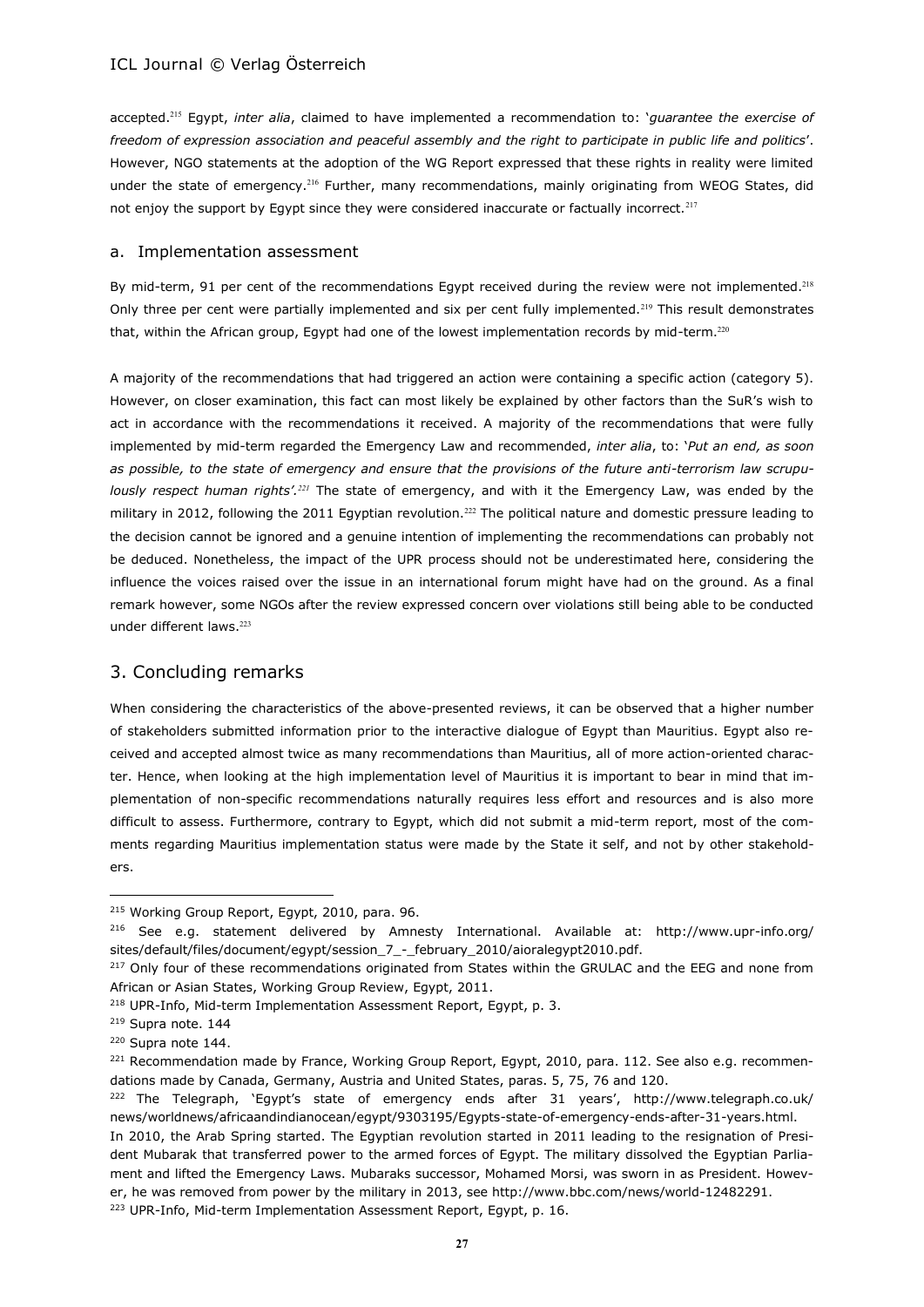Within both reviews could be observed various tactics used in order to avoid scrutiny. Members of the NAM, OIC and African States often took the floor to make positive statements and when they made recommendations these were in usually of general character. In the case of Egypt, this was extra worrying considering that many States did not get the chance to take the floor. Further, Egypt rejected a considerable number of recommendations originating from the WEOG group on what seem to have been non-objective grounds. Discrepancies could be noted in Egypt's view of the human rights situation and other stakeholders' view. Some enigmatic elements could be interpreted from the review of Mauritius as well. A majority of the recommendations Mauritius chose to accept were of non-specific character and many of the recommendations it rejected originated from States within the WEOG. As a concluding remark it is pertinent to mention that Egypt was marked by political disorder during its implementation phase, following the Arab Spring and the Egyptian revolution.<sup>224</sup>

# B. Asia

Both Malaysia and Nepal are, according to 2009 - 2014 years rankings by Freedom House, partly free.<sup>225</sup> At a closer examination, there are however significant differences between the States. Malaysia can, after decades of industrial growth and political stability, be considered as one of South East Asia's strongest economies.<sup>226</sup> Nepal, on the other hand, demonstrates economic stability at levels far below global and regional averages.<sup>227</sup> The UN estimates that about 40 per cent of Nepalis live in poverty. After political instability, that has characterized the country since the end of the civil war, it is still struggling to overcome the legacy of Maoist insurrection that lasted from 1996 to 2006.<sup>228</sup> Both States are members of the NAM.<sup>229</sup>

# 1. Malaysia – Characteristics of the review process

Malaysia had its first review, facilitated by Nicaragua, Qatar and Egypt, in February 2009.<sup>230</sup> In its national presentation, Malaysia emphasized that a group encompassing government agencies, a national human rights commission and NGOs drafted its national report prior to the review.<sup>231</sup> Malaysia received 147 recommendations from 51 different States. However, due to time constraints, 23 delegations could not deliver their statements during the dialogue.<sup>232</sup> 43 recommendations contained a specific action (category 5). However, Malaysia merely accepted three of those. The majority of accepted recommendations instead contained continuing action (category 2).<sup>233</sup> The three main issues addressed were (i) international instruments, (ii) rights of the child and (iii) women's rights.<sup>234</sup> Ten stakeholders from the civil society and one NHRI submitted information regarding the human rights situation prior to the review.<sup>235</sup>

Most States making interventions were from the Asian group and members of the NAM. Their recommendations primarily focused on that Malaysia should *share its best experiences* on certain issues or *continue* to promote

<sup>&</sup>lt;sup>224</sup> See accompanying text at supra note. 222.

<sup>&</sup>lt;sup>225</sup> Freedom House Annual Ranking, supra note. 184.

<sup>&</sup>lt;sup>226</sup> BBC Monitoring, Malaysia country profile, supra note. 185.

<sup>&</sup>lt;sup>227</sup> According to the Index of Economic Freedom Malaysia's economy is the 37<sup>th</sup> freest in the world as of 2014. Nepal is considered as the 149<sup>th</sup> freest.

<sup>&</sup>lt;sup>228</sup> BBC Monitoring, Nepal country profile, supra note. 185.

<sup>229</sup> Members of the NAM, supra note. 190.

<sup>&</sup>lt;sup>230</sup> Human Rights Council, Report of the Working Group on the Universal Periodic Review, Malaysia, UN Doc. A/HRC/11/30, 13 February 2009 (hereinafter Working Group Report, Malaysia, 2009), para. 1.

 $231$  Ibid., para. 5.

<sup>&</sup>lt;sup>232</sup> These were however posted on the extranet when they were available.

<sup>233</sup> 14 minimal action, 17,5% (category 1), 48 continuing action, 60% (category 2), 2 considering action, 2,5% (category 3), 13 general action, 16,25% (category 4) and 3 specific action, 3,75% (category 5), see supra note. 142.

<sup>234</sup> Ibid.

<sup>&</sup>lt;sup>235</sup> One, however, was a coalition of 56 Malaysian NGOs.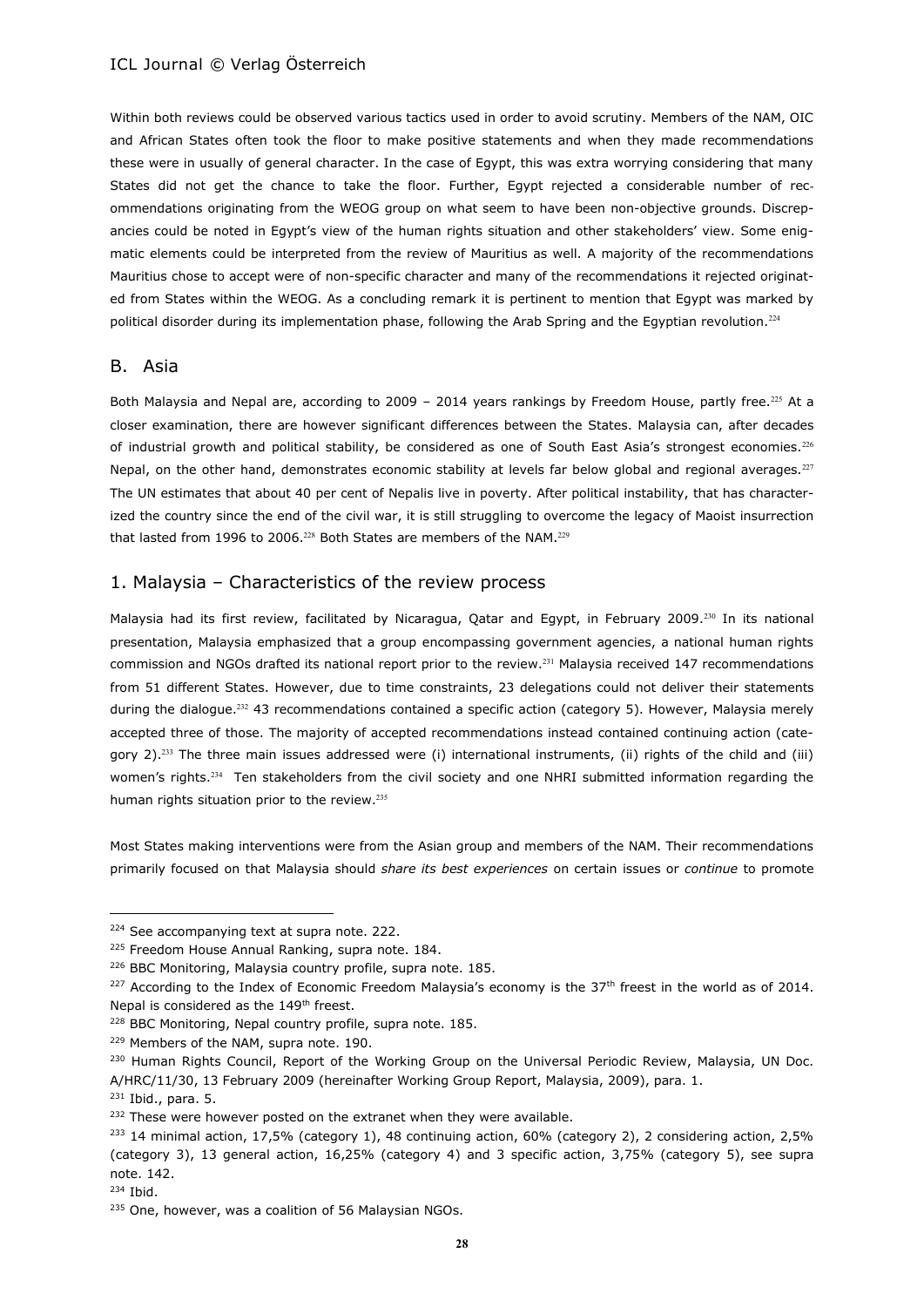human rights.<sup>236</sup> Recommendations containing specific action instead tended to originate from other regional groups. Noteworthy is that the SuR chose to accept only 4 out of 48 recommendations made by WEOG States.<sup>237</sup> A majority of the WEOG recommendations that Malaysia rejected were action-oriented (category 5). Hence, it can be noted that the recommendations Malaysia chose to accept were mainly of non-specific character and deriving from its own regional group and members of the NAM. As mentioned above, these recommendations often contained positive commends and acknowledgements of progress achieved in the field of human rights and were often of general and continuing action (category 4 and 2). Examples can be drawn from e.g. China, Nepal and Bhutan which, *inter alia*, noted: '*[…] the impressive progress in poverty reduction […]*, *[…] Malaysia's long-term investments in healthcare, infrastructure, education and its comprehensive human rights system […]'*, and recommended: '*that Malaysia continue its efforts to the protection of rights of migrant workers […]'*. The call for continuing efforts were in general very vague and only called for action to the extent the SuR considered this necessary and appropriate as e.g. to: '*[…] continue to carry out comprehensive reviews and studies on its existing legislation […] moving towards accessions of international human rights instruments as it deems appropriate, in the context of its institutional and legal framework, resources, and national priorities'*. <sup>238</sup> Finally, the States making interventions without giving recommendations were almost exclusively from the Asian group and members of the NAM. A majority of these statements were also of positive nature.<sup>239</sup>

#### a. Implementation assessment

Malaysia's mid-term assessment states that 23 per cent of the recommendations had been fully implemented and 53 per cent partially implemented.<sup>240</sup> Compared to the average results regarding non-implementations within the Asian group,<sup>241</sup> Malaysia may be considered as having demonstrated extraordinary high implementation rates. Not implemented recommendations predominantly related to the death penalty, international instruments, migrants and asylum-seekers and a majority of these contained a specific action (category 5). However, the SuR also rejected many of these recommendations during the review. In fact, no recommendations relating to asylum-seekers were accepted. Merely two recommendations, originating from members of the NAM, relating to the death penalty were accepted. However, these recommended Malaysia to: '*Continue*  exercising its sovereign right of adopting national legislation and the penal code, including the application of the *death penalty'*. <sup>242</sup> In regard to international instruments, many WEOG States made action-oriented recommendations to Malaysia to become a party to, or ratify core international human rights treaties. However, only a few, non action-oriented recommendations, on the issue were accepted, *inter alia*, asking for Malaysia to: '*Continue with efforts to promote and protect human rights according to international commitments and religious and cultural specificities'*. 243

At first glance, Malaysia's high level of implementation gives the impression of that progress has been made regarding the human rights situation on the ground. However, after an assessment of the implemented recommendations, it stands clear that the initial picture might be misleading. Indeed covering important issues; poverty and women's and children's rights, a majority of the recommendations that had triggered an action by mid-term nonetheless were of non-specific character. The recommendations that were not accepted or imple-

<sup>&</sup>lt;sup>236</sup> See e.g. recommendations made by the Philippines, Myanmar, Morocco, Oman, Lao People's Democratic Republic, Indonesia, India and Cambodia. See Working Group Report, Malaysia, 2009, paras. 36, 30, 31, 42, 25, 68, 91 and 28.

<sup>&</sup>lt;sup>237</sup> All 4 of them originating from Turkey.

 $238$  Recommendation made by Bhutan. See Working Group Report, Malaysia, para. 104 (5).

<sup>&</sup>lt;sup>239</sup> See e.g. statements made by delegations of Brunei, China, Viet Nam, Thailand, Singapore and Pakistan., Ibid., paras. 19, 26, 27, 29, 32 and 40.

<sup>&</sup>lt;sup>240</sup> Supra note. 144.

<sup>&</sup>lt;sup>241</sup> Average level of non-implementation within the Asian group was around fifty-five per cent, supra note. 144.

<sup>&</sup>lt;sup>242</sup> Recommendations made by Egypt and Sudan. See Working Group Report, Malaysia, paras. 61 and 23.

<sup>&</sup>lt;sup>243</sup> Recommendation made by Kuwait. See Ibid., para. 74.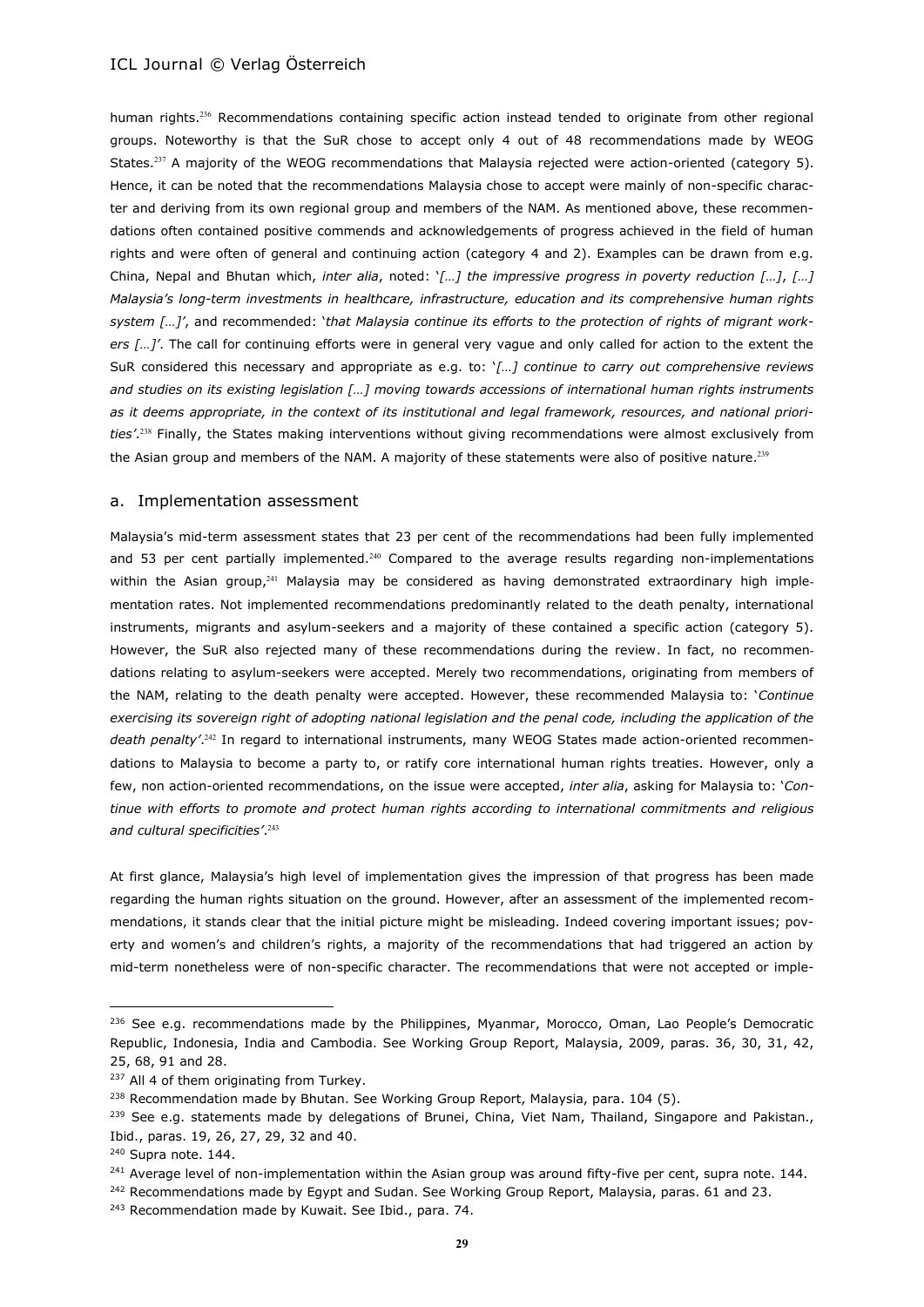mented, were however in general of more acute and critical nature, relating to *inter alia* the death penalty, asylum-seekers and becoming a party to the core international human rights treaties.

# 2. Nepal – Characteristics of the review process

So far, Nepal has only been reviewed once, in January 2011.<sup>244</sup> A total of twenty different stakeholders were involved in the review process, nineteen representing the civil society and one representing a NHRI. The *troika* consisted of the Republic of Moldova, Cuba and Qatar.<sup>245</sup> Nepal received 193 recommendations and accepted 146. The main issues addressed during the session were (i) rights of the child, (ii) women's rights and (iii) justice.<sup>246</sup> Due to time constraints, six countries had to deliver their statements after the review session.<sup>247</sup> Nepal received a high number of non-specific (category 2 and 4) and positive recommendations, mainly from other Asian States and members of the NAM.<sup>248</sup> A majority of the recommendations Nepal chose to accept were also the category 4 recommendations, originating from the same group of States.<sup>249</sup> Most of the action-oriented recommendations derived from the WEOG and Nepal rejected many of these.<sup>250</sup> Further, a recurring theme in how statements were delivered can be observed. Asian States and NAM members generally started their statements with *welcoming* or *commending* certain progress or steps taken, e.g. Cambodia which: '[…] *welcomed Nepal's commitment to human rights […]* and *[…] appreciated Nepal's openness with human rights mechanisms'* and India which: '*commended Nepal for giving priority to human rights […]* and *[…] expressed its support for […]'*. <sup>251</sup> States from the WEOG, on the other hand, took on a more straightforward approach. Although, perhaps expressing positive comments at a later stage, they in general started with an expression of concern or a question: '*France expressed concern regarding infringements to freedom of expression […]'* and *Denmark insisted on the importance of putting an end to impunity […]'*. 252

### a. Implementation assessment

By mid-term, Nepal demonstrated partial implementation of approximately 33 per cent. However, it also demonstrated a high number of non-implementations; approximately 65 per cent. Fully implemented recommendations were only 2 per cent.<sup>253</sup> The SuR did not submit a mid-term report, nor engage in the follow-up assessment. Consequently, its mid-term assessment was based on information from NGOs and other stakeholders. A majority of the recommendations that had triggered an action by mid-term were of continuing and general character (category 2 and 4).<sup>254</sup>

<sup>&</sup>lt;sup>244</sup> Human Rights Council, Report of the Working Group on the Universal Periodic Review, Nepal, UN Doc. A/HRC/17/5, 27 January 2011 (hereinafter Working Group Report, Nepal (2011), para. 1.

<sup>245</sup> Ibid.

<sup>246</sup> Supra note. 142.

<sup>&</sup>lt;sup>247</sup> Working Group Report, Nepal, para. 19.

<sup>&</sup>lt;sup>248</sup> See e.g. recommendations from Lao's Peoples Democratic Republic, Singapore and Pakistan which all encouraged Nepal to share experiences and best practice or continue an effort. Ibid., paras. 63, 31 and 73.

<sup>249</sup> 4 minimal action, 2,7% (category 1), 27 continuing action, 18,5% (category 2), 2 considering action, 1,3% (category 3), 71 general action, 48,5% (category 4) and 42 specific action, 29% (category 5), supra note. 142.

 $250$  A total of 80 recommendations originated from the WEOG and 30 of these were noted, not accepted, by Nepal. Nepal received a total of 75 recommendations of specific action character (category 5) and 49 of these originated from WEOG States, supra note. 142.

<sup>&</sup>lt;sup>251</sup> Working Group Report, Nepal, 2011, paras. 38 -39.

<sup>&</sup>lt;sup>252</sup> Ibid., paras. 64 and 80. See also e.g. Switzerland that was concerned about impunity and Finland and Austria that asked about steps taken in regard to specific issues, paras. 33 and 36.

<sup>253</sup> Supra note. 144.

<sup>&</sup>lt;sup>254</sup> However, around 23 % were of category 5, supra note. 142 and 144..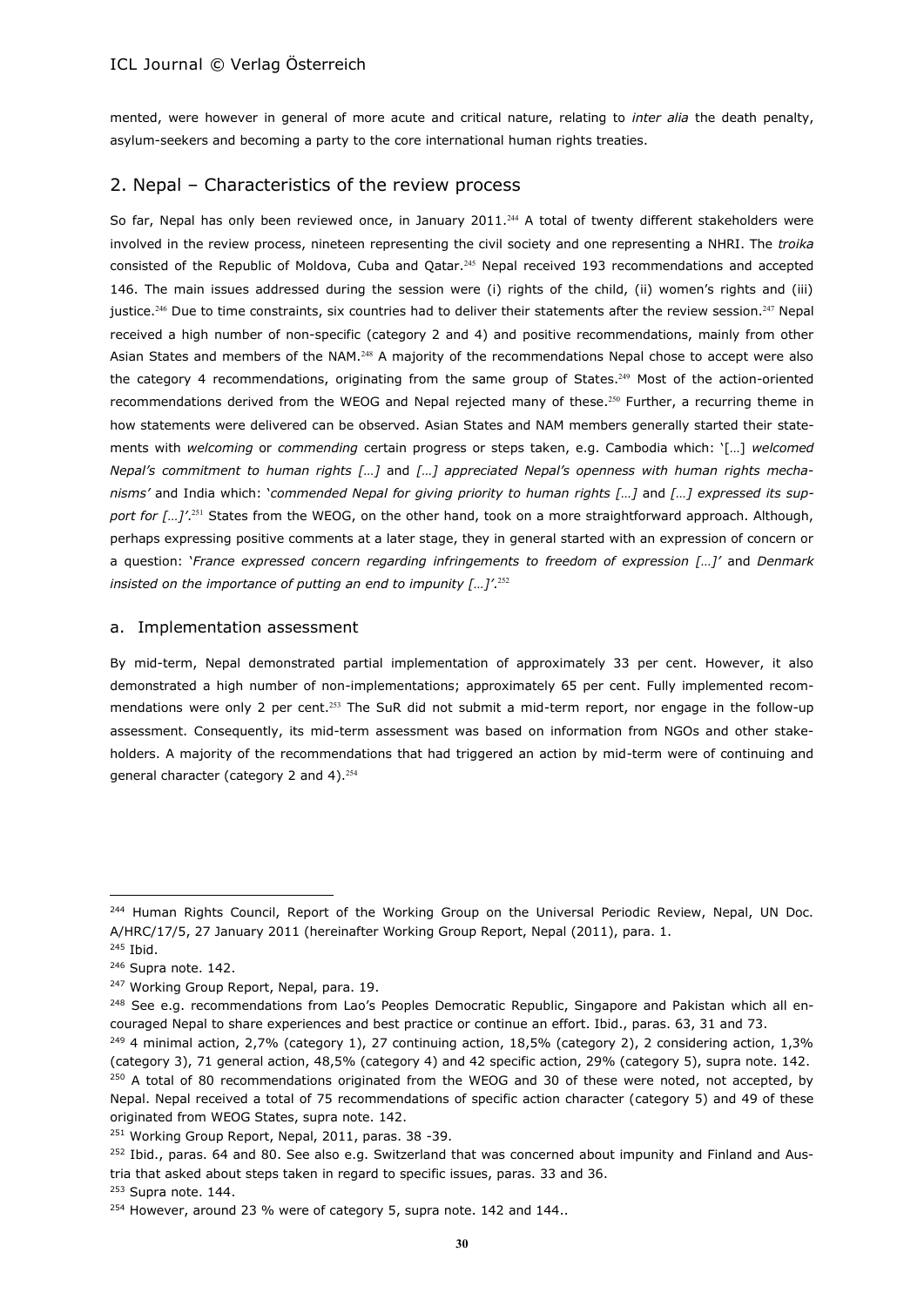# 3. Concluding remarks

As a preliminary remark can be stated that Nepal, the State demonstrating low implementation results in the Asian group, as the State with the same criterion in the previous examined regional group (Egypt) had a higher involvement of other stakeholders than the State that demonstrated high implementation records by mid-term. Following the same pattern, Nepal also had a higher acceptance rate and accepted a higher level of actionoriented recommendations than its comparing State.<sup>255</sup> Similar to the African study, the State with high implementation status, Malaysia, accepted a high level of non-specific recommendations.<sup>256</sup> Furthermore, it did not have a particularly significant engagement of NGOs or civil society involved in the process. From both the Malaysian and the Nepalese review can be observed regional and political assistance in avoiding scrutiny. Asian States and NAM members delivered many recommendations of non-specific character. Recommendations originating from the WEOG, often of more specific character, were not accepted to the same degree as those recommendations. Furthermore, States delivering positive statements, without making recommendations, were exclusively regional and political allies. In both cases this took up valuable time, considering that many States could not take the floor due to time restraints.

To summarize, many similarities from the African group could be observed. Besides the aspects presented above, similar to the results in the Asian group, the State with low implementation status has an unstable economy and uncertain political framework. Something that might have been of significant importance as to why the recommendations were not implemented with the same frequency as compared to the State with a more stable political and economic ground.

# C. Eastern European Group

Within the EEG, the review processes of Romania and Belarus have been assessed. Both Romania and Belarus are considered developing countries.<sup>257</sup> After years of economic growth, Romania suffered badly from the global financial crisis in 2008. A draconian austerity program was launched, which resulted in riots and the dismissal of the Prime Minister Emil Boc in 2012. A period of political instability followed. Nonetheless, Romania has demonstrated slow but steady economic and political recovery, with Prime Minister Victor Ponta. Unlike Romania, Belarus is considered to be a non-free State and the Belarusian government upholds an essential monopoly over the media.<sup>258</sup> By declaring independence in 1991, Belarus ended centuries of ruling by Poland, Russia and the Soviet Union. Russia, however, still maintains wide political influence, both in regard to the government and the economy and although Belarus was the wealthiest republic in the former Soviet, the State has, under the authoritarian leadership of Alyaksandr Lukashenka, experienced a steady economic decline.<sup>259</sup> Globally, it is ranked far down in regard to economic freedom and although it, in 2014, was moved up from the status 'repressed', development of a modern diversified economy is crucial. Romania has, through structural reforms, managed to advance its economy to 'moderately free'. <sup>260</sup> Belarus is the sole European member of the NAM.<sup>261</sup>

<sup>&</sup>lt;sup>255</sup> Nepal accepted 75,6% of the received recommendations, while Malaysia merely accepted 54,4%. Further, Malaysia only accepted 3 recommendations of category 5, supra note. 142.

<sup>&</sup>lt;sup>256</sup> Nepal, on the other hand, received, accepted and implemented a significant higher number of actionoriented recommendations than Malaysia did.

<sup>&</sup>lt;sup>257</sup> According to World Bank data, supra note. 187.

<sup>&</sup>lt;sup>258</sup> Freedom House Annual Ranking, supra note. 184.

<sup>&</sup>lt;sup>259</sup> BBC Monitoring, Belarus country profile, supra note. 185.

<sup>&</sup>lt;sup>260</sup> Romania was in 2014, by the Heritage Foundation's Index of Economic Freedom, ranked as number 62, while Belarus had a world ranking as number 150.

<sup>&</sup>lt;sup>261</sup> Members of the NAM, supra note. 190.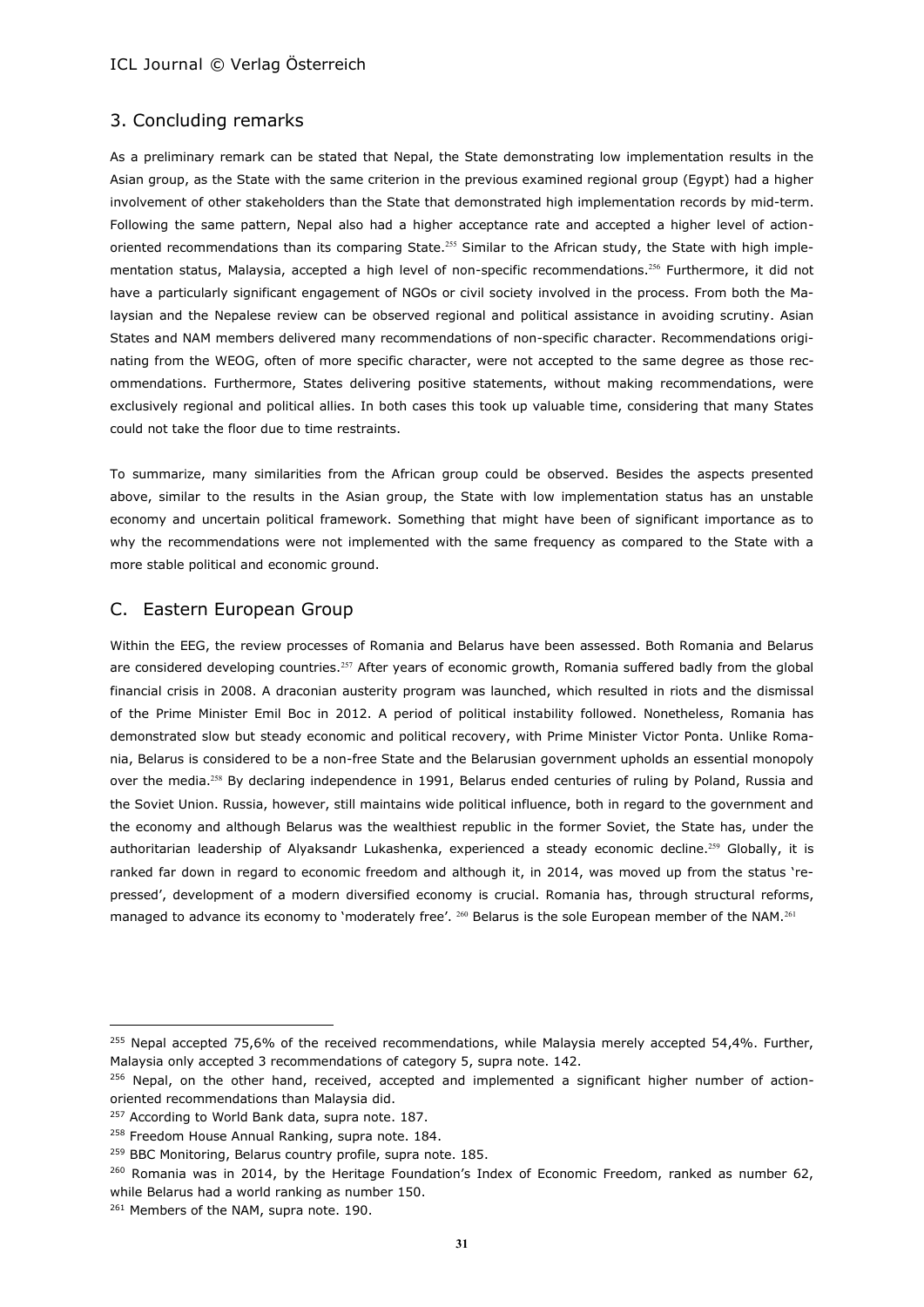# 1. Romania – Characteristics of the review process

Angola, Canada and Bosnia and Herzegovina facilitated Romania's first review on 15 May 2008.<sup>262</sup> Romania received a total of 55 recommendations and accepted 52 of these.<sup>263</sup> Twelve of the recommendations contained a specific action (category 5), and 9 of these were accepted.<sup>264</sup> The majority of received and accepted recommendations however contained a general action (category 4).<sup>265</sup> The main issues during the session regarded (i) minorities, (ii) rights of the child and (iii) international instruments.<sup>266</sup> A total of eighteen other stakeholders, sixteen representing civil society and two representing RIOs, contributed with information for the review. Further, six States submitted advanced written questions. $267$ 

A majority of the recommendations made originated from the WEOG. Only a very few recommendations, mainly of non-specific character, were delivered by States from the EEG.<sup>268</sup> Interventions made by the EEG States, and States from other groups than WEOG, in general *noted*, *commended* or *welcomed* the efforts or progress made in the field of human rights.<sup>269</sup> Statements delivered by WEOG States were of stronger character though, *encouraging* the SuR to *continue its efforts* and *expressing concern* over, mainly, the issue of human rights of the Roma minority.<sup>270</sup>

#### a. Implementation assessment

With only 13 per cent of non-implementations and around 50 per cent fully implemented recommendations, Romania demonstrated great results by mid-term.<sup>271</sup> The few recommendations that were not accepted during the review were exclusively containing a specific action (category 5). However, one of these had, by mid-term, been partially implemented. Considering the high level of recommendations that had triggered an action by mid-term, implementations naturally reflected the characteristics of received recommendations. Hence, many of the recommendations taken action on were of general character (category 4) and relating to the main issues raised during the review.

 $\overline{a}$ 

 $271$  Supra note. 144.

<sup>&</sup>lt;sup>262</sup> Human Rights Council, Report of the Working Group on the Universal Periodic Review, Romania., UN Doc. A/HRC/8/49, 19 May 2008 (hereinafter Working Group Report, Romania, 2008), para. 1.

 $263$  Ibid,; supra note. 142.

<sup>&</sup>lt;sup>264</sup> In total, 12 recommendations were of category 5.

<sup>&</sup>lt;sup>265</sup> 0 minimal action, (category 1), 8 continuing action, 15,5% (category 2), 1 considering action, 2% (category

<sup>3), 34</sup> general action, 65,5% (category 4) and 9 specific action, 17% (category 5), supra note. 142.

<sup>&</sup>lt;sup>266</sup> Supra note. 142.

<sup>&</sup>lt;sup>267</sup> Germany, Denmark, Ireland, Sweden, the Netherlands and the United Kingdom of Great Britain and Northern Ireland submitted questions prior to the review, Working Group Report, Romania, 2008, para. 4.

<sup>&</sup>lt;sup>268</sup> Out of eleven recommendations in total, four contained a specific action, while two contained a continuing action and four a general action, supra note. 142.

<sup>269</sup> Tunisia commended Romania on its '[…] efforts to promote the rights of the child' and Azerbaijan '*welcomed the democratization process and the progress achieved by Romania in the field of human rights*'. Angola '*welcomed the efforts of Romania to promote and foster human rights […]*'. Republic of Korea '*noted efforts made*  [...], expanding freedoms and rights and paying particular attention to the protection of the human rights of *children and families.'* Bangladesh '*commended Romania on steps taken towards democratization, including its efforts the area of human rights*'. See also e.g. Mexico, Morocco, China, Turkey, Senegal, Guatemala, Philippines, Japan and Egypt. See Ibid., paras. 18, 23, 26, 38, 28, 15, 17, 31, 30, 39, 41, 44 and 53.

<sup>&</sup>lt;sup>270</sup> UK remained concerned that Roma still do not enjoy full equality of access to education and asked about steps taken to address this issue. France encouraged Romania to better integrate Roma with regard to housing, health and education, Ibid., paras. 22 and 24.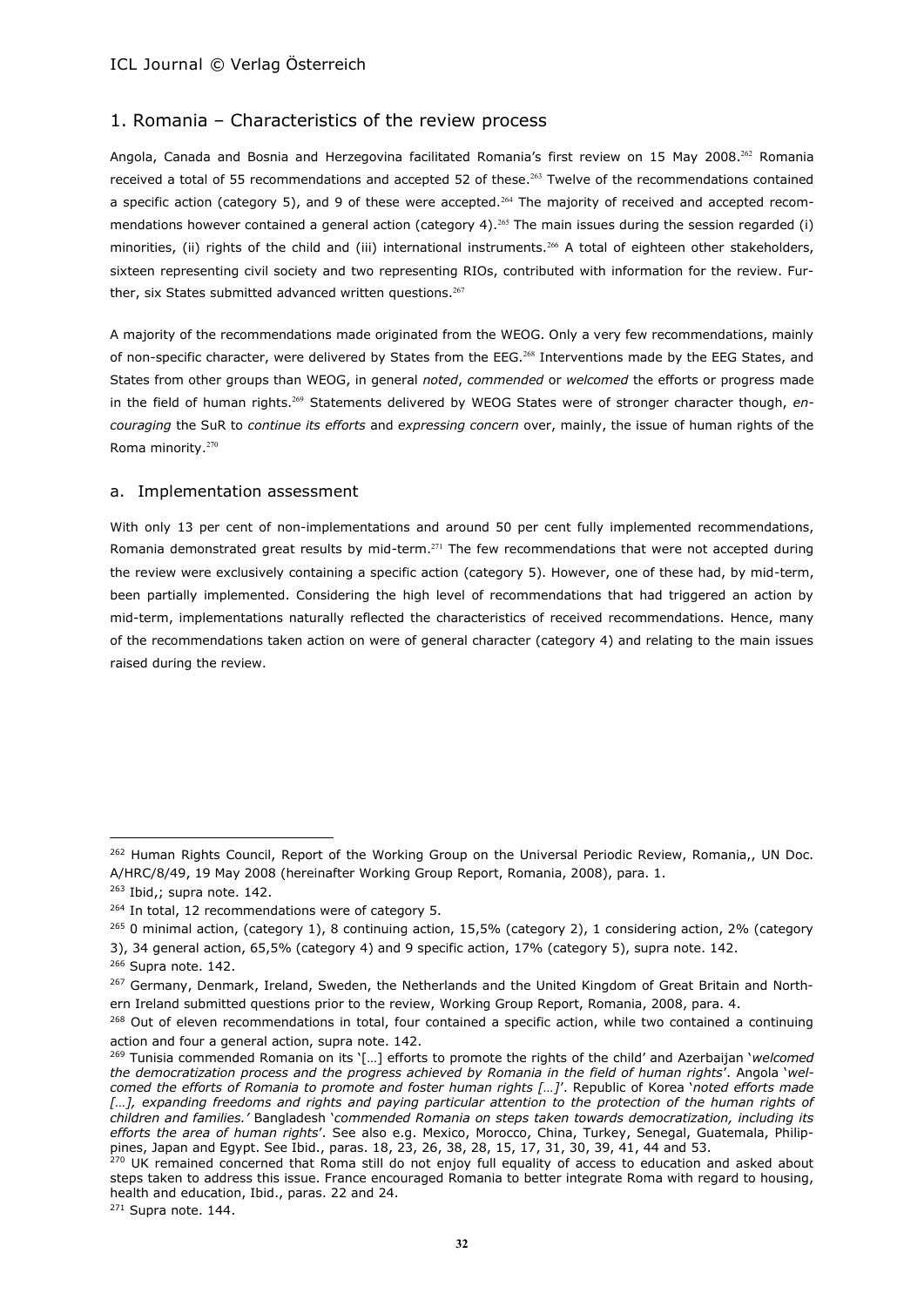# 2. Belarus – Characteristics of the review process

Norway, the Philippines and Senegal facilitated the first review of Belarus in May 2010.<sup>272</sup> 29 other stakeholders contributed with information for the review and advanced questions were submitted by nine delegations.<sup>273</sup> Over 80 States sought to make comments during the interactive dialogue. However, 31 delegations were timebarred and therefore commented on the extranet.<sup>274</sup> A total of 169 recommendations were made and Belarus accepted 124 of these. A majority of the recommendations related to (i) international instruments, (ii) women's rights and (iii) death penalty and civil society. Most of these were of general action character (category 4), closely followed by specific action character ones (category 5).<sup>275</sup> The regional group making most recommendations was the WEOG. Similar to the Romanian case, a clear distinction as to how statements were delivered by different regional groups could be observed. Statements delivered by States from the WEOG were in general of more specific (category 5) and critical character, frequently *expressing concern* about certain issues.<sup>276</sup> These recommendations were however, to a high degree, not accepted by Belarus. Recommendations made by Russia, China and members of the NAM, on the other hand, frequently *commended*, *congratulated*, *acknowledged efforts* or *noted progress or commitment* mainly in regard to ESC-rights, including the right to work, health and education.<sup>277</sup> These, often non-specific recommendations, were also to a higher degree accepted by Belarus. Only a very few States from the same regional group as the SuR, the EEG, made recommendations – however, also in a more positive approach and of non-specific character.<sup>278</sup>

#### a. Implementation assessment

By mid-term, Belarus demonstrated around 81,5 per cent of not implemented recommendations. Only one per cent were fully implemented, while 17,5 per cent of the recommendations were partially implemented.<sup>279</sup> The SuR did not participate in the mid-term assessment. It did, however, submit a mid-term report where it claimed to have implemented over 70 per cent of the recommendations accepted during the first UPR cycle.<sup>280</sup> A fact where large discrepancies can be observed with respect to the information submitted by ten NGOs within the framework of the mid-term assessment<sup>281</sup> A majority of the recommendations that had triggered an action

<sup>&</sup>lt;sup>272</sup> Human Rights Council, Report of the Working Group on the Universal Periodic Review, Belarus, UN Doc. A/HRC/15/16, 14 May 2010 (hereinafter Working Group Report, Belarus, 2010), para. 1, f.

<sup>273</sup> Ibid., para. 4.

<sup>274</sup> Ibid., para. 21.

 $275$  3 minimal action, 1, 78% (category 1), 46 continuing action, 27, 22% (category 2), 16 considering action, 9, 47% (category 3), 54 general action, 31, 95% (category 4) and 50 specific action, 29, 59% (category 5), data gathered from UPR-Info database, supra note. 142.

 $276$  See e.g. Austria express '[ing] concern about the use of torture, judicial procedures falling short of fair trial, and cases of unlawful detention and Hungary which 'noted with concern anomalies in the fields of torture, ill treatment and prison conditions; the right to freedom of assembly, expression, association and religion.' Ireland 'expressed concern about reports concerning the arbitrary application of registration standards, the harassment and closure of nongovernmental organizations, the right to freedom of association, and the continuing difficulties faced by independent newspapers in being registered.' Belgium remained concerned about the situation of human rights, despite a number of positive developments since 2008. See also e.g. Finland, Canada, and the Netherlands, Ibid., paras. 40, 45, 73, 78, 82 and 85.

<sup>&</sup>lt;sup>277</sup> See Russia, the United Arab Emirates, Tunisia, Algeria, Bahrain, Egypt, Singapore, the Lao People's Democratic Republic, Morocco, China and Qatar, Cuba, Bolivia and Singapore, Ibid., paras. 23, 25, 27, 28, 29, 32, 33, 39, 43, 46, 47, 38 and 44.

<sup>&</sup>lt;sup>278</sup> See e.g. Armenia, Lithuania and Poland, Ibid., paras. 51, 31 and 81.

<sup>&</sup>lt;sup>279</sup> Supra note. 144.

<sup>&</sup>lt;sup>280</sup> The mid-term report is only available in Russian. An additional document was however submitted in which Russia claimed an implementation status of over 70 %. The document is available at: http://www.upr-info. org/followup/assessments/session22/belarus/Belarus-State-abstract.pdf.

<sup>&</sup>lt;sup>281</sup> Worth mentioning is that the implementation status is calculated on the basis of both stakeholders and the SuR's information on implementation. If the SuR claims that the recommendation has been fully implemented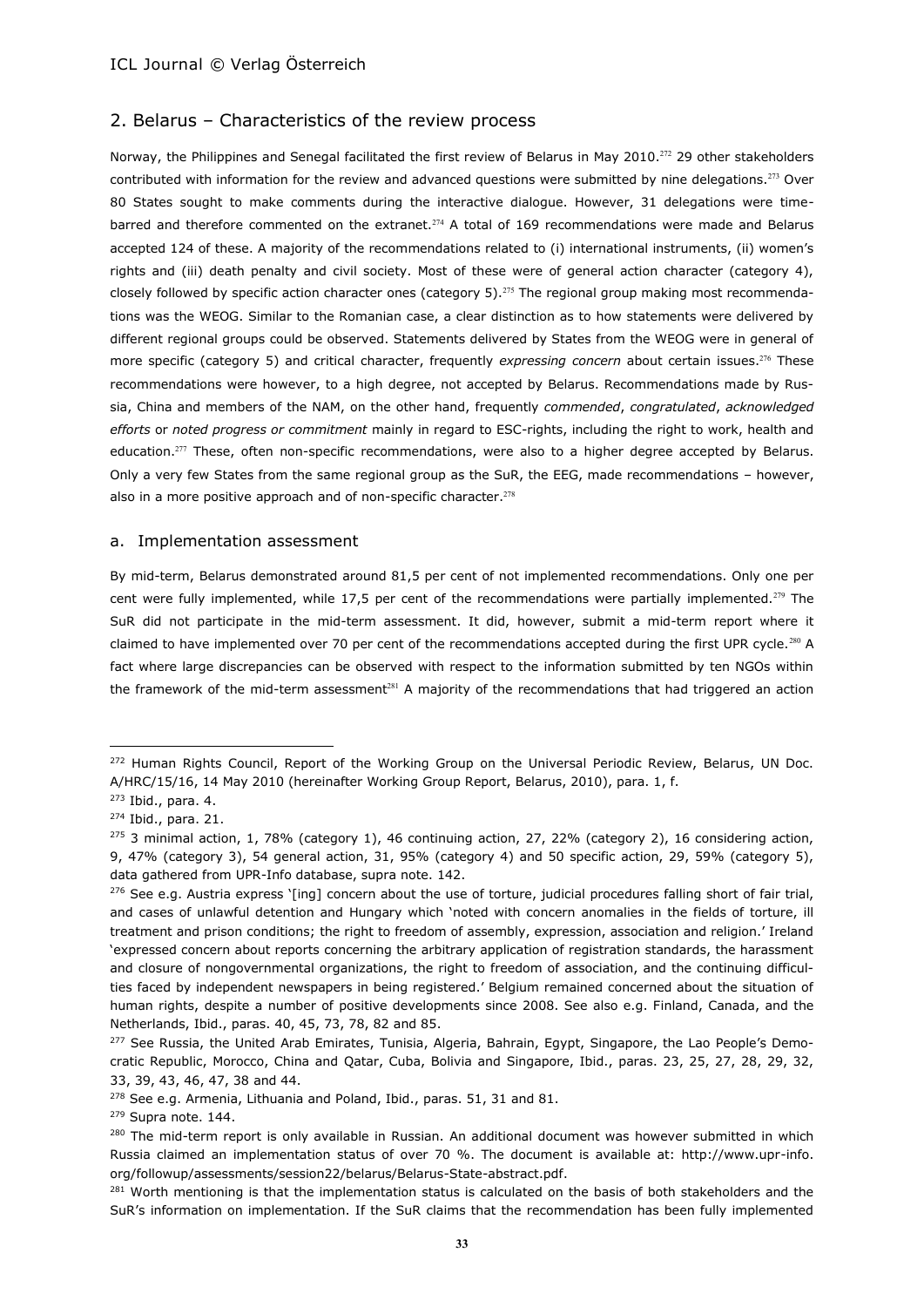by mid-term were of general character (category 4). No action had been taken on recommendations containing a specific action (category 5). The main issues raised during the review were not properly reflected in the implementation status, but were instead mainly regarding women's rights, children's rights and trafficking.<sup>282</sup>

# 3. Concluding remarks

From both the above-examined reviews could be observed a high level of other stakeholders participating in the process. Similar to previous case studies, the State demonstrating low implementation status, Belarus, accepted a higher level of recommendations during the review compared to the State demonstrating better results. Following the same patters as the above assessed regional groupings, Belarus also received and accepted a higher level of action-oriented recommendations than Romania. From both reviews it appears as if political and regional elements were present. Western States took on a more confrontational and straightforward role than others. From the Belarus review it was particularly clear that States from the NAM and other allies sought to simplify the process for the SuR. Questions submitted prior to the review were also exclusively prepared by Western States. When considering the low implementation status of Belarus, one should however bear in mind that it is considered to be a non-free State and demonstrates limited economic freedom compared to the State it is being compared to. Likewise, there are aspects that need to be considered in respect to the highdemonstrated results of Romania. Firstly, although all recommendations were responded to for the mid-term assessment, it was only the State and no other stakeholders that commented on a majority of them.<sup>283</sup> Secondly, as mentioned above, a very low number of recommendations contained action-oriented recommendations (category 5). Lastly, Romania was reviewed when the mechanism was still in its early phase, during the second session.

# D. Latin American and Carribean Group

Chile is considered to be a free State, while Mexico only is considered to be partly free.<sup>284</sup> A significant reason as to why the latter, in the report of 2014, is considered as only partly free ought to depend on both the fact that numerous allegations regarding severe human rights violations had occurred and that uncountable cases of disappearances have been registered between 2007 and 2012.<sup>285</sup> Chile is ranked as number seven regarding economic freedom in the world, just above Mauritius, while Mexico appears as the 55<sup>th</sup> freest country.<sup>286</sup> Chile is a full member of the NAM group, while Mexico holds only observer status.<sup>287</sup>

# 1. Chile – Characteristics of the review process

Facilitated by Cuba, Qatar and Senegal, the first review of Chile was held on 8 May 2009.<sup>288</sup> Chile received 122 recommendations and accepted a remarkable number of 95 per cent of these.<sup>289</sup> Main issues addressed were (i) indigenous peoples, (ii) women's rights and (iii) justice.<sup>290</sup> Most of the recommendations received, and also

and a stakeholder claims it only has been partially implemented, more weight is given to the States' view on the issue., supra notes. 142 and 144.

<sup>&</sup>lt;sup>282</sup> C.f. main issues raised during the review: international instruments, women's rights, death penalty and civil society.

<sup>&</sup>lt;sup>283</sup> UPR-Info, 'Mid-term Implementation Assessment Report, Romania, p. 3.

<sup>&</sup>lt;sup>284</sup> Freedom House Annual Ranking, supra note. 184.

<sup>&</sup>lt;sup>285</sup> Human Rights Watch, Report February 2014.

<sup>286</sup> According to World Bank data, supra note. 187.

<sup>287</sup> Members of the NAM, supra note. 190.

<sup>&</sup>lt;sup>288</sup> Human Rights Council, Report of the Working Group on the Universal Periodic Review, Chile, UN Doc. A/HRC/12/10, 12 May 2009 (hereinafter Working Group Report, Chile, 2009), para. 1, f.

<sup>&</sup>lt;sup>289</sup> 116 accepted recommendations, UPR-Info database.

<sup>290</sup> Ibid.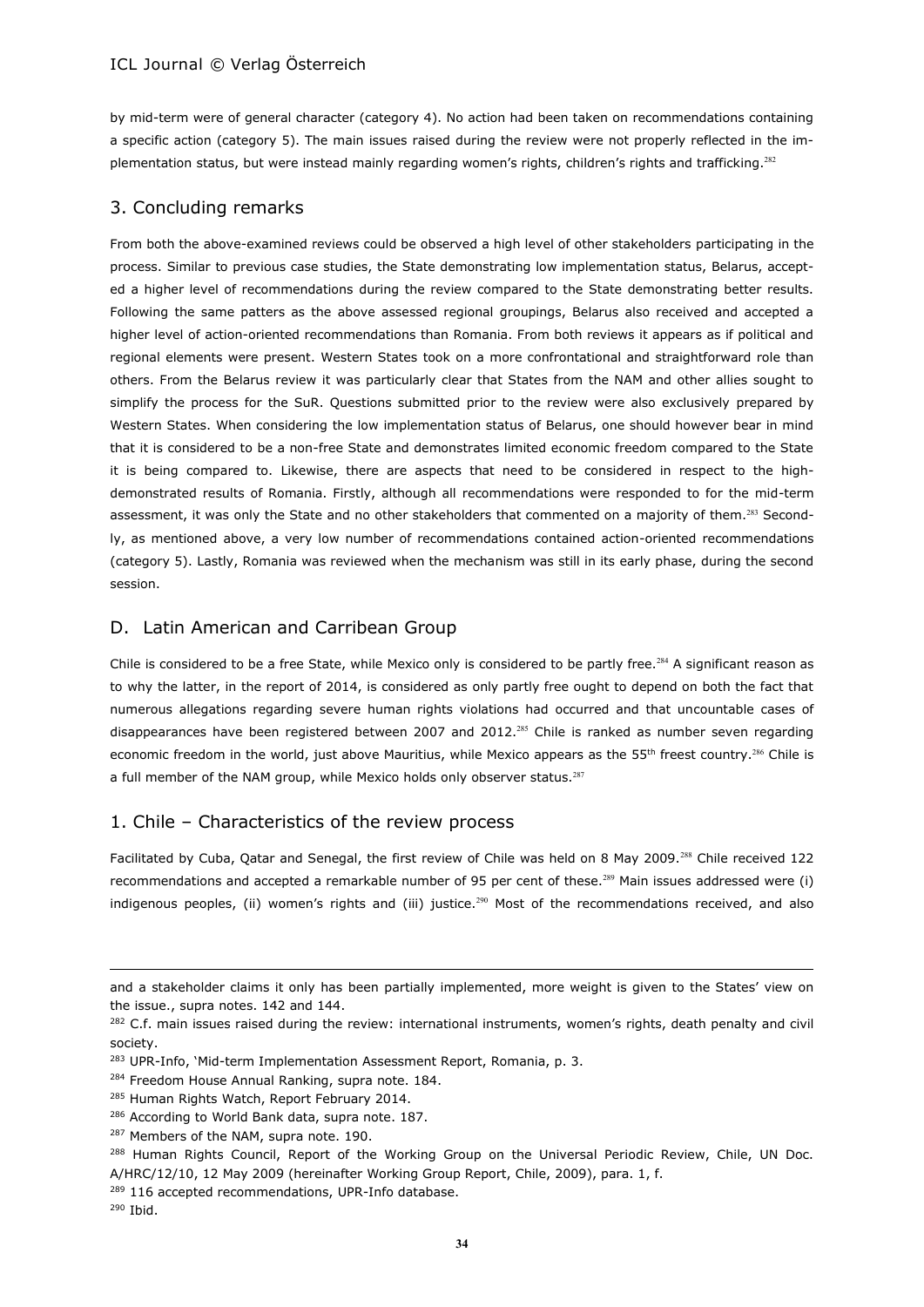accepted, contained a general action (category 4).<sup>291</sup> A total of twelve other stakeholders, eleven representing civil society and one RIO, submitted information prior to the review.<sup>292</sup> The regional group making most recommendations to Chile was the WEOG and, although contributing with a remarkably lower number of recommendations, the GRULAC was the second largest one. $^{293}$  Recommendations delivered by countries from the GRULAC were all of different character and no difference in approach regarding the interventions made by States from different regional groups could be observed from the interactive dialogue.

#### a. Implementation assessment

By the time of mid-term, Chile had fully implemented 32 per cent of the recommendations and partially implemented as many as 47 per cent.<sup>294</sup> Hence 79 per cent of the recommendations received during the review had triggered an action by mid-term. Nevertheless, many of the recommendations that had not been addressed were however of action-oriented character (category 5) and relating to indigenous peoples and justice; two of the most raised issues during the review.

# 2. Mexico – Characteristics of the review process

During the first UPR cycle, Mexico was reviewed on 10 February 2009.<sup>295</sup> Nicaragua, Pakistan and South Africa were overseeing the review. Prior to the interactive dialogue, a total of eighteen stakeholders provided information about the human rights situation in the State. Of these, one was a NHRI and the other seventeen represented civil society.<sup>296</sup> During the interactive dialogue, 48 States made 159 recommendations of which Mexico accepted 147. Eight States were time-barred and could thus not deliver their statements during the dialogue.<sup>297</sup> Recommendations mainly concerned (i) women's rights, (ii) indigenous peoples and (iii) justice and in general contained a general action (category 4).<sup>298</sup> Similar to the review of Chile, States from WEOG delivered a majority of the recommendations, followed by States from GRULAC. No difference in approach or strength or specificity in recommendations deriving from different regional groups could be observed from the interactive dialogue. Mexico chose to not accept only 12 recommendations – all of different character and from different regional groups.

#### a. Implementation assessment

After two and a half years, Mexico demonstrated a non-implementation status of approximately 70 per cent of its accepted recommendations. Fully implemented recommendations were not even one per cent while partial implementations were around 29 per cent.<sup>299</sup> The recommendations not taken action upon were all of different

<sup>&</sup>lt;sup>291</sup> 0 Minimal action (category 1), 20 continuing action, 17,5% (category 2), 14 considering action, 12% (category 3), 50 general action, 43% (category 4) and 32 specific action, 27,5% (category 5), supra note. 142.

<sup>&</sup>lt;sup>292</sup> Human Rights Council, Summary prepared by the Office of the High Commissioner for Human Rights, in accordance with paragraph 15 (c) of the annex to Human Rights Council resolution 5/1, Chile, UN Doc. A/HRC/WG.6/5/CHL/3, 19 February 2009.

<sup>&</sup>lt;sup>293</sup> Supra note. 142.

<sup>&</sup>lt;sup>294</sup> Supra note. 144.

<sup>&</sup>lt;sup>295</sup> Human Rights Council, Report of the Working Group on the Universal Periodic Review, Mexico, UN Doc. A/HRC/11/27, 13 February 2009 (hereinafter Working Group Report, Mexico, 2009), para. 1.

<sup>&</sup>lt;sup>296</sup> Human Rights Council, Summary prepared by the Office of the High Commissioner for Human Rights, in accordance with paragraph 15 (c) of the annex to Human Rights Council resolution 5/1, Mexico, UN Doc. A/HRC/WG.6/4/MEX/3, 3 December 2008.

<sup>&</sup>lt;sup>297</sup> Albania, Australia, Bosnia and Herzegovina, Czech Republic, Greece, Lebanon, Liechtenstein and Slovenia, Working Group Report, Mexico, 2009, para. 22.

 $298$  Out of the accepted recommendations 1 contained minimal action, 0.5% (category 1), 21 continuing action, 14,3% (category 2), 4 considering action, 2,7% (category 3), 85 general action, 58% (category 4) and 36 specific action, 24,5% (category 5), supra note. 142.

<sup>299</sup> Supra note. 144.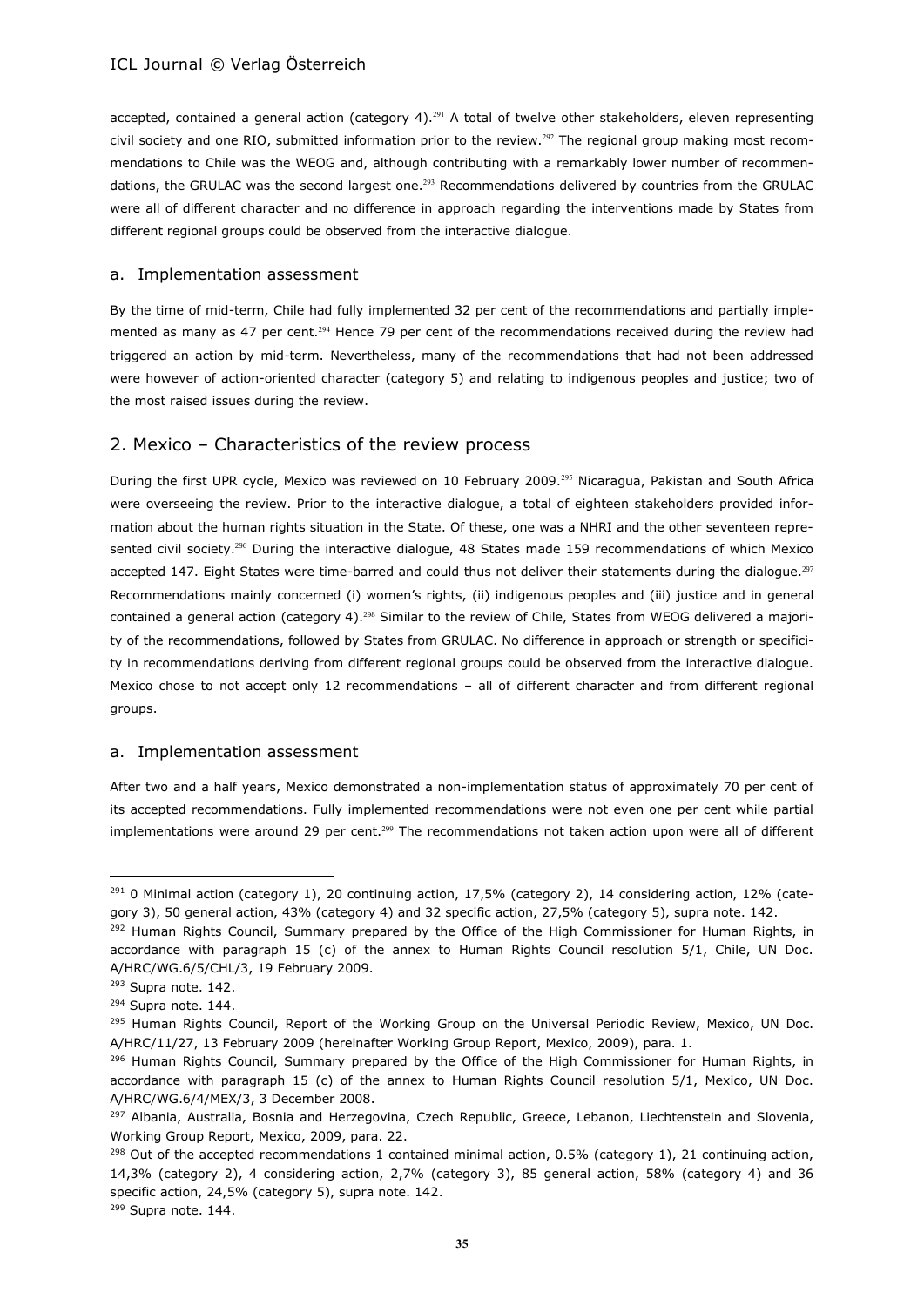character, i.e. no specific pattern could be identified in regard to non-implementations being of e.g. actionoriented character (category 5).

# 3. Concluding remarks

The reviews assessed in this case study, does not follow many of the patterns possible to observe from previous examined regional groups. Indeed, the State demonstrating low implementation status accepted a higher number of recommendations during the review than the State demonstrating good results. However, the level of accepted action-oriented recommendations were approximately the same within both reviews. Further, there is no significant difference regarding involvement of NGOs and civil society. Nor could be observed any specific approaches from different regional groups during the interactive dialogue. Finally, the number of non-accepted recommendations was low in both cases and did not seem to particularly relate to a specific group, issue or character of recommendation. The main issues raised during both reviews were the same. However, when considering the different States economical and political backgrounds, it appears that Chile is more likely to have adequate financial means to implement recommendations, which was also demonstrated through the results.

# E. Western European and Others Group

Freedom House ranks both Portugal and the United States as free States in regard to political rights and civil liberties.<sup>300</sup> Further, both States are considered as 'economically free', although the United States is ranked higher than Portugal.<sup>301</sup> Portugal was, for almost half of the twentieth century, a dictatorship. In 1974, the Revolution of the Carnations however ushered in new democracy. It became a member of the EU in 1986 and the following decade it experienced solid economic growth, although far below European average. The financial crisis in 2008 hit Portugal hard and in 2011 it had to ask international lenders for emergency assistance.<sup>302</sup> The United States, on the other hand, is the world's foremost economic and military power often associated with rhetoric to spread democracy but also to protect its national self-interest. Although it is economic freedom is ranked high up on the world list, it is worth mentioning that during the last ten years, its economic freedom has suffered a dramatic decline.<sup>303</sup> Worth mentioning here is also that, the United States, exercise unique power and influence within the UN organization by virtue of its status as a permanent member of the UN Security Council.<sup>304</sup>

# 1. Portugal – Characteristics of the review process

During the first UPR cycle, Portugal was reviewed in November 2009.<sup>305</sup> Belgium, Hungary and Qatar were selected to facilitate the review. Merely three stakeholders contributed with information prior to the review, one of which represented a RIO and two the civil society.<sup>306</sup> During the interactive dialogue, recommendations mainly focused on (i) international instruments, (ii) rights of the child and (iii) minorities. Women's rights were also a matter that was debated with the same frequency as minorities' issues.<sup>307</sup> Statements were made by 47 delega-

<sup>300</sup> Freedom House Annual Ranking.

<sup>&</sup>lt;sup>301</sup> The United States is ranked as number 12, while Portugal is ranked as number 69 and considered as 'moderately free'.

<sup>302</sup> BBC Monitoring, country profile Portugal, supra note. 185.

<sup>303</sup> BBC Monitoring, country profile United States, supra note 185.

<sup>304</sup> Article 23, the UN Charter.

<sup>305</sup> Human Rights Council, Report of the Working Group on the Universal Periodic Review, Portugal, UN Doc. A/HRC/13/10, 8 December 2009 (hereinafter Working Group Report, Portugal, 2010), para. 1.

<sup>&</sup>lt;sup>306</sup> Human Rights Council, Summary prepared by the Office of the High Commissioner for Human Rights, in accordance with paragraph 15 (c) of the annex to Human Rights Council resolution 5/1, Portugal, UN Doc. A/HRC/WG.6/6/PRT/3, 3 August 2009.

<sup>307</sup> Information obtained from UPR-Info database.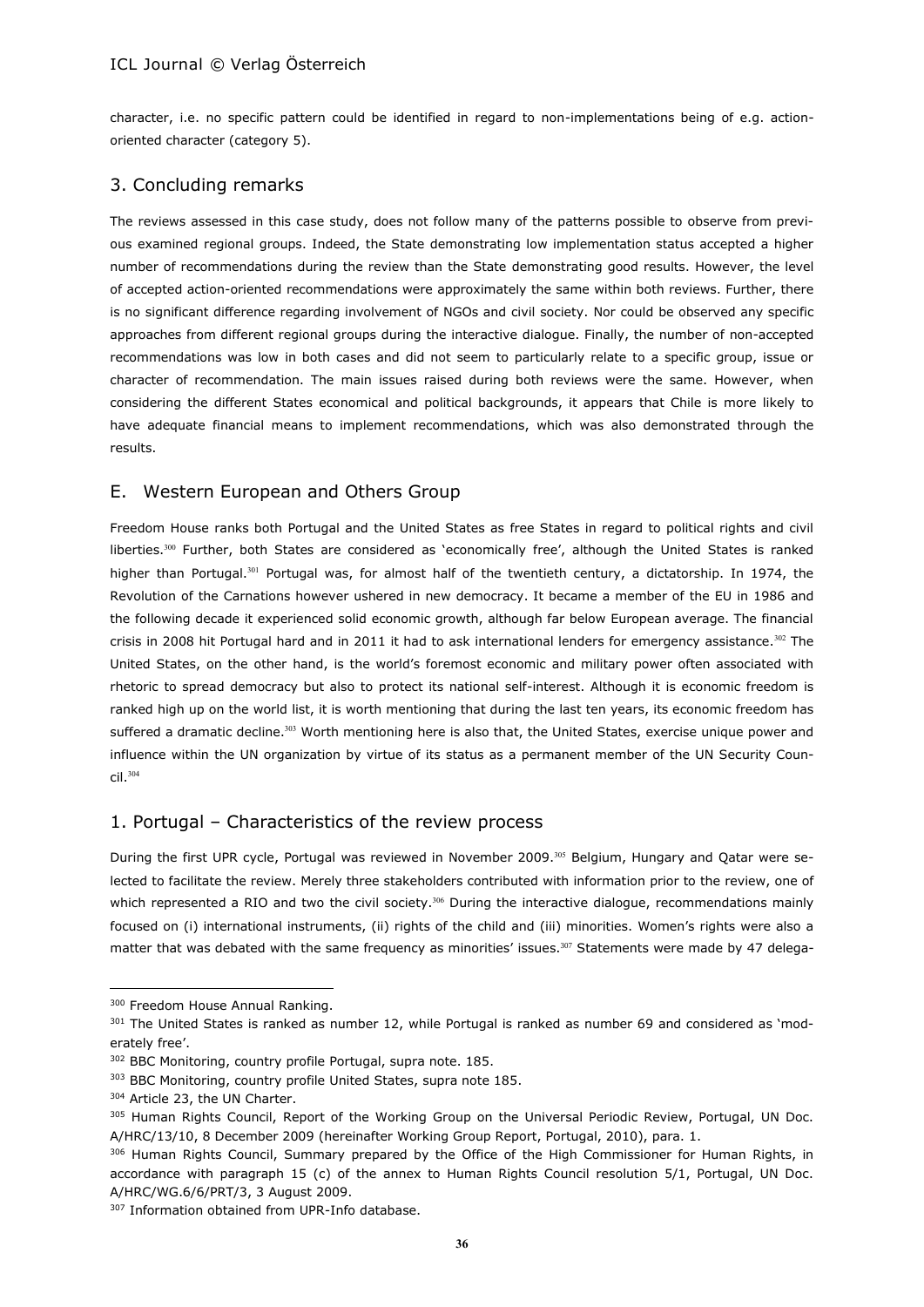tions, and many of these commended Portugal on its commitment to the promotion and protection of human rights, particularly ESC-rights.<sup>308</sup> 115 recommendations were made and Portugal accepted 108 of these.<sup>309</sup> A majority of the recommendations made originated from countries within the same regional group as Portugal, the WEOG. The recommendations not accepted were mainly originating from Africa and Asia and relating to international instruments and labour.<sup>310</sup> Most of the received, and accepted recommendations, regarded a general action (category 4).<sup>311</sup> During the interactive dialogue, most States started their interventions with *welcoming* improvements, *recognizing* efforts or *commending* efforts and no difference in regard to different regional groups could here be observed.

#### a. Implementation assessment

Portugal voluntarily submitted a mid-term report in 2012 and its mid-term assessment demonstrated that partially implemented recommendations were around 43 per cent and fully implemented recommendations around 38 per cent.<sup>312</sup> Hence, 81 per cent of the recommendations had triggered an action by mid-term. The recommendations that had not been implemented were exclusively of action-oriented character (category 5) and a majority of these were recommending Portugal to ratify or to become a party to different international instruments.<sup>313</sup> However, the SuR stated its full commitment to these recommendations and expressed that the process of ratification should be completed soon.<sup>314</sup>

# 2. The United States – Characteristics of the review process

The United States has only been reviewed once so far, in November 2010. The three States that formed the *troika* during its review were Cameroon, France and Japan.<sup>315</sup> A remarkable large number of other stakeholders, a total of 103, submitted information regarding the human rights situation in the country prior to the review. One of these one was a RIO and five were Academic Groups. The rest were acting on behalf of civil society.<sup>316</sup> Out of the 280 recommendations made, the SuR accepted 183. Statements coming from 27 countries had to be delivered through the extranet after hand, since they were time-barred during the interactive dialogue.<sup>317</sup> In comparison to the States examined above, the accepted recommendations predominantly consisted of a remarkable high number of considering action (category 4) and specific action (category 5).<sup>318</sup> The main issues addressed in the interactive dialogue were (i) international instruments, (ii) detention conditions and (iii) rights

<sup>308</sup> Ibid.

<sup>309</sup> Ibid.

<sup>310</sup> Ibid.

<sup>&</sup>lt;sup>311</sup> Out of the accepted recommendations 2 contained minimal action, 1,8% (category 1), 14 continuing action, 13% (category 2), 4 considering action, 3,7% (category 3), 64 general action, 59,25% (category 4) and 24 specific action, 22,25% (category 5), Ibid.

<sup>312</sup> Ibid.

<sup>&</sup>lt;sup>313</sup> Inter alia, the International Convention for the Protection of All Persons from Enforced Disappearance, the Optional Protocol to the Convention against Torture and Other Cruel, Inhuman or Degrading Treatment or Punishment and the Optional Protocol to the International Covenant on Economic, Social and Cultural Rights.

<sup>314</sup> UPR-Info, Mid-term Implementation Assessment, Portugal, p. 3.

<sup>&</sup>lt;sup>315</sup> Human Rights Council, Report of the Working Group on the Universal Periodic Review, United States of America, UN Doc. A/HRC/16/11, 9 November 2010 (hereinafter Working Group Report, US, 2011), para. 1, f.

<sup>&</sup>lt;sup>316</sup> Human Rights Council, Summary prepared by the Office of the High Commissioner for Human Rights, in accordance with paragraph 15 (c) of the annex to Human Rights Council resolution 5/1, United States,, UN Doc. A/HRC/WG.6/9/USA/3, 20 August 2010.

<sup>317</sup> Colombia, Panama, Argentina, Chile, Paraguay, Slovenia, Nepal, Rwanda, Chad, Bhutan, Kuwait, Belarus, Peru, Timor- Leste, Latvia, Jordan, South Africa, Iraq, Ukraine, Nigeria, Burkina Faso, Cameroon, Afghanistan, Burundi, the former Yugoslav Republic of Macedonia, Mauritius and Namibia, Working Group Report, US, 2011, para. 5.

 $318$  Out of the accepted recommendations 0 contained minimal action (category 1), 8 continuing action, 4,3% (category 2), 25 considering action, 13,6% (category 3), 78 general action, 42,6% (category 4) and 72 specific action, 39,5% (category 5), supra note. 142.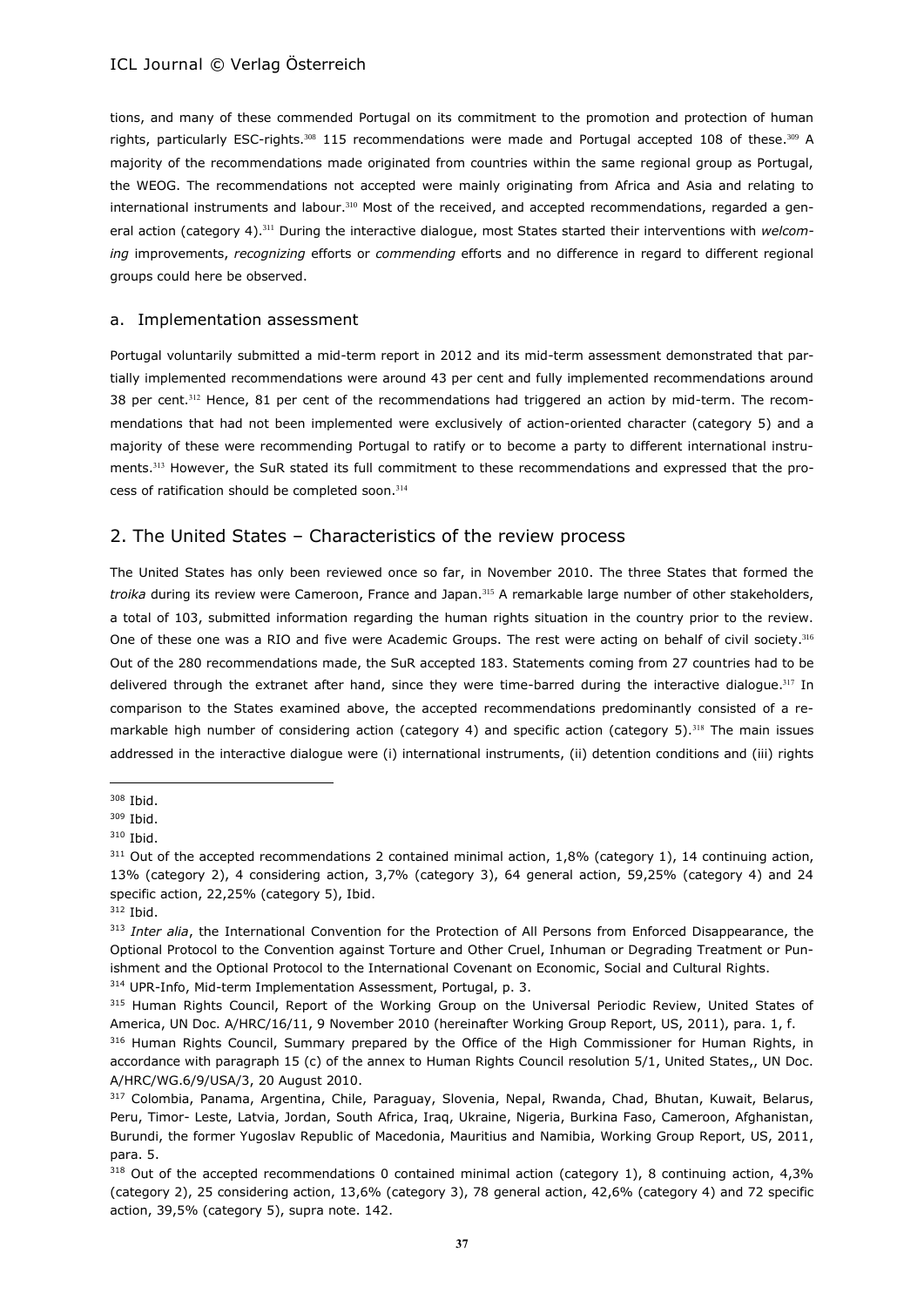of the child, although issues concerning the death penalty also were highly discussed.<sup>319</sup> In contrast to the other regional groups examined, more recommendations could be interpreted as calls for action founded in politics rather than objective statements regarding fulfilment of international human rights standards.<sup>320</sup>

A majority of the recommendations made during the review were of specific- oriented nature and mainly made by countries from the GRULAC and WEOG.<sup>321</sup> These States were, in general, not restrained in terms of delivering negative comments. Unwillingness by the SuR to ratify all core treaties was a major issue raised by many, especially with respect to the Convention on the Rights of the Child. Venezuela expressed the hope that President Obama would '*make a commitment to human rights*'. Iran expressed concern over the situation of human rights and systematic violations by the United States. Nicaragua stated that: *'[…] the United States had violated human rights while pretending to be the world's guardian of human rights'*. <sup>322</sup> Furthermore, France, Venezuela, Egypt, Ireland, China, Viet Nam and Switzerland called for the urgent closure of Guantanamo Bay, something promised by the United States, yet not executed by the time of review (or by the time of writing). With the exception of the very negative comments made by many States, the Russian Federation *'[…] positively assessed […] efforts to eliminate a number of human rights violations that had been committed in the course of the "fight against terrorism" […]'*. Furthermore, some States, mainly from the Asian Group, presented positive comments where they, *inter alia*, *commended* or *appreciated* the United States for its commitment to human rights.<sup>323</sup>

#### a. Implementation assessment

By mid-term, the United States demonstrated a non-implementation status of 83 per cent. Fully implemented recommendations were only two per cent.**<sup>324</sup>** However, worth mentioning here is that the SuR did not itself contribute with any information for mid-term assessment. Thus, the implementation record is merely based on information submitted by other stakeholders. A majority of the 28 partially implemented recommendations were of general character (category 4).**<sup>325</sup>** However, out of the three fully implemented recommendations, one was of specific-action character recommending to: '*Prohibit expressly the use of racial profiling in the enforcement of immigration legislation*'. On the other hand, information submitted by NGOs for the mid-term assessment stated that racial profiling de facto continues throughout the country considering that undocumented immigrants often are being stopped by local police not covered by federal ban on racial profiling.**<sup>326</sup>** Accordingly, the only recommendation of specific character that had been taken action upon by mid-term might have been only a formal change, not leading to a substantial impact on the ground anyway.

# 3. Concluding remarks

As a preliminary remark can be noted that the United States, the State demonstrating low implementation status in this study, compared to States meeting the same criteria in the other groups, have better economy than Portugal and thus better means to ensure implementation of recommendations. In that aspect, it deviates from the pattern implying that better financial resources will lead to good implementation results. Following previous patterns however, The United States received a higher number of recommendations than Portugal did

 $\overline{a}$ 

325 5 recommendations were of category 3, 16 of category 4 and 7 of category 5, supra notes. 142 and 144.

<sup>319</sup> Supra note. 142.

<sup>320</sup> Working Group Report, US, 2011, supra note. 144.

<sup>321</sup> Ibid.; supra note. 142.

<sup>322</sup> Working Group Report, US, 2011, Ibid., paras. 9, 10 and 12. Note that Venezuela, Iran and Nicaragua all are members of the NAM.

<sup>323</sup> See e.g. statements and recommendations made by Malaysia, Brazil, The Republic of Korea, Israel and Japan, Ibid., 24, 25, 27, 79 and 80.

<sup>324</sup> Supra note. 144.

<sup>326</sup> UPR-Info, 'Mid-term Implementation Assessment Report, United States', 14, f.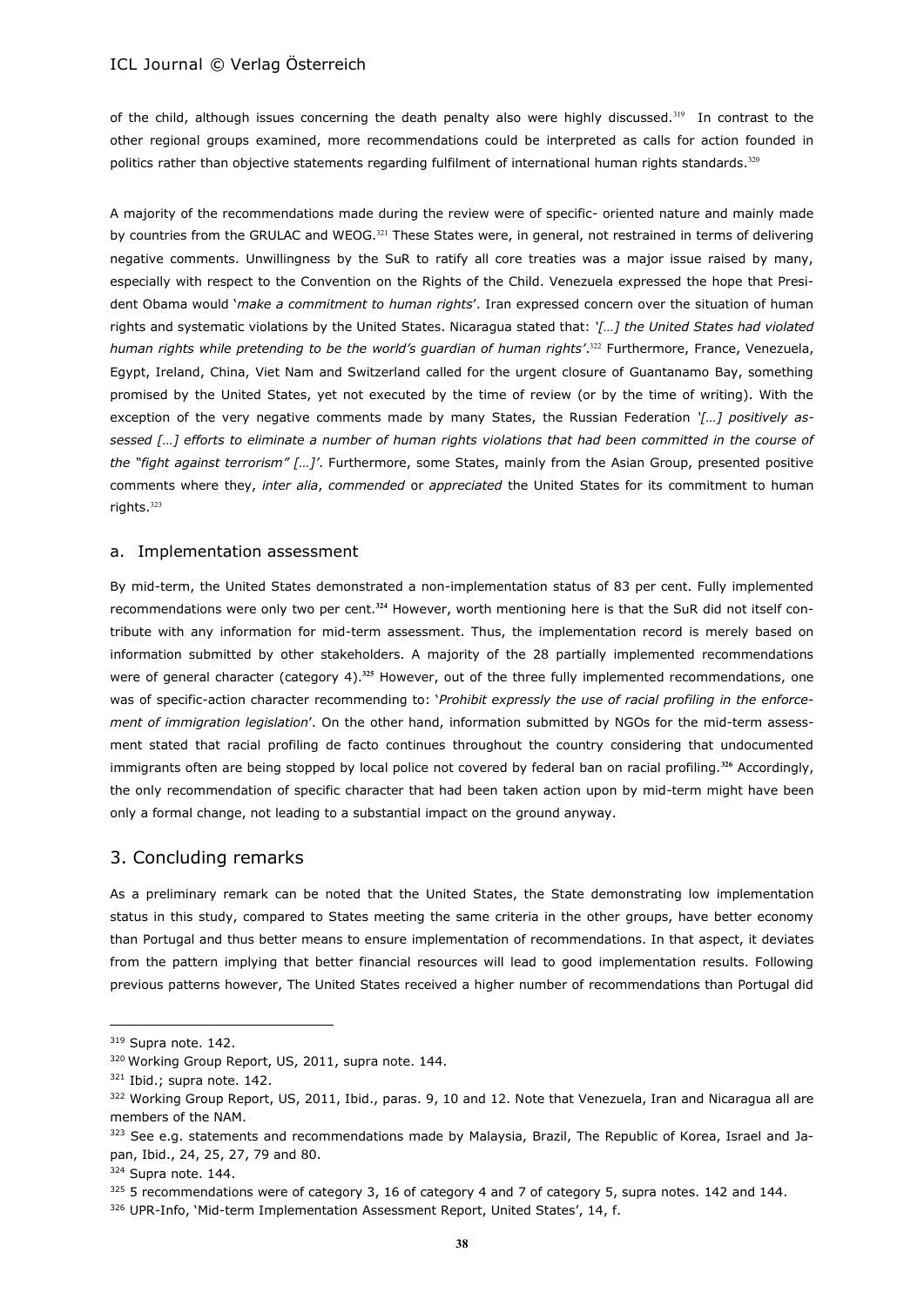during the review. Nonetheless, it also chose to reject many of these, often action-oriented recommendations. Portugal, on the other hand, accepted a majority of the recommendations it received, although the most of the ones rejected were of action-oriented character (category 5). As has been seen in other regional groups, the State with high implementation status did not experience an impressive engagement from other stakeholders in the process. This was particularly true in the current study where Portugal only had engagement from three other stakeholders and the United States from a total of 103. Finally, it appears that the United States attracted many negative comments in comparison to Portugal (and in comparison to other States examined within the framework of this thesis). These negative comments mainly originated from NAM members and GRULAC and WEOG States. A number of possible reasons, especially grounded in international politics and diplomacy, could be the reason for this. For instance, the NAM group includes many United States critics.<sup>327</sup>

# F. Final Remarks Case Studies

Although it already entered into its second cycle, it appears it still might be too early to assess the impact of UPR on human rights globally. From the above section, providing an overview and surveying the interactive dialogues from ten different States from all the UN regional groups, it however stands clear that this relatively newborn UN mechanism contributes with something new and exciting on human rights monitoring. Today, no system of measuring human rights performance exists. However, when examining the above elected States, comparatively good performance could be identified with some States compared to others. The figure below seek to demonstrate the findings from the above studies with regard to aspects identified within reviews of States able to demonstrate a better implementation status than the States they were compared to.

### **COMPREHENSIVE OVERVIEW**

### **HIGH IMPLEMENTATION STATUS LOW IMPLEMENTATION STATUS**

recommendations recommendations

- Lower involvement of other  $\qquad \qquad$  - Higher involvement of other and NGOs, in the process. and NGOs, in the process.

- Lower obtainment of recommendations - Lower obtainment of recommendations

 $\overline{a}$ 

- Lower number of received  $\overline{\phantom{a}}$  Higher number of received
- stakeholders, such as civil society stakeholders, such as civil society
- containing a specific action (category 5) containing a specific action (category 5)
- Better financial resources\*  $\sim$  Weaker economic resources\*

\*Note however that this was not the case within the WEOG group (see further discussion on this in section 4.5.3).

When assessing the above findings, it is important to bear in mind that the human rights situation in every country is unique and that the distinction between States' success and failure in implementing recommendations has been created in order to enable further studies. As the above observations have demonstrated, a State demonstrating high implementation status does not necessarily suggest an improvement of the human rights situation on the ground

Although a number of common themes could be noted within the reviews of the States that demonstrated high status and vice versa, the results of this study suggest that the answer as to what aspects that promotes im-

<sup>327</sup> CBC News, 'Non-aligned nations slam U.S, 16 September 2006, available at: http://www.cbc.ca/ news/world/non-aligned-nations-slam-u-s-1.599827.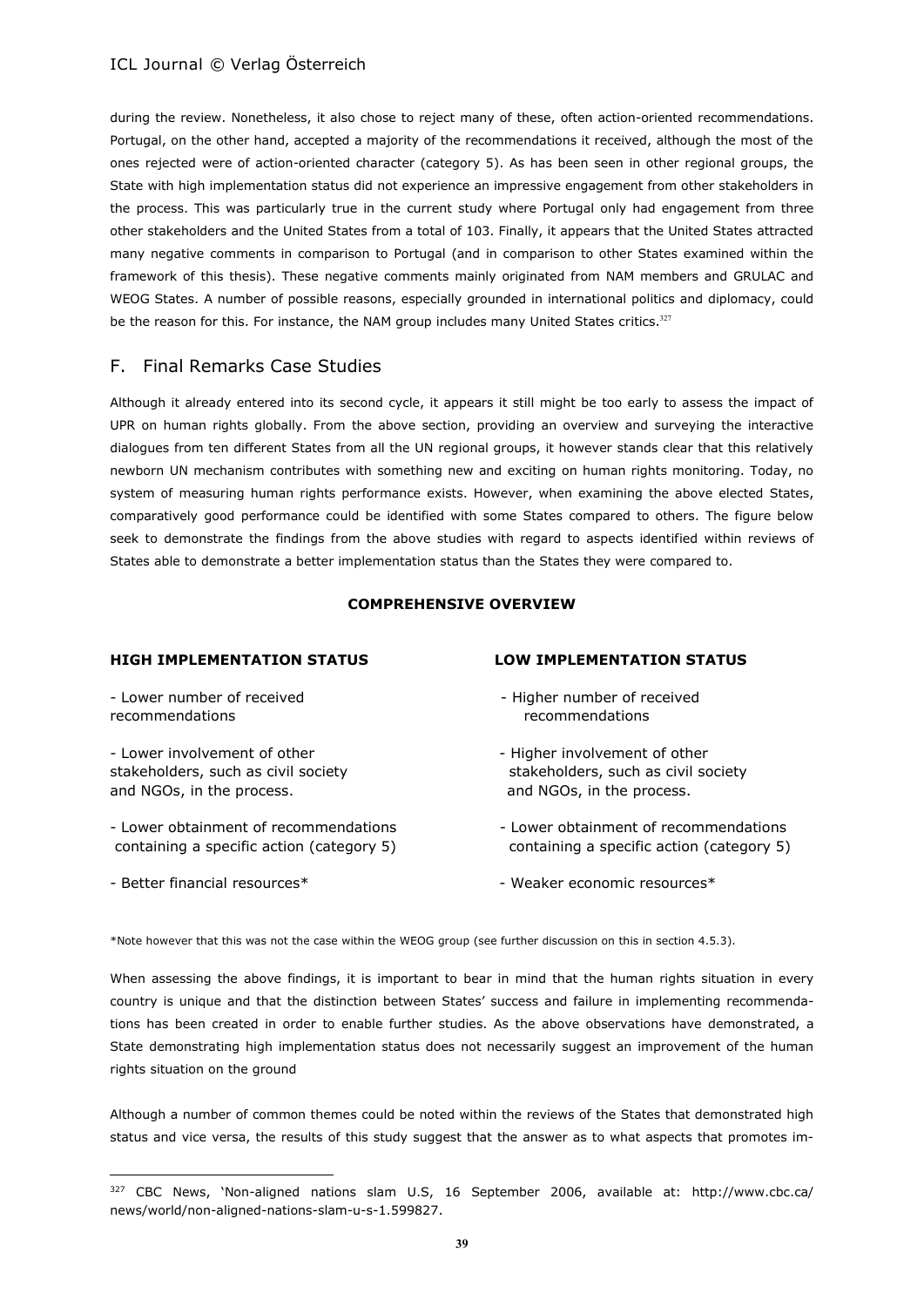plementation is not clear cut. States demonstrating high implementation status appear to receive and accept a lower level of recommendations, in general of non-specific character, than States with poor implementation rates. Although, in general, better financial conditions and to a greater extent considered as free States, it appears as if many of the States demonstrating high implementation rates have adopted a strategy whereby they accept many non-specific recommendations. In general, implementations of these recommendations are difficult to assess and their vague nature requires little effort by the SuR.<sup>328</sup> On the other hand, compliance with international human rights standards is easier to systematize within richer more democratic States. Despite the typical need for implementation of human rights within poorer countries, these are, due to lack of resources, less likely to be a priority.<sup>329</sup> This might explain the fact that States with better financial resources<sup>330</sup> tended to receive less recommendations, generally of non-specific character, than States with limited resources.<sup>331</sup>

Higher involvement of NGOs and civil society in the process could also be noted within the States demonstrating poor results. Following the same argument as above, a possible reason for this finding might be that these, often non-developed and financially challenged, States attracts more attention of other stakeholders wishing to address and resolve issues within the country. Most likely, this also contributes to a higher level of transparency regarding the human rights situation in the country, which could affect the number of recommendations made.

A major threat to the effectiveness of the monitoring mechanism could be observed within regional and political alliances that seemed to act to avoid attention or special scrutiny of sensitive issues. A North-South divide could be noted where developing States often sought to stay away from denunciation, instead focusing on vague, non-specific recommendations. Western States, on the other hand, were more straightforward in their approach and made more action-oriented recommendations. From the African and Asian case studies it appeared specifically clear that regional States and NAM and OIC members sought to protect allies.<sup>332</sup> For all reviews examined above, questions were submitted in advance to the *troika*. However, these were exclusively submitted by Western States and, since States are not obliged to answer questions during the review, they were not answered during the reviews. 333

On the same theme, manipulation of the speaking time could be observed in several reviews. Regional and political alliances making positive interventions, often not even culminating in recommendations, took up valuable time, which resulted in that many delegations had to submit written statements or recommendations after hand.<sup>334</sup> States from the WEOG tended to use time allocated most effectively, in general limiting their statements to questions, criticism or specific recommendations.

To summarize, most States have demonstrated engagement in the review process,<sup>335</sup> including those examined in the above case studies. The engagement as such demonstrates willingness to accept international scrutiny of human rights situations. However, based on the above observations, it stands clear that politicisation and bias, elements that sought to be avoided through the creation of the Council, are present within the UPR process; negatively affecting its efficiency to fulfil its key objective in changing human rights on the ground.

<sup>328</sup> Hickey (2013), p. 6.

<sup>329</sup> Freedman (2013), p. 10.

<sup>330</sup> In general States that demonstrated high implementation status.

<sup>331</sup> In general States that demonstrated low implementation status.

<sup>332</sup> See above presented case studies of Mauritius, Egypt, Malaysia and Nepal.

<sup>333</sup> Supra note. 144.

<sup>334</sup> See case studies of Egypt, Malaysia, Mexico, Belarus and the United States.

<sup>335</sup> The first UPR cycle demonstrated a 100% participation rate.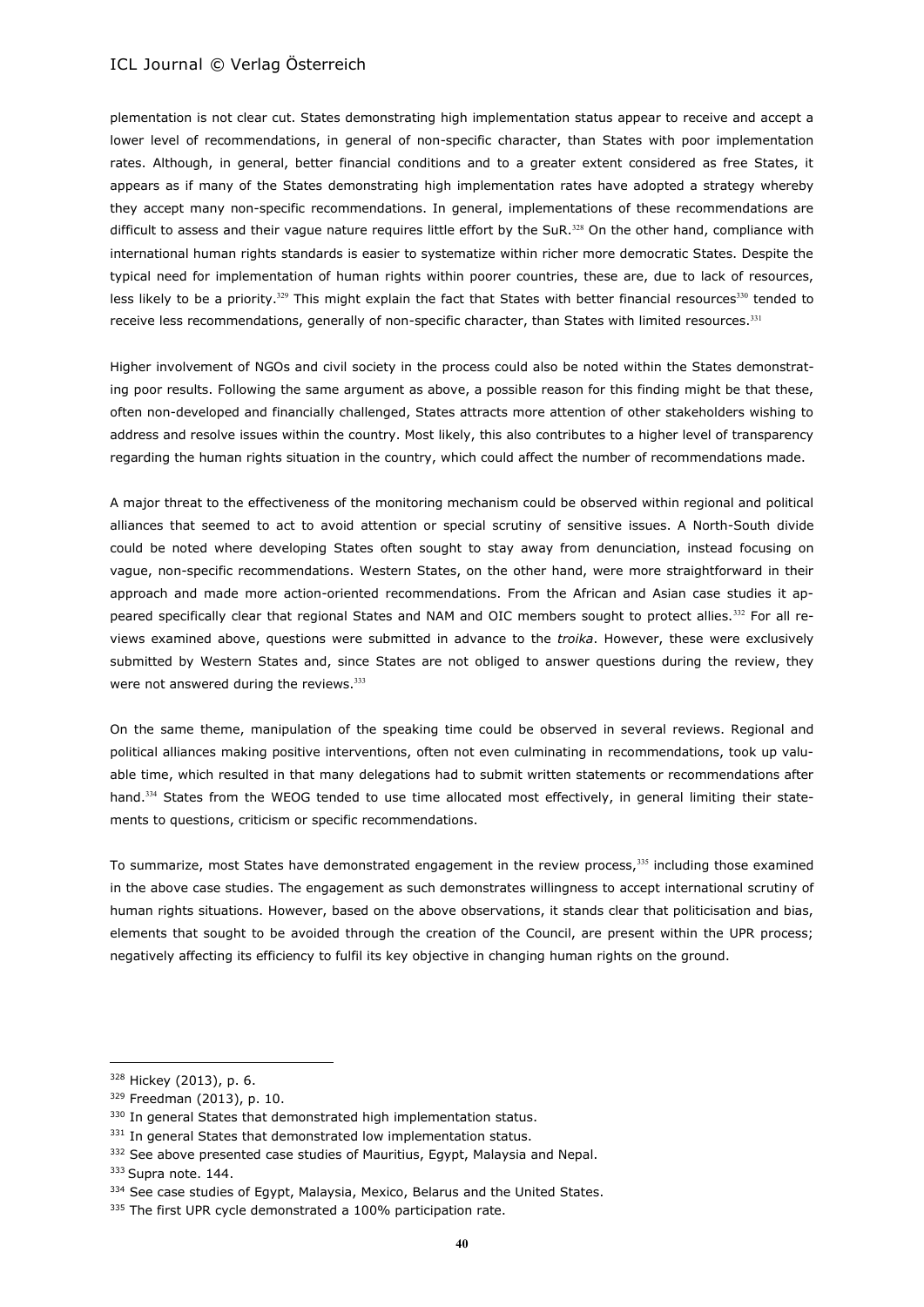# G. A few remarks on the Second UPR Cycle

The second UPR cycle commenced in 2012 and is now half way through its process.<sup>336</sup> It is therefore of relevance to make a few remarks. During the first cycle of the UPR, a total of 21 356 recommendations were made. So far, during the second session, a total of 16 942 recommendations have been made, which indicates an increase of recommendations. Furthermore, an increase of action-oriented recommendations (category 5) can be noted.<sup>337</sup> During the first cycle, 39 countries chose to not make any recommendations, a number that so far, over the course of seven sessions, have decreased to a number of 31 countries.

Ideally, the number of recommendations would have been lower during the second cycle, leaving room for more tailored and action-oriented recommendations. However, although it seems as if the total numbers of recommendations will have been higher during the second cycle, action-oriented recommendations seem to face a steady increase. On the other hand, there has been no increase of advanced written questions prior to the dialogue.<sup>338</sup> Nor does it seem as if the UPR reform process resolved any major deficiencies identified from the first cycle. The issue of manipulation of speaking time during the interactive dialogue sought solution by giving all States an opportunity to take the floor. However, merely three and a half hours are still allocated for the dialogue, and this might instead result in low quality and reiterative statements, especially in the light of the increased number of recommendations.<sup>339</sup> Furthermore, higher influence of NGOs has not been enhanced for the second cycle.

A crucial step forward for the UPR is the increased mid-term reporting that can be noted so far during the second cycle.<sup>340</sup> When creating the UPR, the intention was for States to continue working on both accepted and noted recommendations during the implementation phase.<sup>341</sup> However, the reform of the Council in 2011 stated that: '*The second and subsequent cycles […] should focus on, inter alia, the implementation of the accepted recommendations […]'*. <sup>342</sup> Consequently, SuRs refer to accepted recommendations when accounting for which recommendations they are taking action on. The review mechanism would become toothless if only accepted recommendations were considered at mid-term reports and subsequent reviews. Furthermore, it is clear that States *do* implement noted recommendations.<sup>343</sup> Therefore, rejected (noted) recommendations should be considered throughout the entire process, in order to enable consideration on progress made relating to *all* issues identified during the first cycle.

Finally, the most concerning challenge raised during the second cycle has been the case of non-cooperation, when Israel in 2013 became the first country to refuse to attend its review session.<sup>344</sup> The Council decided to

<sup>336</sup> A majority of the States examined in the above case studies have been reviewed within the second cycle; Mauritius, Egypt, Malaysia, Romania, Russia, Chile, Mexico and Portugal. The second cycle of the UPR started in May 2012, and will hold its last session in 2016.

<sup>337</sup> Over a period of 12 sessions, during the first cycle, 7 731 action-oriented recommendations were made. So far, over a period of seven sessions, 5 407 recommendations containing specific action have been made. The 19<sup>th</sup> session during the second cycle has demonstrated the highest number f recommendations made so far. 338 Supra notes. 142 and 144.

<sup>339</sup> A better solution would have been to establish clear rules in regard to recommendations and give more authority to the role of *troika*. See suggestions for improvement in chapter 5.2.

<sup>&</sup>lt;sup>340</sup> At the time of writing, 50 States had submitted mid-term reports related to the first UPR cycle.

<sup>&</sup>lt;sup>341</sup> HRC Resolution 5/1, para. 34.

<sup>342</sup> HRC Resolution 16/21, para. 6.

<sup>343</sup> See e.g. Ireland. During its UPR in 2011 it was recommended to: '*Introduce legislation to implement the European Court of Human Rights judgement in the A, B and C vs. Ireland case'*. This recommendation was rejected (noted) by the SuR but, however, fully implemented by mid-term.

<sup>&</sup>lt;sup>344</sup> See discussion in chapter 2.3.5.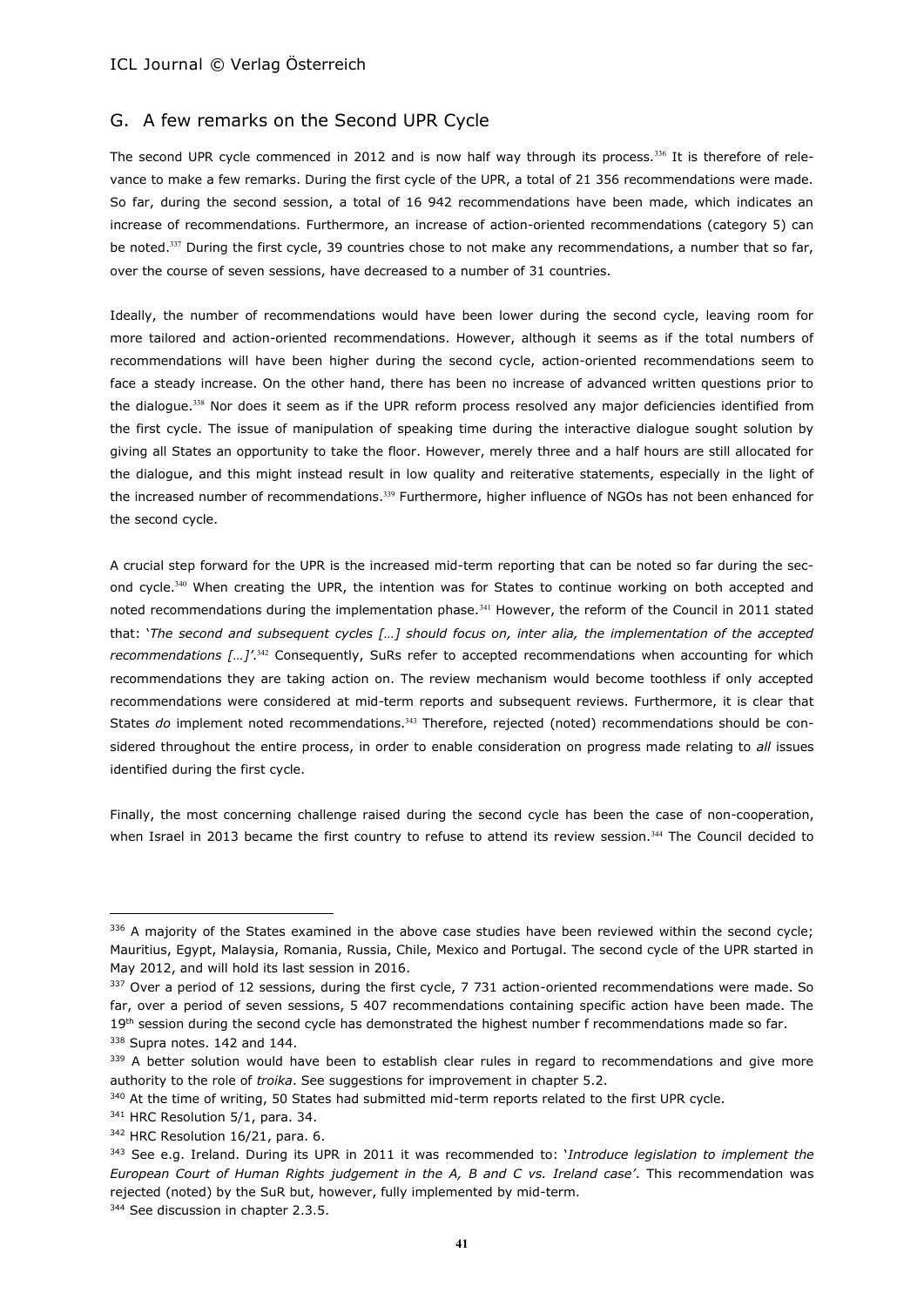postpone the review, a response that some argue was regrettable.<sup>345</sup> The decision was adopted by consensus by the Council and the steps outlined were intended to work as a precedent for future cases of non-cooperation.<sup>346</sup> However, postponing a review because a State is not present could send out worrying signals to other States and consequently make it very easy to not cooperate with the mechanism.<sup>347</sup> Clear guidelines would instead be desirable to be developed in order to be able to address situations of persistent non-cooperation.

# V. Discussion and Conclusions

# A. General Remarks

Let us return to the question of whether the UPR can be considered as efficient from an international legal and human rights perspective. Arguing from a point of departure where efficiency of the monitoring mechanism can only be measured by the improvement of the human rights situation on the ground, $348$  the mid-term results from the first UPR cycle, demonstrating that 48 per cent of the recommendations made were either partially or fully implemented, indeed can be considered an achievement. However, this study has shown that this initial picture, creating an idea of that great results have been accomplished on the ground, might be misleading. A number of elements that undermine credibility and effectiveness of the mechanism have been identified. Firstly, procedural aspects allowing for manipulation of the review process is an unfortunate fact. Secondly, it has been noted that politics is intimately related to the review process. Thirdly, lack of real engagement, flowing from the non-confrontational approach of the mechanism, has been observed.

The UPR was created to 'improve the human rights situation on the ground', by ensuring universal examination of all States.<sup>349</sup> Although implementation might be the most concrete demonstration of the effectiveness of the UPR, many other benefits seem likely to follow from the process. This includes *inter alia* the development of the general understanding of the universal standards States should meet with respect to international human rights law. It may therefore be difficult to measure the overall effectiveness of the mechanism, considering it might need more time in order to be able to demonstrate tangible positive results. However, for now, it appears as if the mechanism is moving towards a direction in which the same aspects that caused the abolishment of the Commission are growing. Based on the above findings, it appears as if the founding principles of the UPR, universality, non-selectivity and lack of bias, are absent within the review mechanism.

It stands clear that the Council has been characterized by the similar struggles of politicisation and selectivity as its predecessor. Establishing a new institution, with just a 'soft' membership criterion to solve the issue of selectivity and bias has clearly not solved any concerns, as demonstrated by the use of special sessions within the work of the Council. The recurring focus on Israel and exclusion of other grave and systematic human rights violations demonstrates that the Council does not fulfil its mandate in a transparent, non-selective, inclusive and de-politicised manner. Furthermore, accepting gross human rights violators as members of the Council can seriously harm the credibility of the body and the monitoring mechanism.

In conclusion, the execution of recommendations, more or less, depends on the political interests of the SuR rather than the fear of plausible sanctions. However, as the case studies in this thesis have demonstrated, there are certain procedural elements that might negatively influence the implementation levels of the States.

 $\overline{\phantom{a}}$ 

 $345$  See e.g. UPR-Info, Non-cooperation with the UPR: Paving the way, 18 March 2013, available at: http://www.upr-info.org/en/news/non-cooperation-upr-paving-way.

<sup>346</sup> Decision OM/7/L.1.

<sup>347</sup> See e.g. UPR-Info (2013).

<sup>&</sup>lt;sup>348</sup> See e.g. Sweeney and Saito, arguing that the only true measure of success of the overview mechanism is whether States implement recommendations and submit follow-up information on this, Sweeney and Saito (2009), p. 203.

 $349$  HRC Resolution, paras. 3 (c) and 4 (a).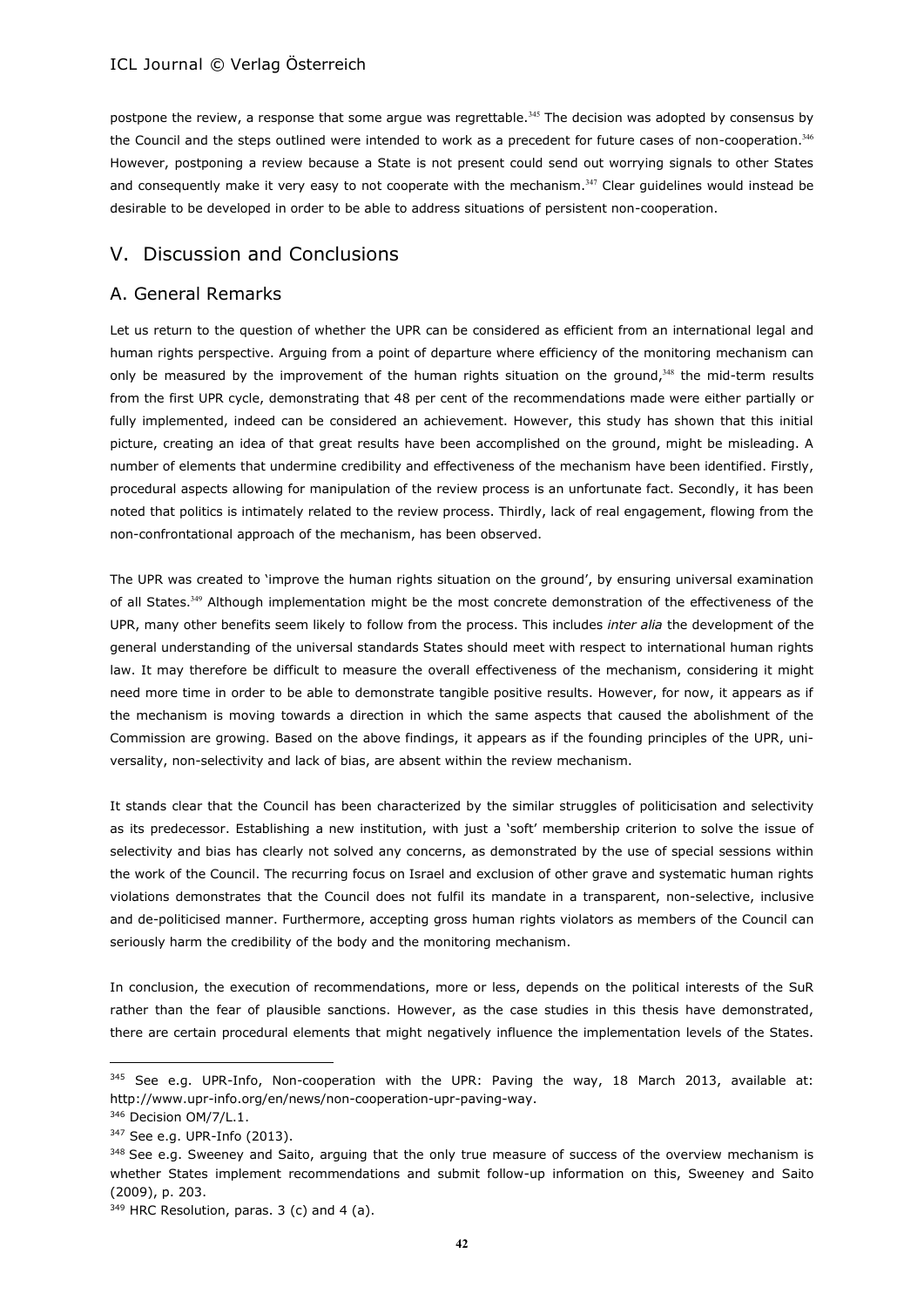It should be stressed that the UPR is an intergovernmental, non-confrontational political system without effective accountability and thus is at risk of exploitation and abuse. The procedural suggestions presented for efficiency improvements (see below) must therefore be considered in light of this particular structure of the mechanism.

# B. Suggestions for Efficiency Improvements

As a State-driven mechanism, the UPR is also an intergovernmental mechanism.<sup>350</sup> Consequently, political sensitivity and complexity is deeply influencing its work.<sup>351</sup> Attempts to redress the Council's and the UPR's shortcomings must therefore take this into account. Without undermining the intergovernmental element and the basic elements of universalism and equality of scrutiny, there are however a few suggestions that can be made for the purpose of limiting the observed elements of politicisation and bias within the UPR; thus developing a more efficient monitoring mechanism. With respect to the findings of this study, at least seven concrete suggestions can be made for this very purpose: (i) require mid-term reports and national action-plans, (ii) strengthen the role of the *troika*, (iii) set out clear rules for statements, (iv) emphasize the need for clear recommendations, (v) allocate additional time for advanced written questions, (vi) strengthen the UPR funds and (vii) strengthen the role of other stakeholders.

#### *(i) Require mid-term reports and national action-plans*

As has been emphasized on several occasions throughout this thesis, the follow-up is the most crucial phase of the UPR process.<sup>352</sup> Indeed, the significance of mid-term reporting is emphasized within the work of the Council,<sup>353</sup> and an increasing number of States are submitting mid-term reports.<sup>354</sup> However, there is no specific course of action on how a follow-up evaluation should be undertaken and although the key for effectiveness within the UPR is implementation of recommendations, States merely have a voluntarily duty to submit a follow-up report.<sup>355</sup> By making mid-term reporting a norm, the review process could reach higher transparency, making it possible for States to bring to light challenges in their implementation and ask for assistance if necessary. Furthermore, the importance of starting work towards implementation right after the review would be emphasized, since progress made will be reported on half way through the implementation phase.<sup>356</sup> Finally, by giving recommending States a chance to build their recommendations on information submitted by mid-term, the risk of having to 'start all over again', perhaps emphasizing the same issues as during the last review, could be expected to be reduced.

Recommendations relating to national action plans within the SuR are frequent within the UPR.<sup>357</sup> This is not without reason. As an example, the Ugandan Government launched the process to develop its national human rights action plan within the framework of the UPR in 2013. The Uganda State Minister for Foreign Affairs, Asuman Kiyingi, stated that: '*no country has a perfect human rights record and that each country must start* 

 $\overline{\phantom{a}}$ 

<sup>350</sup> Freedman (2011), p. 304.

<sup>&</sup>lt;sup>351</sup> Abebe (2009), p. 8.

<sup>352</sup> The importance of mid-term reporting has been stressed since it fills the four-year gap between each review and reflects the substantive action taken by States.

<sup>353</sup> HRC Resolution 16/21, para. 18.

<sup>&</sup>lt;sup>354</sup> Thailand, Morocco, Denmark, Finland and Togo all serve as good examples in voluntarily submitting midterm reports. As mentioned above, 50 States have, at the time of writing, submitted mid-term reports related to the first UPR cycle.

<sup>&</sup>lt;sup>355</sup> HRC Resolution 16/21, para. 18.

<sup>356</sup> At the time of writing, 50 States had submitted mid-term reports related to the first UPR cycle. See also chapter 4.7.

<sup>&</sup>lt;sup>357</sup> During the first cycle, 275 recommendations relating to national action plans were made, supra note. 142.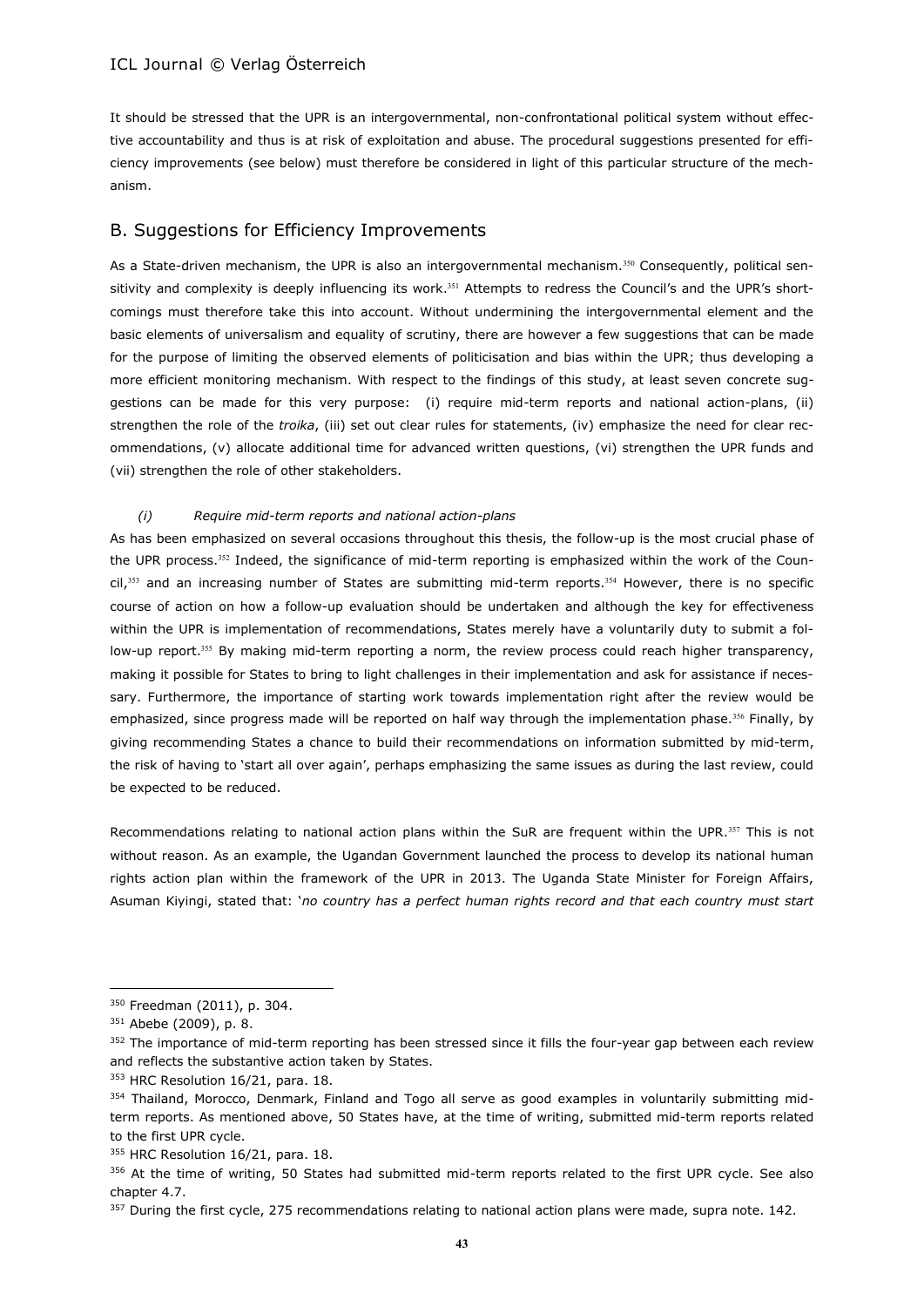*from its own actual political, cultural, historical and legal circumstances*'.<sup>358</sup> Further, in respect to this initiative, the head of the UN Human Rights Office in Kampala, Birgit Gerstenberg, acknowledged that: '*a national action plan is not an all-encompassing solution but can be a great tool for mobilizing social energy, for increasing basic social consensus through dialogue and for promoting respect and tolerance for each other*'.<sup>359</sup> Submissions of national action plans, outlining timeframes, responsible agencies and consultative processes for recommendations can thus be of great assistance in facilitating and organizing the implementation of recommendations.<sup>360</sup>

By establishing a requirement of mid-term reports together with national action plans, higher pressure could be placed on States during the implementation phase. This requirement would however most likely require the establishment of a formal UPR-body to monitor the implementation phase, to guarantee that all recommendations are being addressed and to assist States in avoiding duplication of work.<sup>361</sup>

#### *(ii) Strengthen the role of the troika*

In practice, the *troika's* role is weakened by the fact that it does not have any real authorities within its mandate.<sup>362</sup> Furthermore, the group is composed by the drawing of lots among Council members and has no other impartial external human rights experts. By supplementing the original group with impartial UN experts, giving them the mandate to require recommendations intended to be delivered prior to the review to be submitted in advance, the quality of the review could be enhanced. The new group of *troika* could assess the recommendations prior to the review, in order to enable consultations with relevant recommending States regarding nonobjective or reiterative recommendations. This would consequently address the issue of many, repetitive and duplicating recommendations. Furthermore, elements of politicisation within the outcome of the review could be reduced as well. Given that the *troika* prepares the final WG Report, the outcome currently depends on the group's expertise and its shield of influence from the SuR or its allies.<sup>363</sup> Impartial, supplementary, members of the group could contribute with country knowledge and objectivity. Other significant advantages from remodelling the *troika* could be that practical gaps in regard to technical cooperation and exchange of best practices would be addressed by identifying these matters already prior to the dialogue.

#### *(iii) Set out clear rules for statements*

As demonstrated through the case studies in chapter 4, regional or political allies of the SuR often took the floor to deliver positive statements.<sup>364</sup> During the first UPR cycle, this behaviour resulted in that many States were not able to take the floor, due to time restraints.<sup>365</sup> Although all States, through the UPR reform in 2011, now are allowed to take the floor, positive statements could still take up valuable time that would be better spent dealing with concerns. By setting out clear procedural rules, in which statements must be limited to questions, criticisms or clear recommendations, this kind of manipulation of speaking time could be addressed. This would

 $\overline{\phantom{a}}$ 

<sup>361</sup> Hickey (2013), p. 46.

<sup>358</sup> OHCHR, 'A National Human Rights Action Plan – Uganda follows through on its commitment to the Universal periodic Review,' available at: http://www.ohchr.org/EN/NewsEvents/Pages/ UgandaNationalHumanRightsActionPlan.aspx.

<sup>359</sup>Ibid.

<sup>360</sup> Open Society Justice Initiative, the Brookings Institution's Foreign Policy program and UPR-Watch's *Conference on Improving Implementation and Follow up of the Treaty Bodies, Special Procedures and UPR, The Report of Proceedings*, November 22 – 23, 2010, statement delivered by Rachel Brett, Representative for Human Rights and Refugees, Quaker UN Office in Geneva, p.16.

<sup>362</sup> As mentioned in chapter 2, the *troika* is given the mandate to facilitate the UPR. This should be accomplished by receiving written questions prior to the review, assisting the actual review and prepare and present the final WG Report, HRC Resolution 5/1, para. 18 (d).

<sup>363</sup> Freedman (2011), p. 304.

<sup>&</sup>lt;sup>364</sup> This was particularly clear within the African and the Asian groups.

<sup>365</sup> Supra note 142. See also case studies in chapter 4.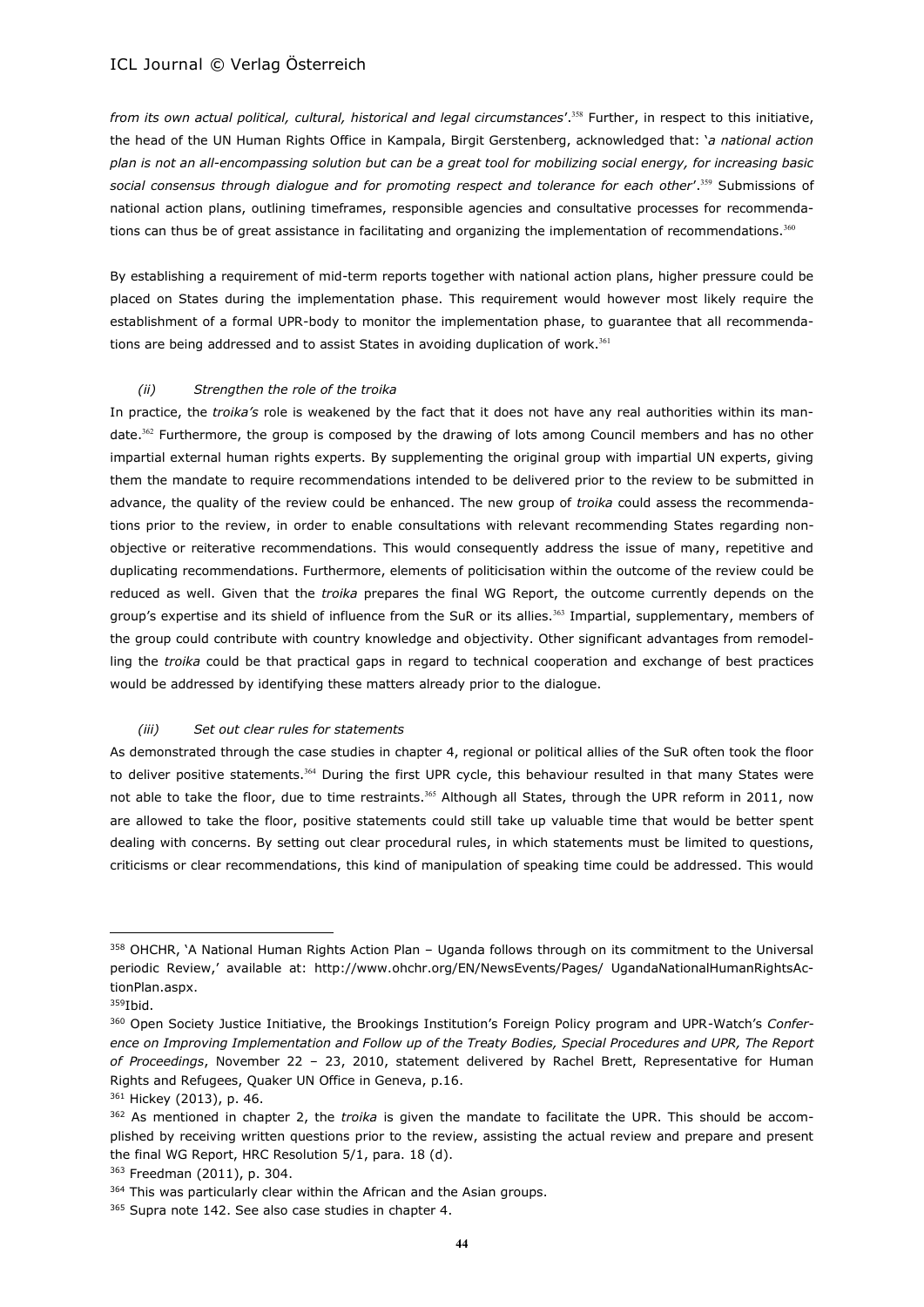most likely also solve the issue of the high number of recommendations (see chapter 3.2.4), which has increased during the second cycle.<sup>366</sup>

#### *(iv) Emphasize the need for clear recommendations*

From the case studies presented in chapter 4, a pattern emerged whereby regional and political allies refrained from raising controversial issues and making recommendations of more specific character. Further, States sovereign right in choosing which recommendations to accept or reject resulted in that action-oriented recommendations, in general requiring more efforts and financial resources, were far less likely to be accepted and implemented than recommendations of more general character.<sup>367</sup> Furthermore, States demonstrating high implementation records tend to accept vague recommendations and reject more specific ones. Failure to deliver clear recommendations most certainly limits the possibility to measure implementation and progress on the ground.<sup>368</sup> Some recommendations have even been so vague that the relevant State has been unable to understand how to implement them.<sup>369</sup> Consequently, clear, understandable and transparent recommendations should be required within the review. In accomplishing this objective, the *troika* (see suggestion ii above) could be of assistance in consulting with recommending States. Important to bear in mind hear though is the political environment the UPR works within and that diplomatic considerations might hinder States from making certain specific recommendations.<sup>370</sup>

#### *(v) Allocate additional time for advanced written questions*

Currently, advanced written questions are supposed to be answered by the SuR during the presentation of its national report.<sup>371</sup> During the first UPR cycle, this practice however was underutilised.<sup>372</sup> Even in cases where the SuR allocated time for questions during the dialogue, advanced written questions were less likely to be answered than questions voiced from the floor.<sup>373</sup> To deal with this issue, all advanced submitted questions could be dealt with during a separate session, prior to the interactive dialogue. The *troika* could assess the questions intended to be posed during the dialogue, consult with States that submitted them regarding reiterative matters, and prepare the separate and additional question time. Tactics used to defect attention from certain issues could as a result be conquered.

#### *(vi) Strengthen the UPR Funds*

It would be easy to say that States that demonstrates low implementation results are also the ones that put in least effort and engagement in the process. Such a finding would, in the light of what has emerged from the above comparative analysis, be utterly wrong - perhaps even contradictory. A high level of accepted recommendations could also be a sign of engagement. However true efficiency of the mechanism naturally depends on whether States improve the human rights situation on the ground through implementation of the recommendations made during the review. As indicated by the case studies in chapter 4, poorer States tended to receive a high number of recommendations of action-oriented and costly nature. Naturally, this requires more effort and financial resources than fewer recommendations of more general character. The strengthening of the UPR Voluntary Trust Fund and the Voluntary fund for Financial and Technical Assistance seem to be vital in order to fulfil the key objective of the UPR. Given the very nature of the funds, strengthening of it naturally lies

 $\overline{\phantom{a}}$ 

<sup>366</sup> See chapter 4.7.

<sup>367</sup> As demonstrated by data presented in chapter 3 and through the case studies in chapter 4. See also chapter 2.3.5 for further discussion regarding rejections of, or non-implementation of recommendations without legitimate reasons.

<sup>368</sup> Hickey (2013), p. 5.

<sup>369</sup> UPR-Info (2014), p.60.

<sup>370</sup> Ibid.

<sup>&</sup>lt;sup>371</sup> Annex to HRC Resolution 5/1, para. 29.

<sup>372</sup> Hickey (2013), p. 43. This was also identified from the case studies in chapter 4 where the SuR often neglected to deal with advanced submitted questions during the review.

<sup>373</sup> Freedman (2011), p. 306.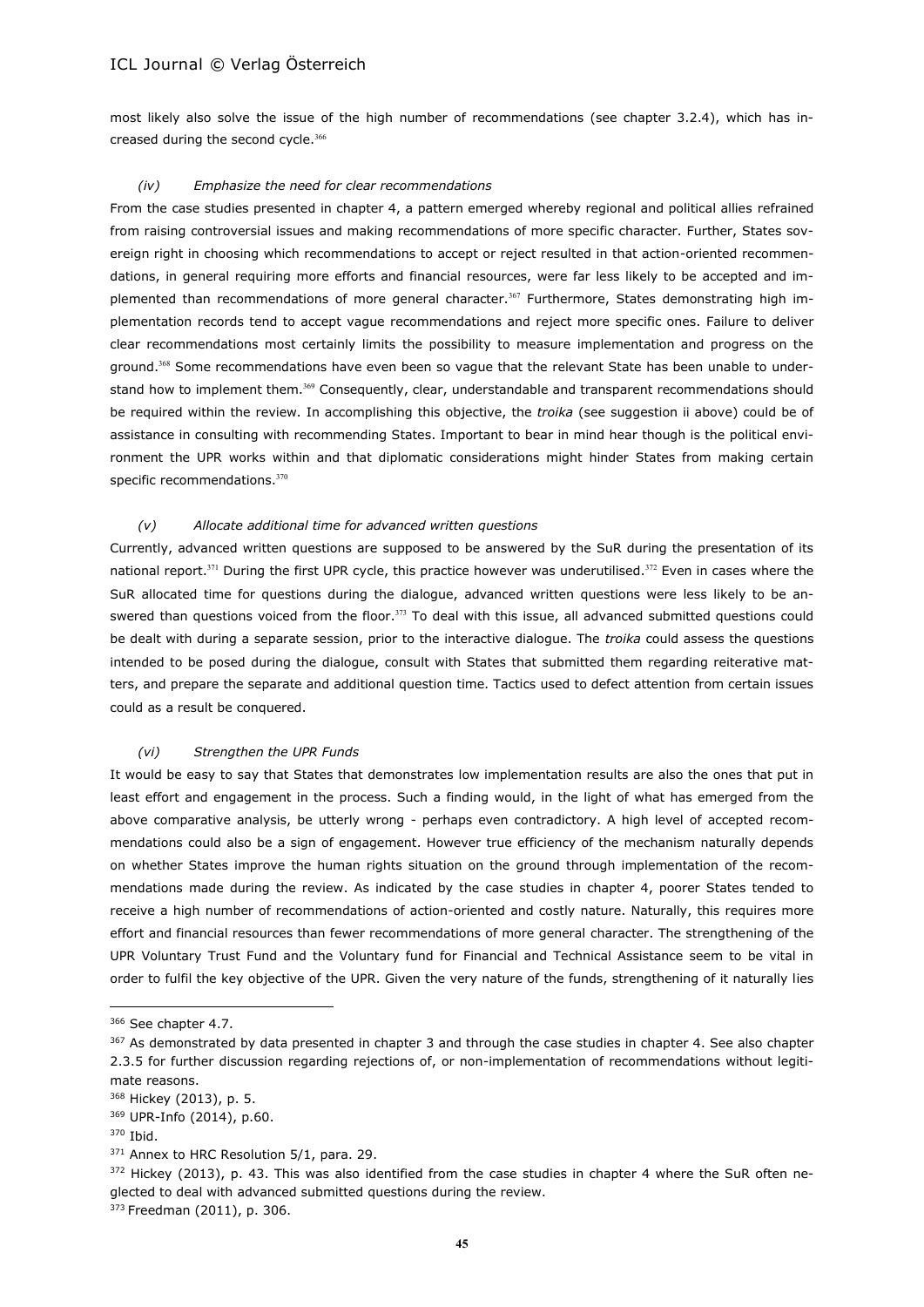in the hand of the States and other stakeholders. However, for the purpose of giving incentives to contribute to the funds, recommending States should be encouraged submit a rough estimate of costs linked to their recommendations. Furthermore, SuRs should be required to state their needs in regard to implementation costs. For this purpose, the required mid-term report (see suggestion i above) could serve an important purpose.

### *(vii) Strengthen the role of NGOs and civil society*

Lastly - and perhaps most importantly - the role of other stakeholders needs to be strengthened. According to the GA Resolution 60/251, the work of the Council 'shall be transparent, fair, impartial and shall enable genuine dialogue'.<sup>374</sup> Further, the HRC Resolution 5/1 calls for the UPR to 'ensure' participation of all relevant stakeholders.<sup>375</sup> Currently, however, the examination of the SuR is based on a self-written report reflecting the human rights situation in the country. Furthermore, civil society only has a very limited role in the review process.

There are several examples of NGOs managing to influence the UPR process in a successful way. For instance, establishment of national action plans has been the result of work by NGOs and other stakeholders.<sup>376</sup> Furthermore, NGOs are very active in submitting information regarding human rights situations in SuRs, delivering oral statements at the time of adoption of the WG Report and taking part in the process by other means;  $377$  activities that should be encouraged.

Emphasizing the role of civil society and NGOs in the process and enhancing the reports submitted by civil society to the same level as the State's self-written report on the human rights situation could lead to a higher transparency of the human rights situation.<sup>378</sup> Currently, NGOs are only allowed to take the floor a few minutes before the adoption of the final WG Report and thus, they have no significant influence in the review process. Although genuine commitment by States is fundamental for the realization of recommendations during the review, enhancement of the role of civil society and NGOs in the process can put higher pressure on States during the implementation phase. Furthermore, encouragement of increased cooperation between States and non-State actors would most likely lead to higher transparency of the human rights situation in the country.<sup>379</sup>

Above seven suggestions for improvement of the UPR have sought to address the aspects that this thesis have found to negatively affect the efficiency of the mechanism. Currently, the peer-review mechanism does not seem well equipped as a decisive and enforcing mechanism. Instead, it appears more like a platform to collect, evaluate and disseminate information for consumption by States and the international community. Commitment to fully engage in the process, by both States and non-State actors, will be the most crucial element in deciding whether the monitoring mechanism will reach true efficiency.<sup>380</sup> However, in order to increase States' commitment and to motivate them to implement their recommendations, greater transparency, clear procedural rules and balance between domestic and international concerns will play a crucial role.

# C. Final Remarks and Challenges Ahead

This thesis has explained the gradual and complex path towards an efficient, trustworthy and legitimate human rights monitoring mechanism within the UN machinery. It has demonstrated the challenges that the new institutional reform - established to de-politicise and work more efficient than its predecessor - has encountered and is still facing. Although the mechanism still has to be considered as a political body, it has great potential to

<sup>&</sup>lt;sup>374</sup> GA Resolution 60/251, para. 12.

 $375$  HRC Resolution 5/1, para. 3 (m).

<sup>376</sup> Hickey (2013), p. 47.

<sup>377</sup> Ibid., p. 48.

<sup>378</sup> FIACAT (2009), p. 8.

<sup>379</sup> Ibid.

<sup>380</sup> Sweeney and Saito (2009), p. 203.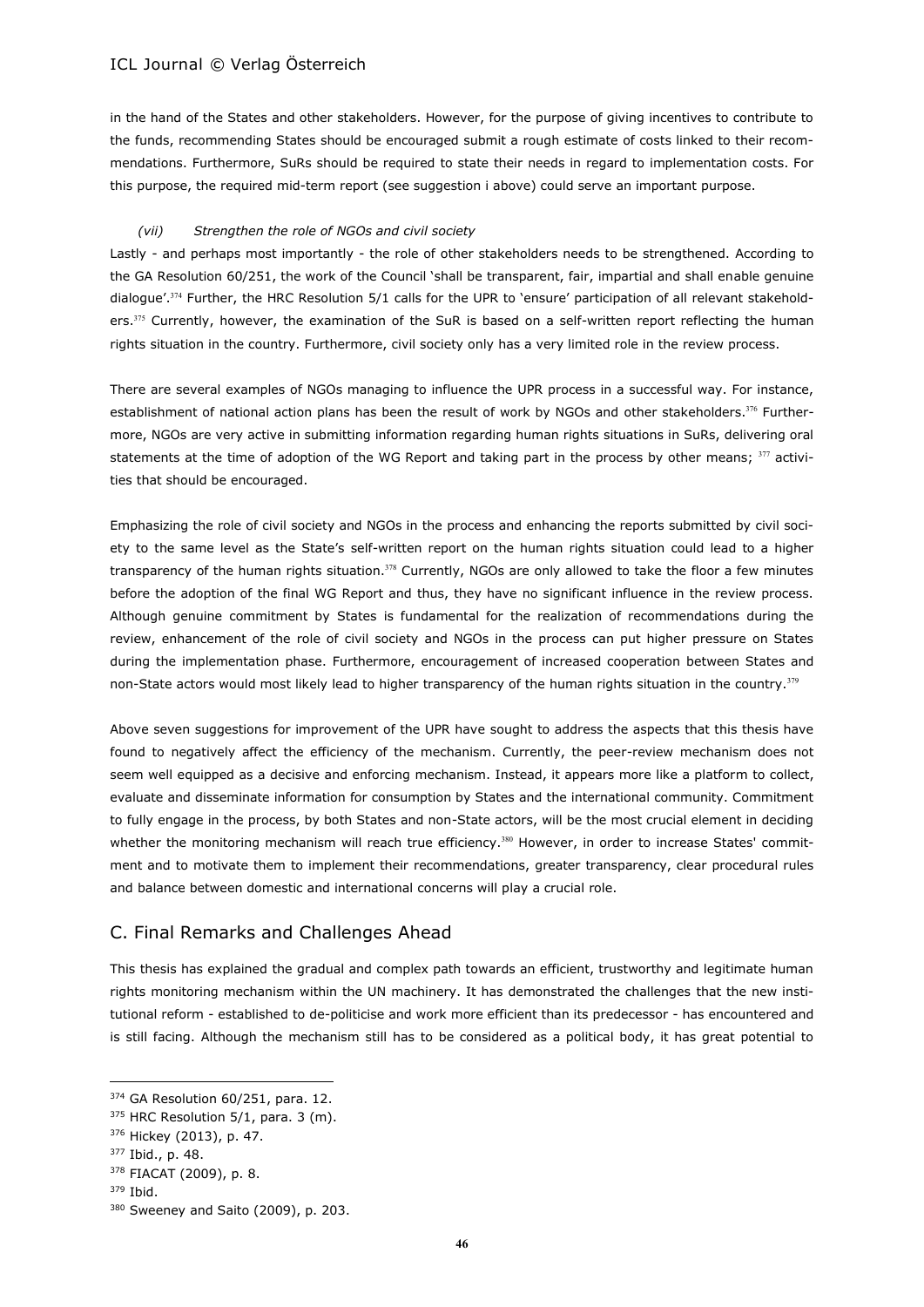strengthen human rights on the ground. Especially considering its non-confrontational, interactive character, which aims to complement other UN-protection mechanisms.

However, this thesis has also shown that the same elements that may be considered the strength of the mechanism might be characteristics that negatively affect its effectiveness and legitimacy. Although the mechanism indisputably can be considered a great success in terms of State engagement, $381$  the political context that the UPR works within limits its capability to, in an equal way, scrutinize and monitor the human rights situations in States. Despite that it was created for the very purpose of overcoming the flaws of its predecessor, the Council has developed similar elements of politicisation and bias. Political and regional allies seem to be helping each other to avoid international scrutiny of sensitive issues within the UPR and various tactics are being used during the review for that same reason. It thus stands clear that flaws that were direct causes of the Commission's demise are also prevalent within the Council and its monitoring mechanism.

Indeed the second UPR cycle has been able to demonstrate progress, whereby States have increased their midterm reporting and delivers clearer and more action-oriented recommendations.<sup>382</sup> However, the Council's inability to act with power makes the postponing of Israel's review a worrying precedent in regard to State cooperation. Is has been determined that the Council, as an intergovernmental body, is and will be a political body, negatively affecting the improvement of human rights on the ground. However, the political characteristics must also be considered essential for States willingness to submit themselves to international scrutiny of their human rights situations. Any future attempts of reform will therefore have to take this into consideration in order to not be contra productive.

States commitment to fully engage in the process is the most crucial element in deciding whether the UPR ultimately will be a legitimate, trustworthy international platform that allows for transparent review and improvement of human rights protection. Although true efficiency of the mechanism can only be measured in the success of implementation of its recommendations, one should also bear in mind the international publicity the mechanism has brought with it, naturally enabling an improvement of the general understanding of international human rights standards and transparency of global human rights situations. Hence, there can be no doubt that the UPR has added value to the status quo and improved the human rights on the ground. Furthermore, despite plausible misrepresentation of results,<sup>383</sup> almost half of the recommendations were implemented by midterm. An overall efficiency of the mechanism can thus be observed. The challenge ahead is to develop a stronger framework, accepting the inevitable political context the UPR works within, but at the same time manage to limit the impact politicisation will have for the fulfilment of the mechanism's objective; to improve the human rights on the ground. Naturally, this is not an easy task the Council is facing, and patience for visible results seems to be essential. Bearing in mind that many of the flaws that were direct causes of the Commission's demise are prevalent at the Commission and the UPR, the time to act is now. Before the Council meets the same fate as its predecessor.

> **Nathalie Lihuvud Svensson:** Trollsjövägen 40 B, 132 46 Saltsjö-Boo, Sweden; nathalie.lihuvud@gmail.com

<sup>381</sup> During the first cycle of the UPR, all Member States participated in the review process.

<sup>382</sup> See further discussion on this in chapter 4.7.

<sup>&</sup>lt;sup>383</sup> See e.g. Egypt and the United States, which both demonstrated implementation of category 5 recommendations. Other stakeholders however claimed that violations could occur under different laws, see chapter 4.1.2.1 and 4.5.2.1.Furthermore, as this thesis has demonstrated, many of the implemented recommendations were of general character, meaning that they might not have had a real impact on the ground.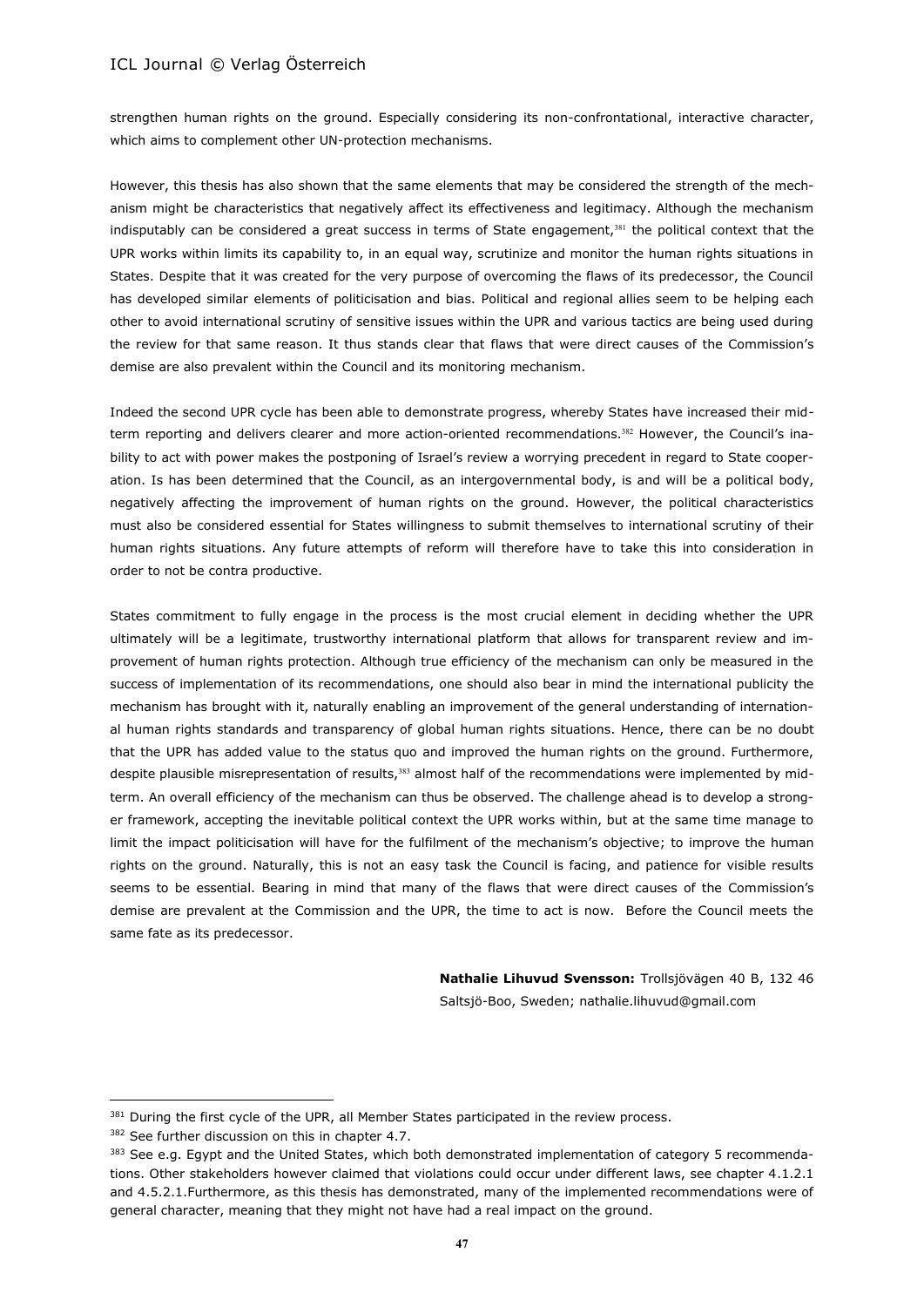#### **Bibliography**

#### **UNITED NATIONS DOCUMENTS**

#### **Treaties**

1. United Nations, Charter of the United Nations, 1 UNTS XVI, 24 October 1945.

2. United Nations, Vienna Convention on the Law of Treaties, Treaty Series, Vol. 1155, May 23, 1969.

3. United Nations, Statute of the International Court of Justice, 18 April 1946.

4. United Nations, Rome Statute of the International Criminal Court, UN. Doc. A/CONF.183/9, 17 July 1998.

#### Commission on Human Rights

5. Commission on Human Rights, Report to the Economic and Social Council on the 1st Session of the Commission, E/259, 1947.

6. Commission on Human Rights, 'Report of the Sixth Session of the Commission on Human Rights', UN Doc. E/1681, 19 May 1950.

7. Commission on Human Rights, Report of the Commission on Human Rights to the Second Session of the Economic and Social Council, UN Doc. E/38, 21 June 1946.

8. Commission on Human Rights, Resolution 2 (XXIII). E/CN4/Res/2 (XXIlI), 6 March 1967.

#### Economic and Social Council

9. Economic and Social Council, Resolution 5 (I), UN Doc. E/RES/5(I), 29 January 1946.

10. Economic and Social Council, Procedural Resolution on the Closure of the Work of the Commission, UN Doc. E/CN.4/2006/L.2, 27 March 2006.

#### General Assembly

11. General Assembly Resolution 217A (III), Universal Declaration of Human Rights, U.N. Doc A/810 at 71, 10 December 1948. 12. General Assembly Resolution 60/1, World Summit Outcome, UN Doc. A/RES/60/1, 24 October 2005.

13. General Assembly Resolution 60/251, Human Rights Council, UN Doc. A/RES/60/251, 15 March 2006.

14. General Assembly Report of the Secretary-General A/59/2005, In larger freedom: towards development, security and human rights for all, UN Doc. A/59/2005, 21 March 2005.

#### The Human Rights Council

15. Human Rights Council Decision 1/103, The Universal Periodic Review, UN Doc. A/HRC/DEC/1/103, 30 June 2006.

16. Human Rights Council, Intersessional open-ended intergovernmental working group to develop the modalities of the universal periodic review mechanism established pursuant to Human Rights Council decision 1/103, UN Doc. A/HRC/3/3, 30 November 2006.

17. Human Rights Council Resolution 5/1, Institution-building of the United Nations Human Rights Council, UN Doc. A/HRC/5/1, 18 June 2007.

18. Human Rights Council Resolution 5/2, Code of Conduct for Special Procedures Mandate-holders of the Human Rights Council, UN Doc. A/RES/5/2, 18 June 2007.

19. Human Rights Council Decision 6/102, Follow-up to Human Rights Council resolution 5/1, UN Doc. A/HRC/DEC/6/102, 27 September 2007.

20. Human Rights Council Resolution 6/17, Establishment of funds for the universal periodic review mechanism of the Human Rights Council, UN Doc. A/HRC/RES/6/17, 28 September 2007.

21. Human Rights Council Resolution S-5/2, Report of the Human Rights Council on its Fifth Special Session, UN Doc. A/HRC/S-5/2, 2 October 2007.

22. Human Rights Council, Modalities and practices for the universal periodic review process, UN Doc. A/HCR/PRST/8/1, 9 April 2008.

23. Human Rights Council Resolution 16/21, Review of the work and functioning of the Human Rights Council, UN Doc. A/HRC/RES/16/21, 25 March 2011.

24. Human Rights Council Decision 17/119, Follow-up to the Human Rights Council resolution 16/21 with regard to the universal periodic review, UN Doc. A/HRC/DEC/17/119, 19 July 2011.

25. Human Rights Council Resolution S-17/2, Report of the Human Rights Council on its seventeenth special session, UN Doc. A/HRC/S-17/2, 22 August 2011.

26. Human Rights Council Report 17/2, List of Speakers in the Working Group of the Universal Periodic Review, UN Doc. A/HRC/17/2, 24 May 2012.

27. Human Rights Council Resolution 22/13, Situation of human rights in the Democratic People's Republic of Korea, UN Doc. A/HRC/RES/22/13, 21 March 2013.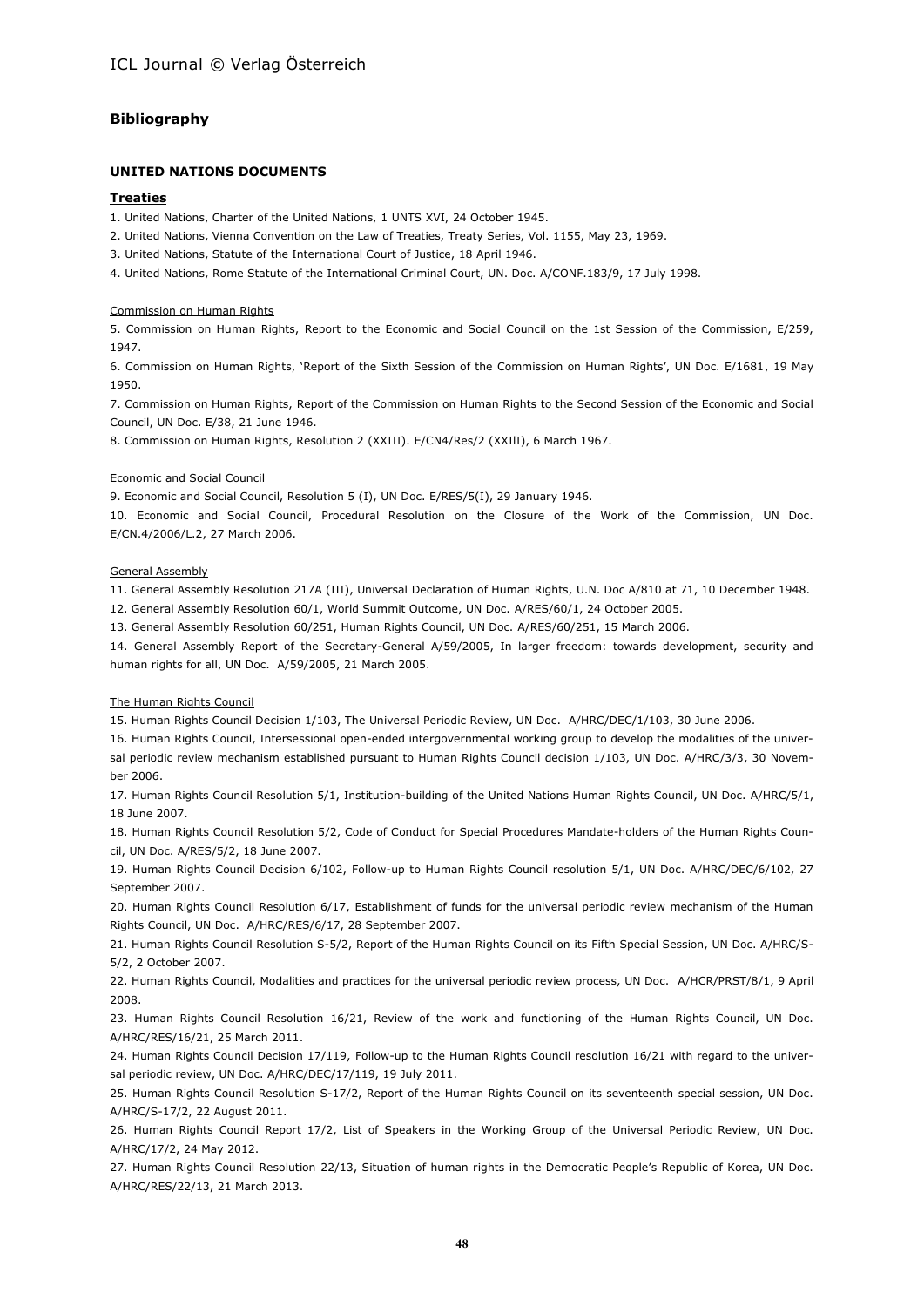28. Human Rights Council Resolution 26/L.9, Special Rapporteur on the rights of persons with disabilities, UN Doc. A/HRC/26/L.9, 20 June 2014.

29. Human Rights Council Resolution 26/L.26, Situation of human rights in Eritrea, UN Doc. A/HRC/26/L.6, 23 June 2014.

30. Human Rights Council, Advisory Committee, Preliminary study on enhancement of international cooperation, UN Doc. A/HRC/AC/12/CRP.2, 19 February 2014.

#### UPR-documents

31. Human Rights Council, Report of the Working Group on the Universal Periodic Review, Romania, UN Doc. A/HRC/8/49, 19 May 2008.

32. Human Rights Council, Report of the Working Group on the Universal Periodic Review, Mauritius, UN Doc. A/HRC/11/28, 13 February 2009.

33. Human Rights Council, Report of the Working Group on the Universal Periodic Review, Malaysia, UN Doc. A/HRC/11/30, 13 February 2009.

34. Human Rights Council, Report of the Working Group on the Universal Periodic Review, Mexico, UN Doc. A/HRC/11/27, 13 February 2009.

35. Human Rights Council, Report of the Working Group of the Universal Periodic Review, Portugal, UN Doc., A/HRC/11/27, 3 March 2009.

36. Human Rights Council, Report of the Working Group of the Universal Periodic Review, Chad, UN Doc. A/HRC/12/5, 5 May 2009.

37. Human Rights Council, Report of the Working Group on the Universal Periodic Review, Chile, UN Doc. A/HRC/12/10, 12 May 2009.

38. Human Rights Council, Report of the Working Group on the Universal Periodic Review, Chile, A/HRC/12/10, 4 June 2009

39. Human Rights Council, Report of the Working Group on the Universal Periodic Review, Portugal, UN Doc, 8 December 2009.

40. Human Rights Council, Report of the Working Group on the Universal Periodic Review, Egypt, UN Doc. A/HRC/14/17, 19 February 2010.

41. Human Rights Council, Report of the Working Group on the Universal Periodic Review, Belarus, UN Doc. A/HRC/15/16, 14 May 2010.

42. Human Rights Council, Report of the Working Group on the Universal Periodic Review, United States of America, UN Doc. A/HRC/16/11, 9 November 2010.

43. Human Rights Council, Report of the Working Group of the Universal Periodic Review, United States of the America, UN Doc. A/HRC/16/11, 4 January 2011.

44. Human Rights Council, Report of the Working Group on the Universal Periodic Review, Nepal, UN Doc. A/HRC/17/5, 27 January 2011.

45. Human Rights Council, Report of the Human Rights Council on its seventh organizational meeting, UN Doc. A/HRC/OM/7/1, 29 January 2013.

46. Human Rights Council, Report of the Working Group of the Universal Periodic Review, Chad, UN Doc A/HRC/25/14, 29 October 2013.

47. Human Rights Council, Summary prepared by the Office of the High Commissioner for human rights in accordance with paragraph 15 (c) of the annex to Human Rights Council resolution 5/1, Portugal, UN Doc. A/HRC/WG.6/6/PRT/3, 3August 2009. 48. Human Rights Council, Summary prepared by the Office of the High Commissioner for Human Rights, in accordance with paragraph 15 (c) of the annex to Human Rights Council resolution 5/1, Egypt, UN Doc. A/HRC/WG.6/7/EGY/3, 7 February 2010. 49. Human Rights Council, Summary prepared by the Office of the High Commissioner for human rights in accordance with paragraph 15 (c) of the annex to Human Rights Council resolution 5/1, United States of America, UN Doc. A/HRC/WG.6/9/USA/3, 9 November 2010.

50. Human Rights Council, Summary prepared by the Office of the High Commissioner for Human Rights, in accordance with paragraph 15 (c) of the annex to Human Rights Council resolution 5/1, Chile, UN Doc. A/HRC/WG.6/5/CHL/3, 19 February 2009.

51. Human Rights Council, Summary prepared by the Office of the High Commissioner for Human Rights, in accordance with paragraph 15 (c) of the annex to Human Rights Council resolution 5/1, Mexico, UN Doc. A/HRC/WG.6/4/MEX/3, 3 December 2008.

52. Human Rights Council, Summary prepared by the Office of the High Commissioner for Human Rights, in accordance with paragraph 15 (c) of the annex to Human Rights Council resolution 5/1, Portugal, UN Doc. A/HRC/WG.6/6/PRT/3, 3 August 2009.

#### **CASES**

1. Nuclear Test Case (Australia v France) (Merits) [1974] International Court of Justice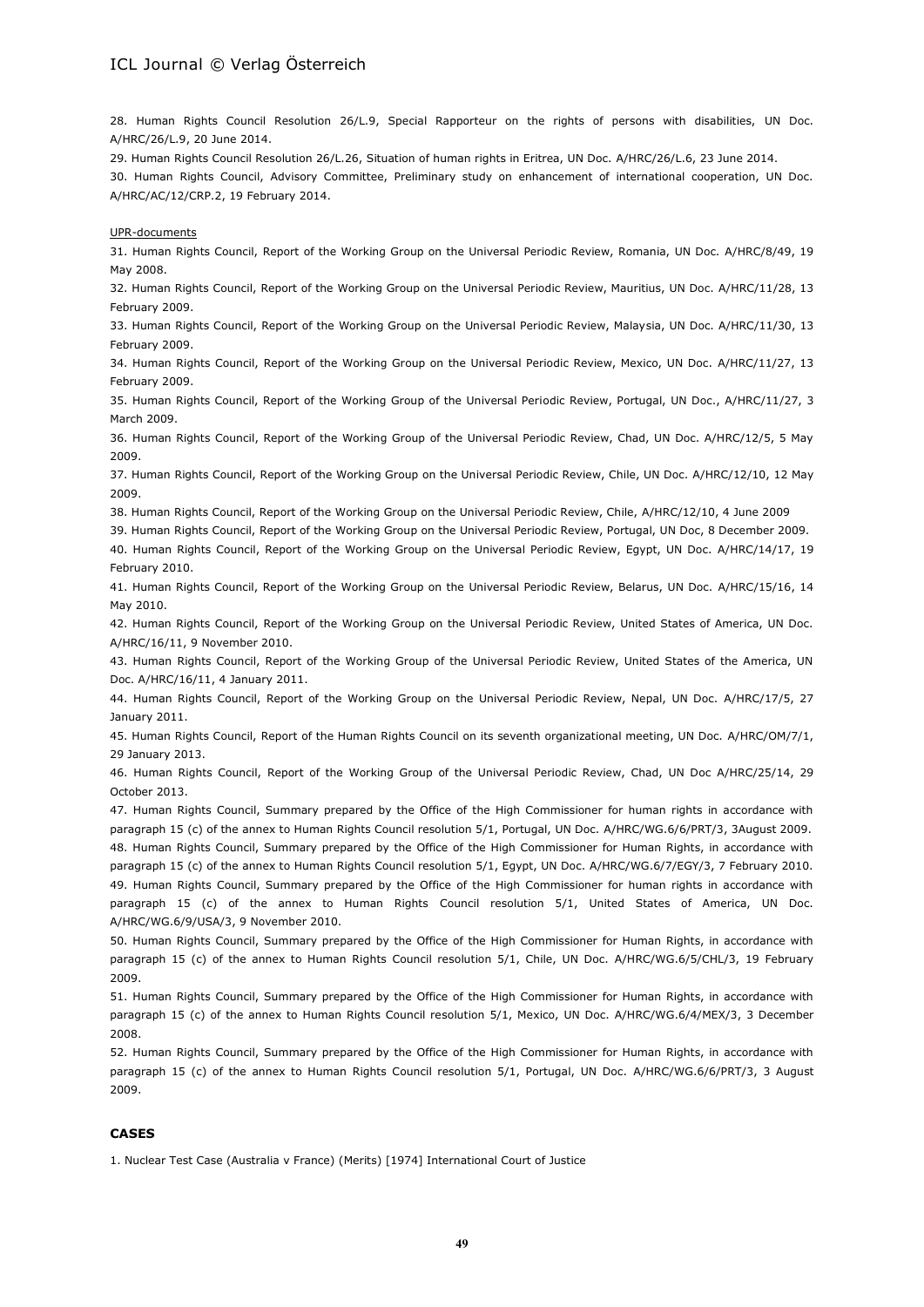#### **BOOKS AND PERIODICALS**

1. Abebe. M, Allehone, 'The role and future of the Human Rights Council' in Sheeran Scott, Sir Rodley Nigel, Sir Nigel Rodley (eds.), *Routledge Handbook of International Human Rights Law*, Rootledge, New York, 2013, p. 743-760.

2. Abebe, M, Allehone, 'Of Shaming and Bargaining: African States and the Universal Periodic Review of the United Nations Human Rights Council,' in *Human Rights Law Review, Vol. 9, Issue 9* (2009), pp. 1-35.

3. Alston, Philip, 'Reconceiving the UN Human Rights Regime: Challenges Confronting the New UN Human Rights Council' in *Melbourne Journal of International Law* 185, Vol. 7, 2006, p. 207 - 13.

4. Boyle, Kevin, 'The United Nations Human Rights Council: Origins, Antecedents, and Prospects' *New Institutions for Human Rights Protection*. Ed. Kevin Boyle. Oxford: Oxford, 2009, pp. 11-47.

5. Bring, Ove &, Mahmoudi, Said, *Sverige och Folkrätten*, 3rd ed, Norstedts Juridik, Stockholm, 2007.

6. Chinkin, Christine, 'Sources' in Daniel Moeckli, Sangeeta Shah & Sandesh Sivakumaran (eds.), *International Human Rights Law*, Oxford University Press, 2013, pp. 75-95.

de Frouville, Olivier, 'Building a Universal System for the Protection of Human Rights: The Way Forward', in M Cherif Bassiouni and William Schabas (eds.) *New Challenges for the UN Human Rights Machinery*, Intersentia, Cambridge, 2011, pp. 241-261.

7. Ed Bates, 'History' in Daniel Moeckli, Sangeeta Shah & Sandesh Sivakumaran (eds.), *International Human Rights Law*, Oxford University Press, 2010, pp.17-38.

8. Fisher, David, Mänskliga Rättigheter, En introduktion, 6 ed, Norstedts Juridik, Stockholm, 2012.

9. Freedman, Rosa, 'New Mechanisms of the UN Human Rights Council' in *Netherlands Quarterly of Human Rights*, Vol. 29, No. 3, 2011, pp. 289-323.

10. Freedman, Rosa, T*he United Nations Human Rights Council: A critique and early assessment*, Routledge, New York, 2013.

11. Hickey, Emma, 'The UN's Universal Periodic Review: Is it Adding Value and Improving the Human Rights Situation on the Ground?', in *ILC Journal*,, ILC Thesis, Verlag Österreich, Vol. 7, No. 3, 2013.

12. Jayawickrama, Nihal, *The Judicial Application of Human Rights Law: National, Regional and International Jurisprudence*, Cambridge, United Kingdom, 2002.

13. J, Joachim, B, Reinalda, B, Verbeek, *International Organizations and Implementation: Enforcers, Managers, Authorities?* Routledge, 2007.

14. Lepard, D. Brian, *Customary International Law. A New Theory with Practical Applications,* Cambridge University Press, New York, 2010.

15. McMahon, Edward; Ascherio, Marta, 'A Step Ahead in Promoting Human Rights? the Universal Periodic Review of the UN Human Rights Council' in: *Global Governance* , Vol. 18, No. 2, 2012.

16. Mégret, Frédéric, 'Nature of obligations' in Daniel Moeckli, Sangeeta Shah & Sandesh Sivakumaran (eds.), *International Human Rights Law*, Oxford University Press, 2010, p. 96-118.

17. Redondo, Elvira Domínguez. 'The Universal Periodic Review of the UN Human Rights Council: An Assessment of the First Session.' in *Chinese Journal of International Law*, Vol. 7, 2008.

18. Redondo, Elvira Domínguez, 'Is there life beyond Naming and Shaming in Human Rights Implementation?' in *New Zeeland Law Review,* Vol. 4, 2012.

19. Sundberg, Ulrika, 'Five years of working in the UN Commission of Human Rights', in Gudmundur Alfredsson, Jonas Grimheden, Bertrand.G. Ramcharan and Alfred Zayas (eds.) *International Human Rights Monitoring Mechanisms*, The Raoul Wallenberg Institute human rights library, 2009, 2<sup>nd</sup> ed, pp. 155-165.

20. Schrijver, Nico, 'The UN Human Rights Council: A New 'Society of the Committed' or Just Old Wine in New Bottles?' in *Leiden Journal of International Law* 20, Vol. 20, No. 04, 2007, pp. 809-823.

21. Sheeran Scott, Sir Rodley Nigel, *Routledge Handbook of International Human Rights Law*.

22. Schlein, Lisa, UN Human Rights Council Criticized For Politicization, Voice of America, 26 November, 2006 available at http://www.unwatch.org/site/apps/nl/ content2.asp?c=bdKKISNqEmG&b=1319279&ct=3268373

23. Schmidt, Markus, 'United Nations' in Daniel Moeckli, Sangeeta Shah & Sandesh Sivakumaran (eds.), *International Human Rights Law*, Oxford University Press, 2010, pp. 391-432.

24. Sweeney, Gareth & Saito, Yuro, 'An NGO assessment of the new mechanisms of the UN Human Rights Council', in *Human Rights Law Review*, Vol. 9, No. 2, 2009, pp. 203–223.

#### **ELECTRONIC SOURCES**

1. BBC, News, 'Eritrea faces UN human rights probe', 27 June 2014, available at: [http://www.bbc.com/news/world-africa-](http://www.bbc.com/news/world-africa-28053443)[28053443.](http://www.bbc.com/news/world-africa-28053443) Last accessed on 3 January 2015.

2. BBC Monitoring, country profiles available at: Available at: http://news.bbc. co.uk/2/hi/country\_profiles/default.stm. Last accessed on 3 January 2015.

3. CBC News, 'Non-aligned nations slam U.S, 16 September 2006, available at: [http://www.cbc.ca/news/world/non-aligned](http://www.cbc.ca/news/world/non-aligned-nations-slam-u-s-1.599827)slam-u-s-1.599827. Last accessed on 3 January 2015.

4. FIACAT, 'Universal Periodic Review: An Ambivalent Exercise,' Report and Recommendations. April 2008 – December 2009, available at [http://www.upr-info.org/-Articles-and-analyses-.html.](http://www.upr-info.org/-Articles-and-analyses-.html) Last accessed on 3 January 2015.